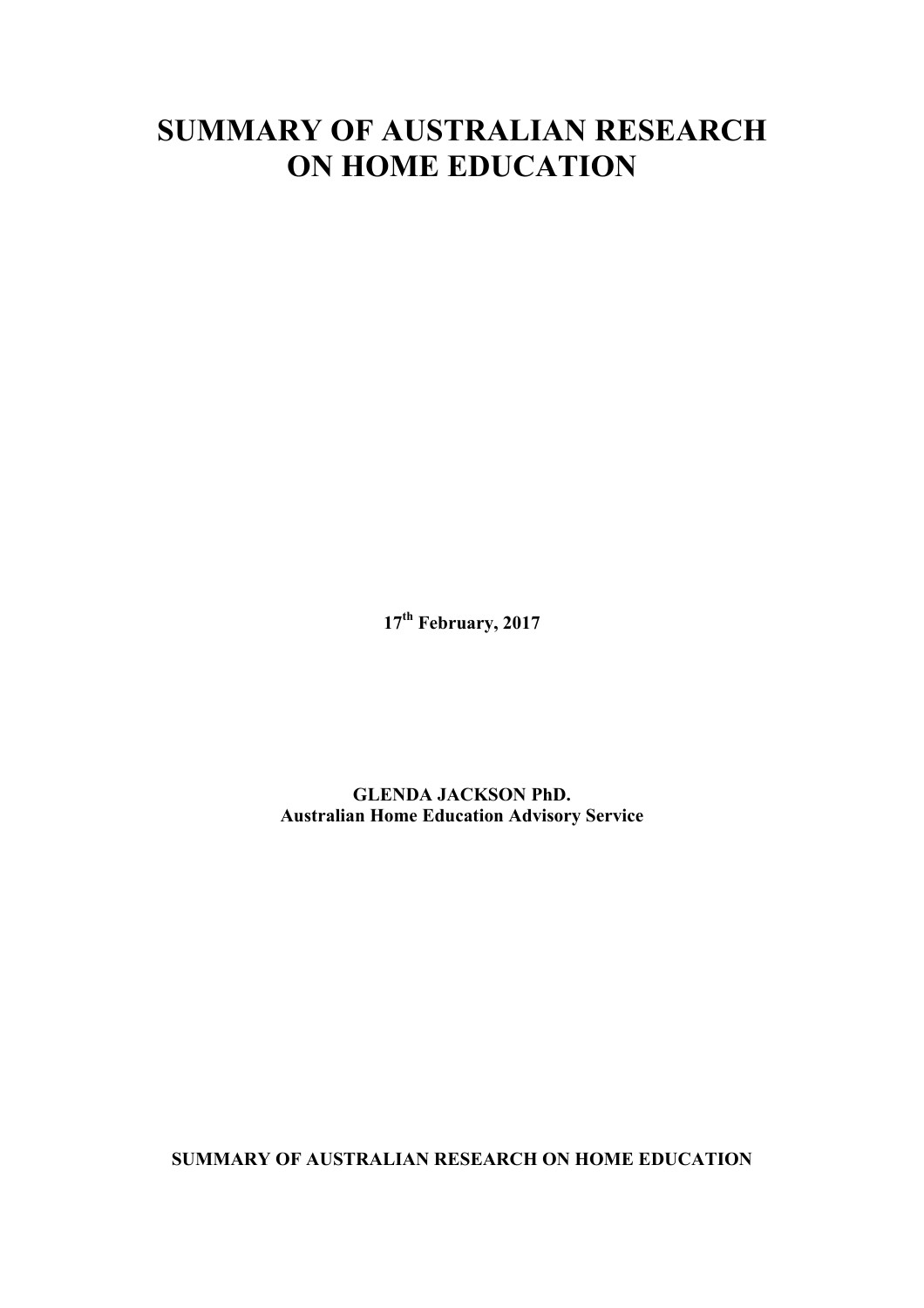**Research on home education in Australia has a small but growing presence. Parent reasons for home educating have been extensively explored while student academic success has not attracted much Australian research. Socialisation has been examined in different ways by a number of studies. Demographic material on home educating families has been collected. A few projects have specifically focused on student perceptions of their home education experience. Studies of students with specific needs have been conducted by a couple of researchers. Home educator interactions with networks, their use of community resources and their needs for appropriate information have also been analysed. Throughout the research problems with home education were identified. The most contentious issue identified was parent resistance to legislation and regulation. The developing theory of home education has distinguished home education as quite distinct from the education provided in formal schools and institutions. A few researchers have included Distance Education in their definition of home schooling and a few academics have addressed the possibilities of home education in the Australian context. This resource was originally developed as a direct result of Victorian Legislative changes in 2006 and was presented to the then Minister of Education and Training of Victoria when comments from officials within the department to home education representatives were made indicating their understanding that there was little Australian research on home education.**

#### **Australian Home Education Research**

There is a small but growing of body literature available in Australia on home education. Most of this is contained in unpublished theses but there is also some published work available. This literature includes professional journal articles, a book, and documents from Parliamentary Reviews and Departments of Education. The topics covered in this literature cover the reasons parents home educate, demographic information, studies of how parents manage the home educating process, student perceptions, special needs, academic success, the process of learning in home schooling, student competencies and social development, legislative and legal situations in all states of Australia, and home education as an alternative form of education in rural areas.

Jackson, G. M. (2016). Common Themes in Australian and New Zealand Home Education Research. In M. Gaither (Ed.), *The Handbook of Home Education* (pp. 329-361). USA: Wiley Blackwell Books.

#### **Reasons for Home Education in Australia**

Australian parents choose to home educate for many reasons. These can be grouped into two major categories: negative features of formal institutions and the positive attractions of home education. Many researchers have addressed this question.

Barratt-Peacock. (1997). *The Why and How of Australian Home Education.* Unpublished PhD, La Trobe, Melbourne. (Published by Learning Books, Yankalilla, SA)

- Beirne, J., (1994), Home Schooling in Australia, Paper presented at the Annual Home Schooling Conference,  $25<sup>th</sup>$  April, Sydney.
- BOSTES, (Board of Studies, Teaching & Educational Standards, NSW) (2016). *Home Schooling Data Reports - March 2016*. (D2016/23064). Sydney: BOSTES Retrieved from http://www.boardofstudies.nsw.edu.au/bos\_stats/pdf\_doc/home-schooling-data-march-2016.pdf.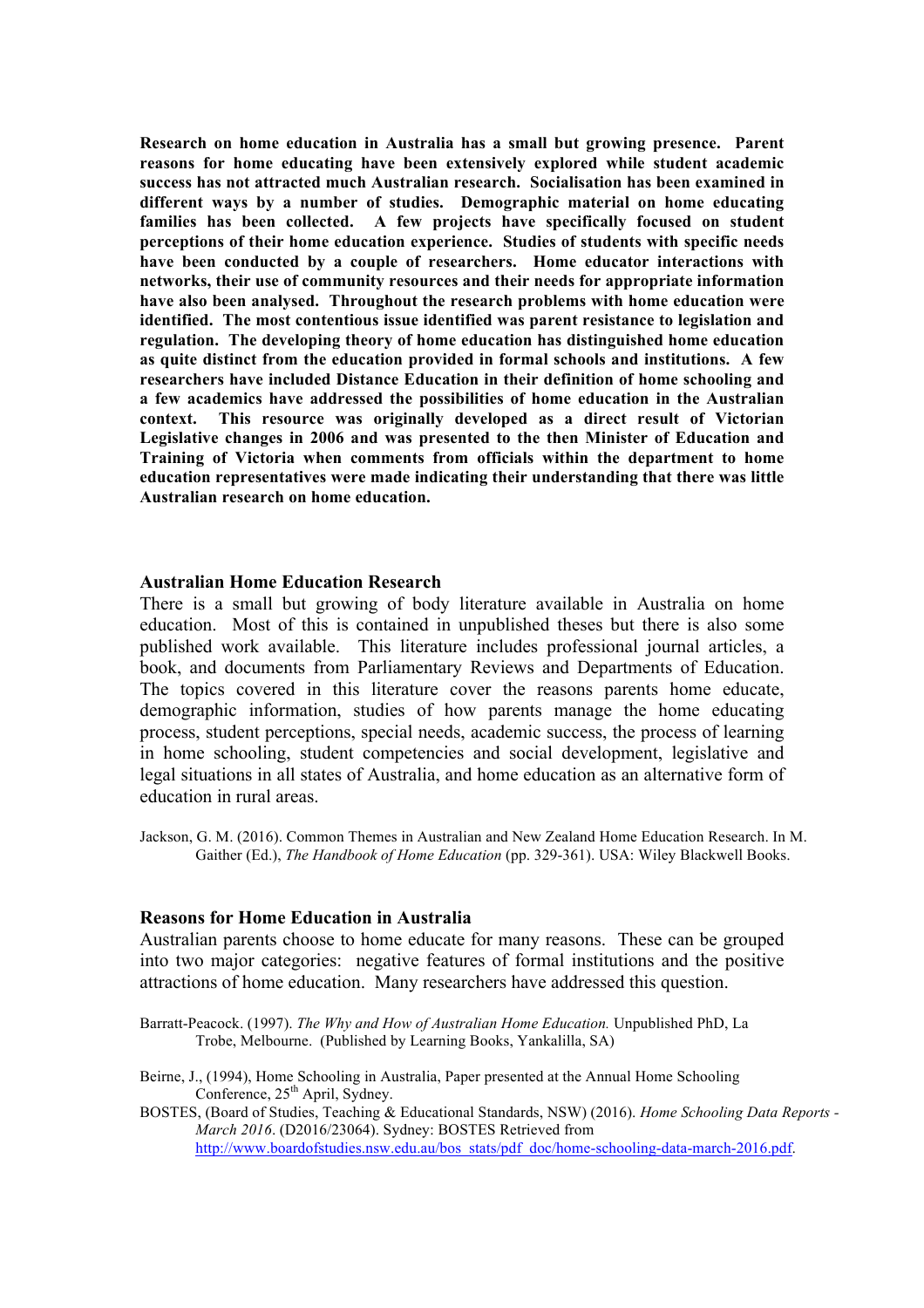- Broadhurst, D. (1999). *Investigating young children's perceptions of home schooling*, from http://www.aare.edu.au/99pap/bro99413.htm
- Chapman, A., & O'Donoghue, T. A. (2000). Home schooling: an emerging research agenda. *Education Research and Perspectives, 27*(1), 19-36.
- Croft, K. (2013). Exploring Motivations For, and Implementation of, Home Education by Qualified Teachers in Australia. MA. Faculty of Education. Cooranbong, Avondale College.
- Drabsch, T. (2013). Home Education in NSW. NSW Parliamentary Research Service. Sydney. e-brief 15 http://www.parliament.nsw.gov.au/prod/parlment/publications.nsf/key/HomeEducationinNSW/\$File/H ome%20schooling%20GG%203.pdf
- Education Queensland, (2003). *Home Schooling Review* (Research-Parliamentary report). Brisbane. http://education.qld.gov.au/publication/production/reports/homeschooling.pdf
- English, Rebecca M. (2013) The most private private education: home education in Australia. Homeschool Researcher, 29(4), pp. 1-7.
- English, R. (2015). Too cool for home school? Accessing underground unschoolers with Web 2.0. In K. Trimmer, A. Black, & S. Riddle (Eds.), *Mainstreams, Margins and the Spaces In-between* (pp. 112- 124). London, New York: Routledge, Talyor & Francis Group.
- English, R. (2015). Use Your Freedom of Choice: Reasons for Choosing Homeschool in Australia. *Journal of Unschooling and Alternative Learning, 9*(17), 1-18.
- Habibullah, A. (2004). *"Mum, when's recess?" A glimpse into two contexts of home schooling.* Unpublished Honours of BEd, Monash, Melbourne.
- Harding, T. J. A. (1997). *Why Australian Christian Academy Families in Queensland Choose to Home School: Implications for Policy Development.* Unpublished MEd, Partial fulfillment, University of Technology, Brisbane.
- Harding, T. J. A. (2003a). *A submission for the Home Schooling Review*. Brisbane: Australian Christian Academy.
- Harp, B. (1998). *Home Schooling: A Study of Reasons Why Some Central Queensland Parents Choose the Home Schooling Alternative for their children.* Unpublished Master of Education Studies, part fulfillment, Central Queensland University, Rockhampton.
- Honeybone, R. (2000). *A South Australian case study examining the home - schooling experiences of eight primary department aged children and their families.* Unpublished Thesis (B.Ed. (Hons.), University of South Australia, Adelaide.
- Hunter, R. (1993). Christian fundamentalist education: a twentieth anniversary. In, 'Godly schools?: some approaches to Christian education in New Zealand'. B. Gilling. Hamilton, New Zealand, University of Waikato in conjunction with Colcom Press. 4.
- Hunter, R. (1994). The home school phenomenon. *Unicorn, 20*(3), 28-37.
- Jackson, G. (2009). *'More than One Way to Learn': Home Educated Students' Transitions Between Home and School.* Unpublished PhD, Monash University, Clayton.
- Jacob, A., Barratt-Peacock, J., Carins, K., Holderness-Roddam, G., Home, A., & Shipway, K. (1991). *Home Education in Tasmania: Report of Ministerial Working Party October 1991*. Hobart: Government Printer.
- Jeffrey, D., Giskes, R., & Section, Queensland. Parliamentary Library. Research Publications and Resources Section (2004). *Home schooling*. Queensland Parliamentary Library, Research Publications and Resources Section.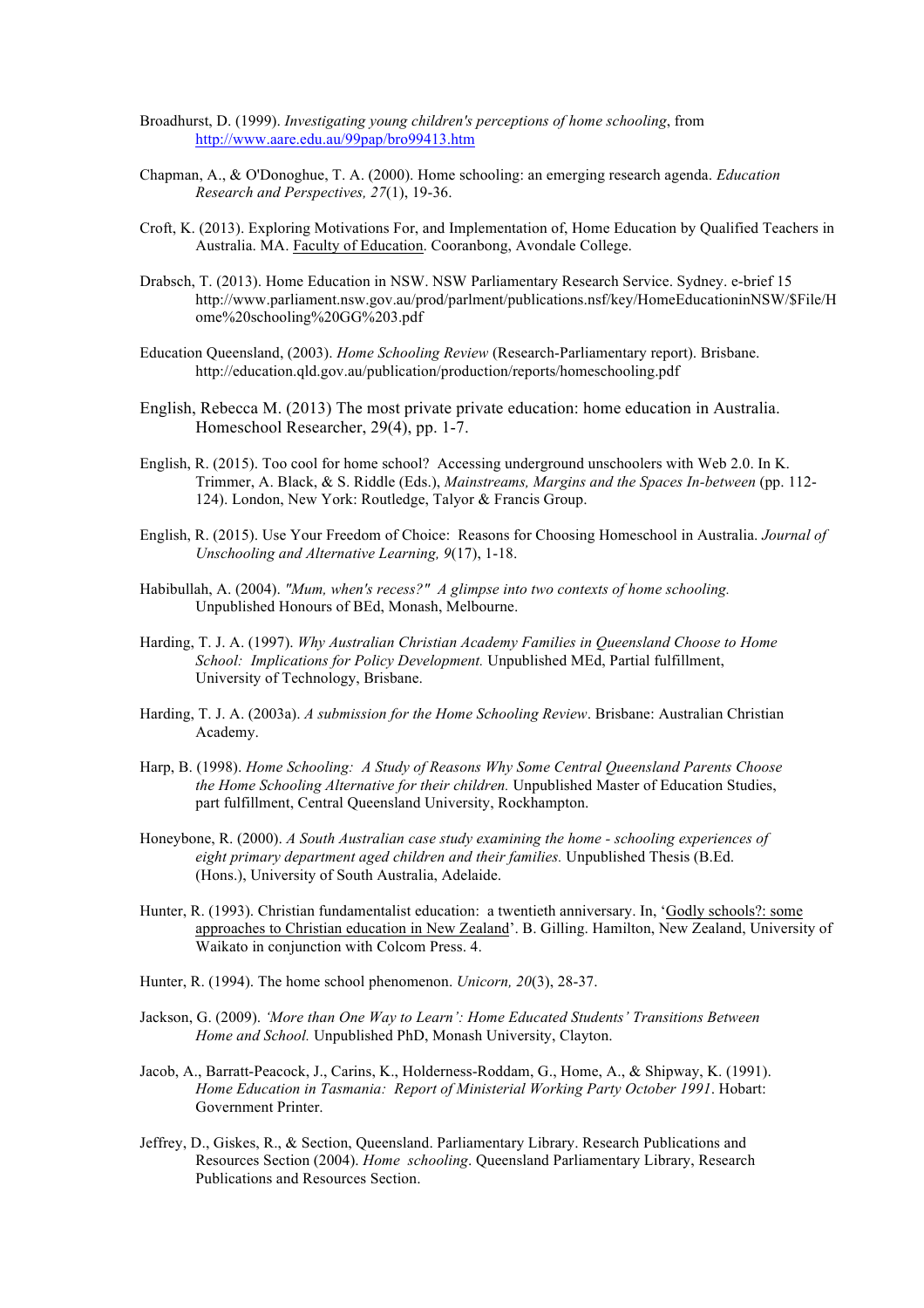http://www.parliament.qld.gov.au/view/publications/documents/research/ResearchBriefs/2004 /200409.pdf

- Kidd, T., & Kaczmarek, E. (2010). The Experiences of Mothers Home Educating Their Children with Autism Spectrum Disorder. *Issues in Educational Research, 20*(3), 257-275. http://www.iier.org.au/iier20/kidd.pdf
- Maeder, G. (1995). *Parents' reasons in the Hunter area for choosing a Montessori school, Steiner school or home schooling for the early schooling of their children.* Unpublished MEarlyChildEd, University of Newcastle, Newcastle NSW.
- McAlevey, F. (1995). *Why home school?: an exploration into the perspectives on education of parents who home school in Otago and Canterbury.* Unpublished Master of Arts in Education, partial fullfilment, University of Canterbury.
- Patrick, K. (1999). *Enhancing community awareness of home - schooling as a viable educational option.* Unpublished In partial fulfillment of the requirements of Bachelor of Education (Primary)(Honours), Avondale College, Cooranbong, NSW.
- Reilly, L. (2004). *How Western Australian Parents Manage the Home Schooling of Their Children with Disabilities.* Paper presented at the Australian Association for Research in Education (28 November - 2 December 2004), University of Melbourne.
- Reilly, L., Chapman, A., & O'Donoghue, T. (2002). Home schooling of children with disabilities. *Queensland Journal of Educational Research, 18*(1), 38-91.
- Roache, L. E. (2009). Parental choice and education: the practice of homeschooling in New Zealand, Massey University. EdD, Partial fulfillment.

Rowntree, S. (2012). "Homeschooling: education outside the box." Quadrant **56**(n.6): 74-78.

- Simich, M. (1998). *How parents who home school their children manage the process.* Unpublished MEd, University-of-Western-Australia, Nedlands WA.
- Stroobant, E. (2006). *Dancing to the Music of Your Heart: Home Schooling the School-Resistant Child.* Unpublished PhD, University of Auckland, Auckland.

Stroobant, E., & Jones, A. (2006). School refuser child identities. *Discourse, 27*(2), 209- 223.

Thomas, A. (1998). *Educating Children at Home*. London: Cassell.

#### **Academic Success**

While there are no specific major studies on the academic success of home educated students, a couple of small studies and most other research indicate that Australian home educated children have achieved an equal or higher than average result to their formally educated peers.

BOSTES, (Board of Studies, Teaching & Educational Standards, NSW), (2014). *Academic Outcomes of Home Schooling - Review of Research and Analysis of Statewide Tests*. Retrieved from Sydney: http://www.boardofstudies.nsw.edu.au/policy-research/pdf\_doc/home-schooling-outcomes-review.pdf

BOSTES, (Board of Studies, Teaching & Educational Standards, NSW) (2016). *Home Schooling Data Reports - March 2016*. (D2016/23064). Sydney: BOSTES Retrieved from http://www.boardofstudies.nsw.edu.au/bos\_stats/pdf\_doc/home-schooling-data-march-2016.pdf.

Harding, T. (2003a). A Comparison of the Academic Results of Students Monitored by the State, with the Academic Results of Students Not Monitored by the State. In *A submission for the Home Schooling Review* (pp. 6). Brisbane: Australian Christian Academy.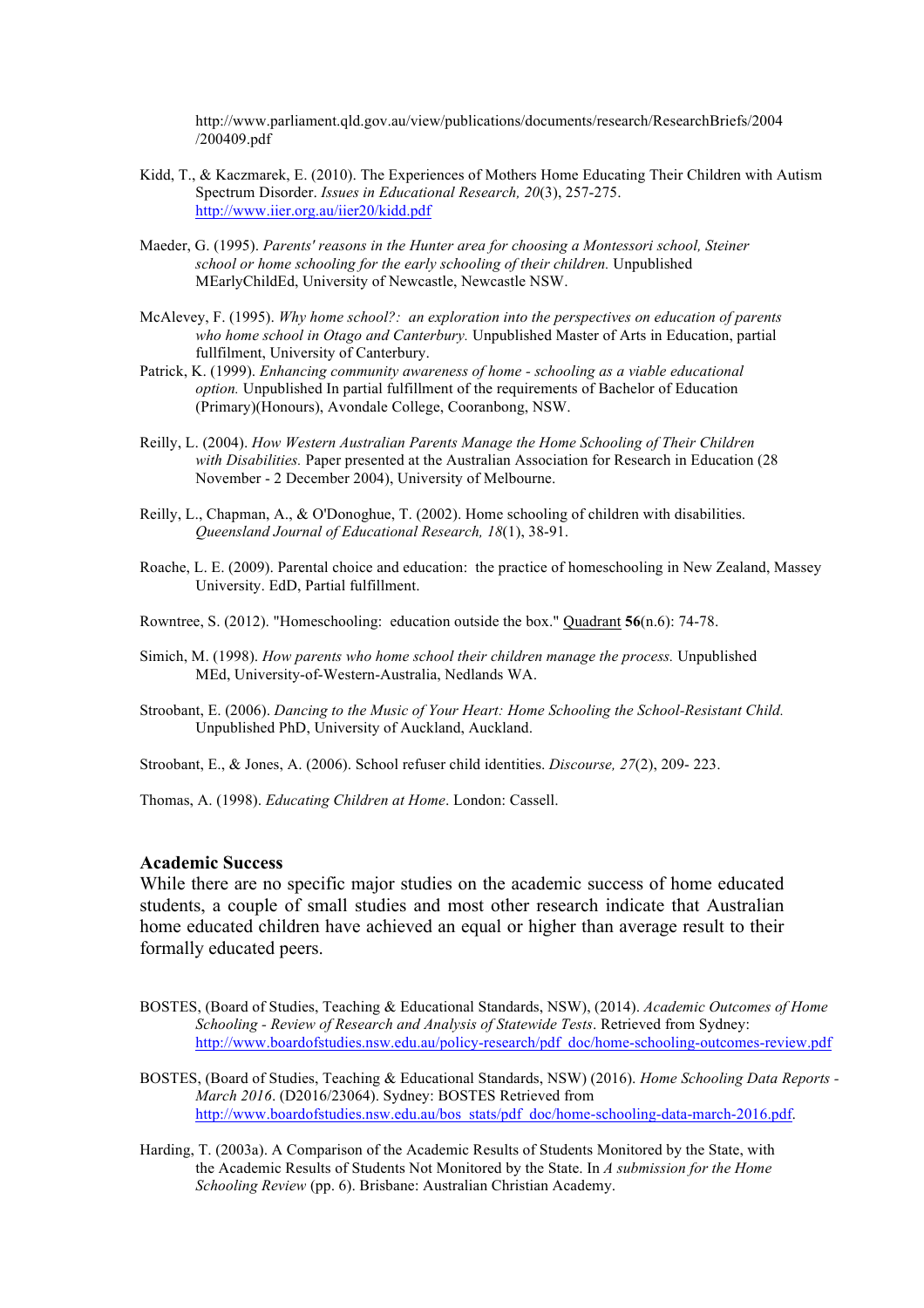- Harding, T. (2006a). *A Study of Victorian Home Educator – Home School Law Reforms.* Paper presented at the Home Education Symposium and Parliamentary Presentation, Camberwell Civic Centre and Victorian Parliament, Melbourne.
- Harp, B. (1998). *Home Schooling: A Study of Reasons Why Some Central Queensland Parents Choose the Home Schooling Alternative for their children.* Unpublished Master of Education Studies, part fulfillment, Central Queensland University, Rockhampton.
- Jackson, G. (2009). *'More than One Way to Learn': Home Educated Students' Transitions Between Home and School.* Unpublished PhD, Monash University, Clayton.
- Lampe, S. (1988). *Home Education: A Survey of Practices and Attitudes.* Unpublished MEdSt, Partial Fulfillment, Monash, Melbourne.
- McColl, A. (2005). *ACE Homeschooling: The Graduates Speak.* Unpublished Masters of Education, part fulfillment, Christian Heritage College, Brisbane*.*
- Simich, M. (1998). *How parents who home school their children manage the process.* Unpublished MEd, University-of-Western-Australia, Nedlands WA.
- Thomas, A. (1998). *Educating Children at Home*. London: Cassell.

#### **Socialisation**

Studies which have looked at the social experiences of home educated students indicate that the students have broad, healthy social interactions although a few students would have appreciated more interaction with peers, particularly in home education network groups. Studies have also shown that some students who have been hurt socially at school have been able to recover when home educated.

- Barratt-Peacock. (1997). *The Why and How of Australian Home Education.* Unpublished PhD, La Trobe, Melbourne. (Published by Learning Books, Yankalilla, SA)
- Barratt-Peacock, J. (2003). Australian home education: a model. *Evaluation and Research in Education, 17* (2), 101-111.
- Broadhurst, D. (1999). *Investigating young children's perceptions of home schooling*, from http://www.aare.edu.au/99pap/bro99413.htm
- Brosnan, P. (1991). *Child competencies and family processes in homeschool families.* Unpublished MEd, University of Melbourne, Melbourne.
- Chapman, A., & O'Donoghue, T. A. (2000). Home schooling: an emerging research agenda. *Education Research and Perspectives, 27*(1), 19-36.
- Clery, E. (1998). Homeschooling: The meaning that the homeschooled child assigns to this experience. *Issues in Educational Research, Vol. 8*(No. 1), 1-13.
- Habibullah, A. (2004). *"Mum, when's recess?" A glimpse into two contexts of home schooling.* Unpublished Honours of BEd, Monash, Melbourne.
- Harding, T. J. A. (1997). *Why Australian Christian Academy Families in Queensland Choose to Home School: Implications for Policy Development.* Unpublished MEd, Partial fulfillment, University of Technology, Brisbane.
- Harding, T. (2006a). *A Study of Victorian Home Educator – Home School Law Reforms.* Paper presented at the Home Education Symposium and Parliamentary Presentation, Camberwell Civic Centre and Victorian Parliament, Melbourne.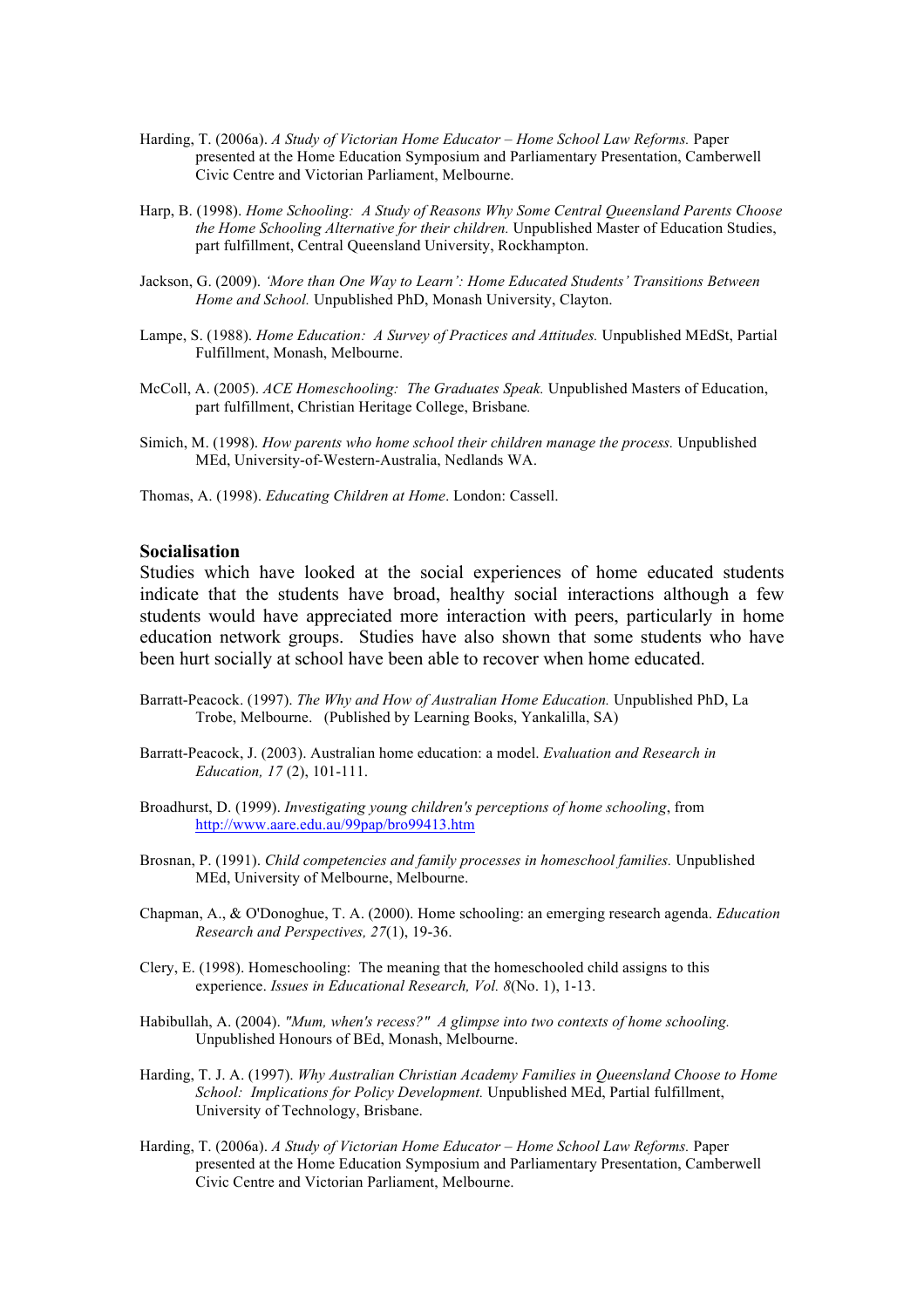- Harp, B. (1998). *Home Schooling: A Study of Reasons Why Some Central Queensland Parents Choose the Home Schooling Alternative for their children.* Unpublished Master of Education Studies, part fulfillment, Central Queensland University, Rockhampton.
- Honeybone, R. (2000). *A South Australian case study examining the home - schooling experiences of eight primary school aged children and their families.* Unpublished Thesis (B.Ed. (Hons.), University of South Australia, Adelaide.
- Hunter, R. (1994). The home school phenomenon. *Unicorn, 20*(3), 28-37.
- Jackson, G. (2007). Home education transitions with formal schooling: Student perspectives. *Issues in Educational Research, 17*(1), 62-84. http://www.iier.org.au/iier.html
- Jackson, G. (2009). *'More than One Way to Learn': Home Educated Students' Transitions Between Home and School.* Unpublished PhD, Monash University, Clayton.
- Jacob, A., Barratt-Peacock, J., Carins, K., Holderness-Roddam, G., Home, A., & Shipway, K. (1991). *Home Education in Tasmania: Report of Ministerial Working Party October 1991*. Hobart: Government Printer.
- Jeffrey, D., Giskes, R., & Section, Queensland. Parliamentary Library. Research Publications and Resources Section (2004). *Home schooling*. Queensland Parliamentary Library, Research Publications and Resources Section. http://www.parliament.qld.gov.au/view/publications/documents/research/ResearchBriefs/2004 /200409.pdf
- Kidd, T., & Kaczmarek, E. (2010). The Experiences of Mothers Home Educating Their Children with Autism Spectrum Disorder. *Issues in Educational Research, 20*(3), 257-275. http://www.iier.org.au/iier20/kidd.pdf
- McColl, A. (2005). *ACE Homeschooling: The Graduates Speak.* Unpublished Masters of Education, part fulfillment, Christian Heritage College, Brisbane*.*
- Krivanek, R. (1988). *Social development in home based education.* Unpublished MA, University-of-Melbourne, Parkville Vic.
- Lampe, S. (1988). *Home Education: A Survey of Practices and Attitudes.* Unpublished MEdSt, Partial Fulfillment, Monash, Melbourne.
- Patrick, K. (1999). *Enhancing community awareness of home - schooling as a viable educational option.* Unpublished In partial fulfillment of the requirements of Bachelor of Education (Primary)(Honours), Avondale College, Cooranbong, NSW.

Rowntree, S. (2012). "Homeschooling: education outside the box." Quadrant **56**(n.6): 74-78.

Simich, M. (1998). *How parents who home school their children manage the process.* Unpublished MEd, University-of-Western-Australia, Nedlands WA.

Thomas, A. (1998). *Educating Children at Home*. London: Cassell.

## **People Who Home Educate Their Children**

It is difficult to estimate how many people are home educating because there is known non-compliance, however, official numbers per state ad territory are available (Chapman 2015). Home educators come from all walks of life, from every corner of the country, from varying income brackets, and with various levels of education.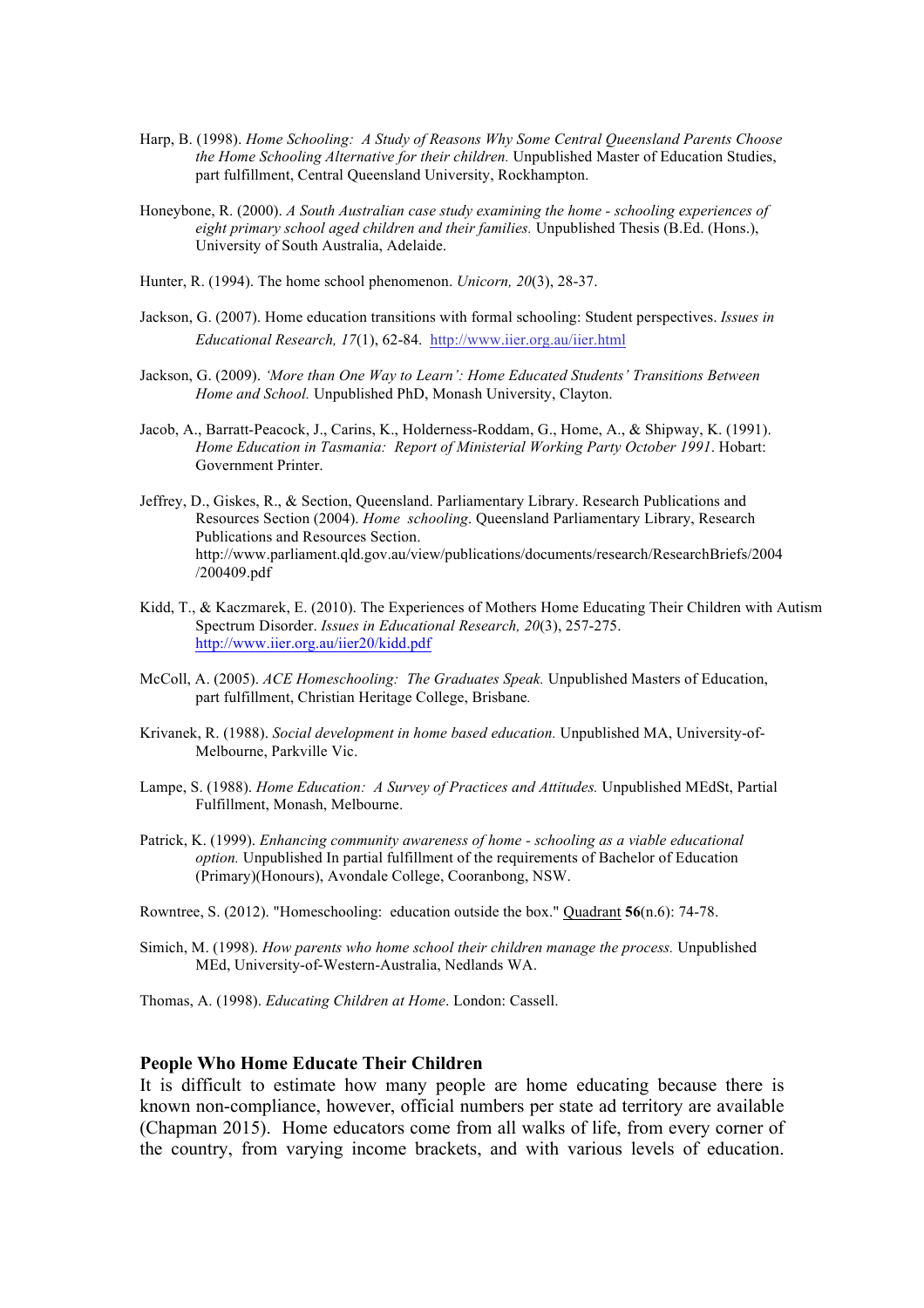None of these features appears to impact upon their success in educating their children.

- BOSTES, (Board of Studies, Teaching & Educational Standards, NSW) (2016). *Home Schooling Data Reports - March 2016*. (D2016/23064). Sydney: BOSTES Retrieved from http://www.boardofstudies.nsw.edu.au/bos\_stats/pdf\_doc/home-schooling-data-march-2016.pdf.
- Chapman, S. (2015). Principal's Address [Press release]. Retrieved from https://drive.google.com/file/d/0B6yrd-aI2gPX2tUWml2NWplX1k/view?pli=1
- Collis, M., & Dickens, K. (2008). School at home. *Nurture, 42*(1), 8-9
- Colvin, N. (1993). To school or not to school?: that is the question! Home education from the perspective of a teacher and parent. *Classroom, 13*(2), 19-20.
- Croft, K. (2013). Exploring Motivations For, and Implementation of, Home Education by Qualified Teachers in Australia. MA. Faculty of Education. Cooranbong, Avondale College.
- Denahy, R. (1991). Home Schooling: a Victorian Experience. *Education-Monitor, 2*(2), 19-21.
- Education Queensland, (2003). *Home Schooling Review* (Research-Parliamentary report). Brisbane. http://education.qld.gov.au/publication/production/reports/homeschooling.pdf
- English, Rebecca M. (2013) The most private private education: home education in Australia. Homeschool Researcher, 29(4), pp. 1-7.
- English, R. (2015). Too cool for home school? Accessing underground unschoolers with Web 2.0. In K. Trimmer, A. Black, & S. Riddle (Eds.), *Mainstreams, Margins and the Spaces In-between* (pp. 112- 124). London, New York: Routledge, Talyor & Francis Group.
- Habibullah, A. (2004). *"Mum, when's recess?" A glimpse into two contexts of home schooling.* Unpublished Honours of BEd, Monash, Melbourne.
- Harding, T. J. A. (1997). *Why Australian Christian Academy Families in Queensland Choose to Home School: Implications for Policy Development.* Unpublished MEd, Partial fulfillment, University of Technology, Brisbane.
- Harding, T. (2003c). The Study Home School Law Reform The Parents Speak. In *A submission for the Home Schooling Review* (pp. 18). Brisbane: Australian Christian Academy.
- Harding, T. (2006a). *A Study of Victorian Home Educator – Home School Law Reforms.* Paper presented at the Home Education Symposium and Parliamentary Presentation, Camberwell Civic Centre and Victorian Parliament, Melbourne.
- Harding, T. (2006b). *Don't "Fix" What Isn't Broken.* Paper presented at the Home Education Symposium and Parliamentary Presentation, Camberwell Civic Centre and Victorian Parliament, Melbourne.
- Harding, T. J. A. (2011). *A Study Of Parents' Conceptions Of Their Roles As Home Educators Of Their Children.* Unpublished PhD, Queensland University of Technology, Brisbane.
- Harp, B. (1998). *Home Schooling: A Study of Reasons Why Some Central Queensland Parents Choose the Home Schooling Alternative for their children.* Unpublished Master of Education Studies, part fulfillment, Central Queensland University, Rockhampton.
- Jackson, G. (2009). *'More than One Way to Learn': Home Educated Students' Transitions Between Home and School.* Unpublished PhD, Monash University, Clayton.
- Kidd, T., & Kaczmarek, E. (2010). The Experiences of Mothers Home Educating Their Children with Autism Spectrum Disorder. *Issues in Educational Research, 20*(3), 257-275. http://www.iier.org.au/iier20/kidd.pdf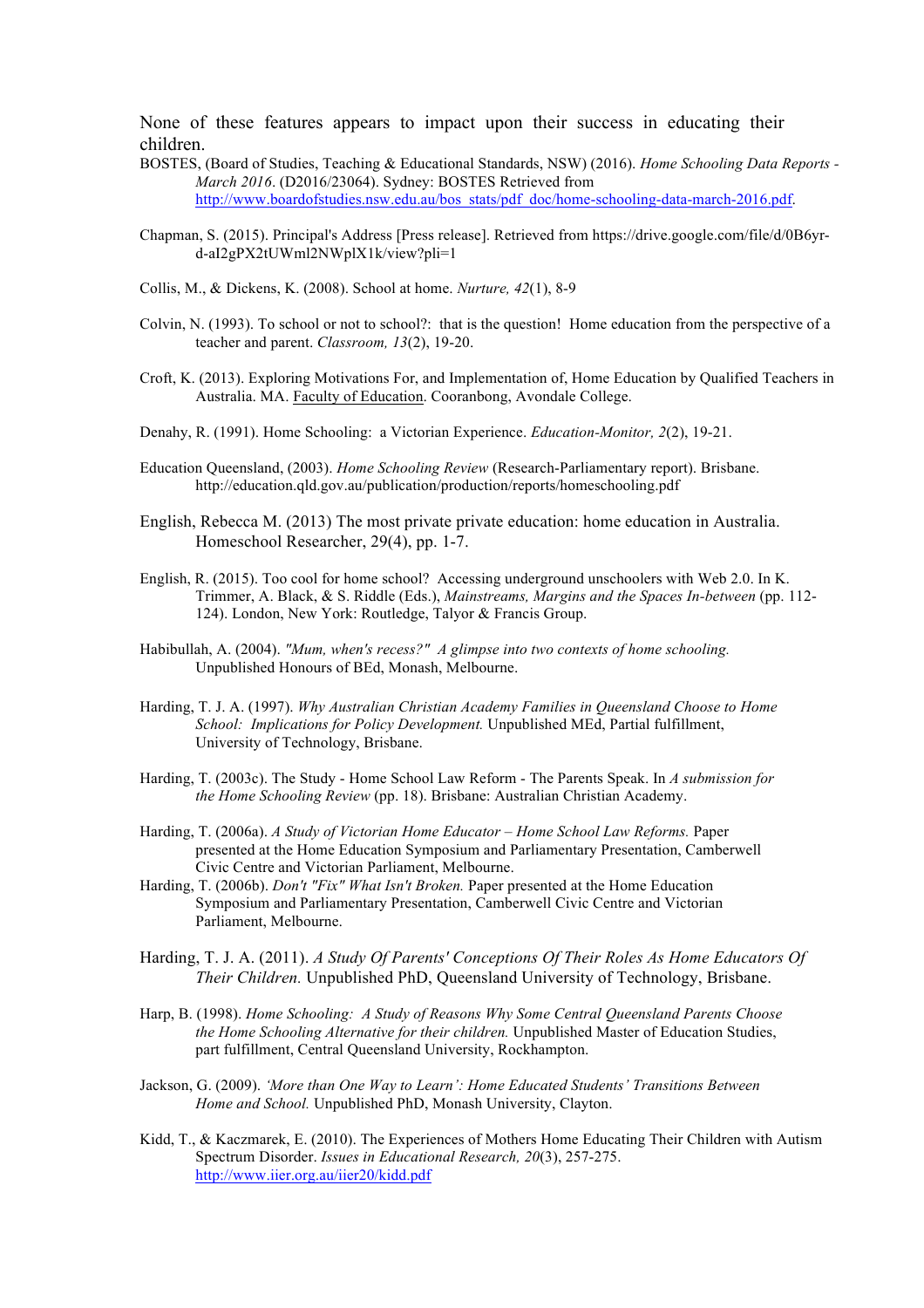- Lampe, S. (1988). *Home Education: A Survey of Practices and Attitudes.* Unpublished MEdSt, Partial Fulfillment, Monash, Melbourne.
- McHugh, W. (2007). *Meeting the Davis family: a case study examination of values education and home schooling.* Unpublished Honours, Avondale College, Cooranbong.
- Mullaly, A. (1993). *Christian Home School Families: A Selective Study*. Griffith University, Queensland, Australia. (Reported lost by Mullaly and Hunter, 2006.)
- New South Wales Office of the Board of Studies (OBOS). (2001, 2004). *Home education study report of findings*. Sydney: Office of the Board of Studies NSW.
- Patrick, K. (1999). *Enhancing community awareness of home - schooling as a viable educational option.* Unpublished In partial fulfillment of the requirements of Bachelor of Education (Primary)(Honours), Avondale College, Cooranbong, NSW.

#### **Student Views of Home Education**

Students have generally reported positively about home education. Comments about missing peers at school were generally tempered by the benefits of being able to flexibly learn at their own pace. Self-esteem appeared to be healthy among these students with a number of them crediting their own self-image directly to their home education experiences.

- Broadhurst, D. (1999). *Investigating young children's perceptions of home schooling*, from http://www.aare.edu.au/99pap/bro99413.htm
- Carins, K. (2002). *Graduates' perceptions of the ACE program as preparation for life long learning.* Unpublished B Ed (Hons), University of Tasmania, Hobart.
- Clery, E. (1998). Homeschooling: The meaning that the homeschooled child assigns to this experience. *Issues in Educational Research, Vol. 8*(No. 1), 1-13.
- Jackson, G. (2007). Home education transitions with formal schooling: Student perspectives. *Issues in Educational Research, 17*(1), 62-84. http://www.iier.org.au/iier.html
- Jackson, G. (2009). *'More than One Way to Learn': Home Educated Students' Transitions Between Home and School.* Unpublished PhD, Monash University, Clayton. http://arrow.monash.edu.au/hdl/1959.1/83110
- Jackson, G. M. (2016). Australian Home Educated Students on Self-Regulation Opportunities at Home and in School. *Cogent Education, 3*(1), 10. doi:10.1080/2331186X 2016.1203514
- Honeybone, R. (2000). *A South Australian case study examining the home - schooling experiences of eight primary school aged children and their families.* Unpublished Thesis (B.Ed. (Hons.), University of South Australia, Adelaide.
- Lampe, S. (1988). *Home Education: A Survey of Practices and Attitudes.* Unpublished MEdSt, Partial Fulfillment, Monash, Melbourne.
- McColl, A. (2005). *ACE Homeschooling: The Graduates Speak.* Unpublished Masters of Education, part fulfillment, Christian Heritage College, Brisbane*.*
- Reader, P. (2008). *Hypermedia in Evaluation of a Year-long Learning Contract*. Paper presented at the International Society for Teacher Education Conference. http://www.artlearn.net.au/iste/2008/
- Stroobant, E. (2006). *Dancing to the Music of Your Heart: Home Schooling the School-Resistant Child.* Unpublished PhD, University of Auckland, Auckland.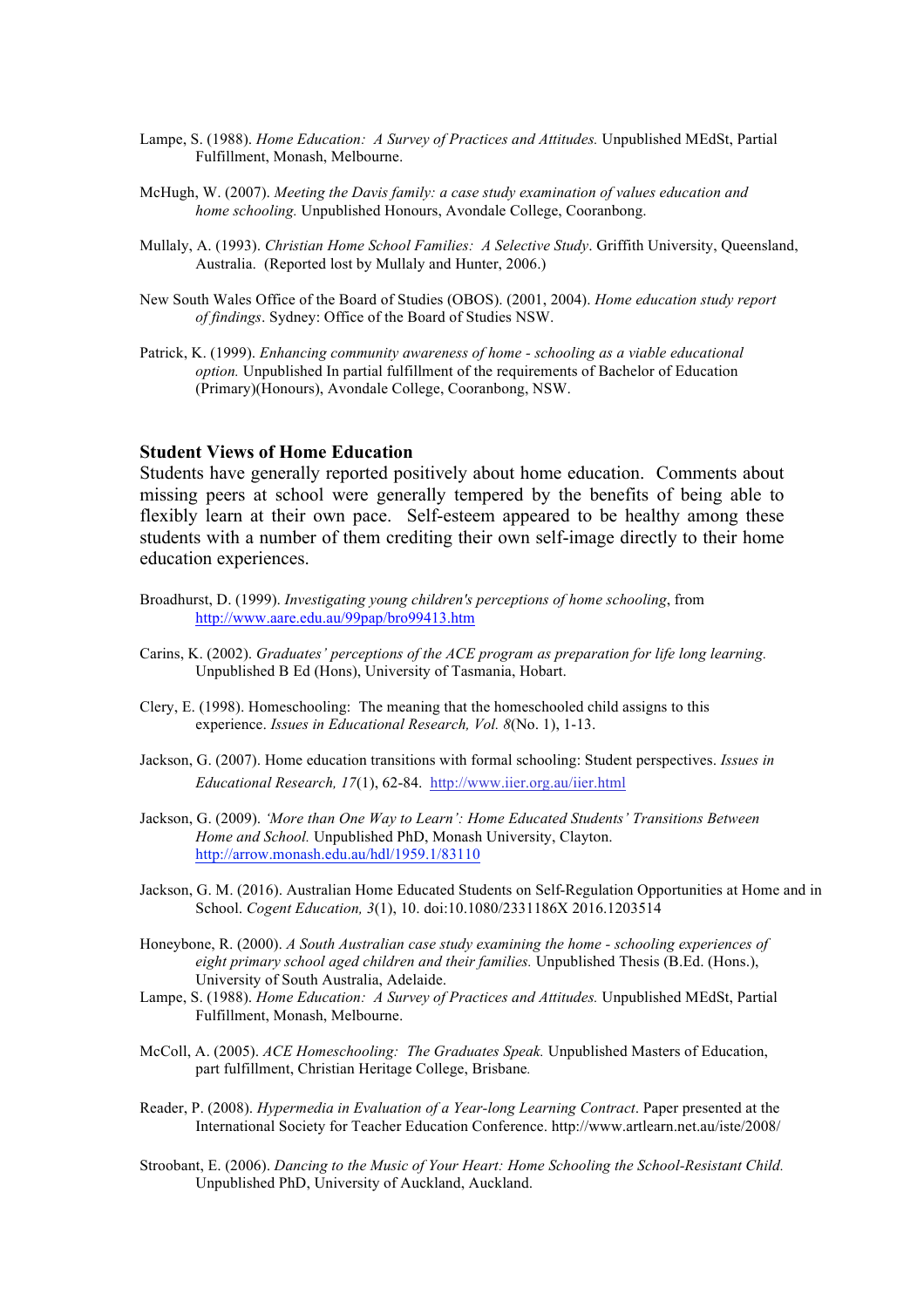Stroobant, E., & Jones, A. (2006). School refuser child identities. *Discourse, 27*(2), 209- 223.

## **Special Needs**

Special needs students (including school refusers) and their families especially appreciated the learning and social opportunities provided by home education. This group in particular felt the need for interaction between formal institutions and home education. Giftedness and home education is an area waiting for research.

Cordes, Sharee (2001). Interview with a Home Schooling Mum. *Gifted, September*, 23-24.

- Gribble, K. & English, R. (In Press). Helping children with home education: How home education can enable good educational outcomes for children and young people in out-of-home care. *International Journal of Child, Youth and Family Studies*.
- Jackson, G. (2009). *'More than One Way to Learn': Home Educated Students' Transitions Between Home and School.* Unpublished PhD, Monash University, Clayton.
- Jeffrey, D., Giskes, R., & Section, Queensland. Parliamentary Library. Research Publications and Resources Section (2004). *Home schooling*. Queensland Parliamentary Library, Research Publications and Resources Section. http://www.parliament.qld.gov.au/view/publications/documents/research/ResearchBriefs/2004 /200409.pdf
- Jolly, J. L., Mathews, M. S., & J, N. (2013). Homeschooling the Gifted: A Parent's Perspective. *Gifted Child Quarterly, 57*, 121-134.
- Kidd, T. (2008). *Cognitive theories of autism spectrum disorders : how do they impact children's ability to learn in education settings? ; Coming home : exploring the experiences of mothers home educating their children with autism spectrum disorder.* (BA(Hons) Thesis/Dissertation), Edith Cowan University, Curtin. Retrieved from http://trove.nla.gov.au/version/43606775
- Kidd, T., & Kaczmarek, E. (2010). The Experiences of Mothers Home Educating Their Children with Autism Spectrum Disorder. *Issues in Educational Research, 20*(3), 257-275. http://www.iier.org.au/iier20/kidd.pdf
- McDonald, J. and E. Lopes (2014). "How parents home educate their children with an autism spectrum disorder with the support of the Schools of Isolated and Distance Education." International Journal of Inclusive Education 18(1): 1-17.
- Reilly, L. (2001). *How Western Australian Parents Manage the Home Schooling of their Children with Disabilities.* Unpublished Honours Dissertation, University of Western Australia, Perth.
- Reilly, L. (2004). *How Western Australian Parents Manage the Home Schooling of Their Children with Disabilities.* Paper presented at the Australian Association for Research in Education (28 November - 2 December 2004), University of Melbourne.
- Reilly, L. (2007). *Progressive modification: how parents deal with home schooling their children with intellectual disabilities* Unpublished PhD, University of Western Australia, Perth.
- Reilly, L., Chapman, A., & O'Donoghue, T. (2002). Home schooling of children with disabilities. *Queensland Journal of Educational Research, 18*(1), 38-91.
- Stroobant, E. (2006). *Dancing to the Music of Your Heart: Home Schooling the School-Resistant Child.* Unpublished PhD, University of Auckland, Auckland.

Stroobant, E., & Jones, A. (2006). School refuser child identities. *Discourse, 27*(2), 209- 223.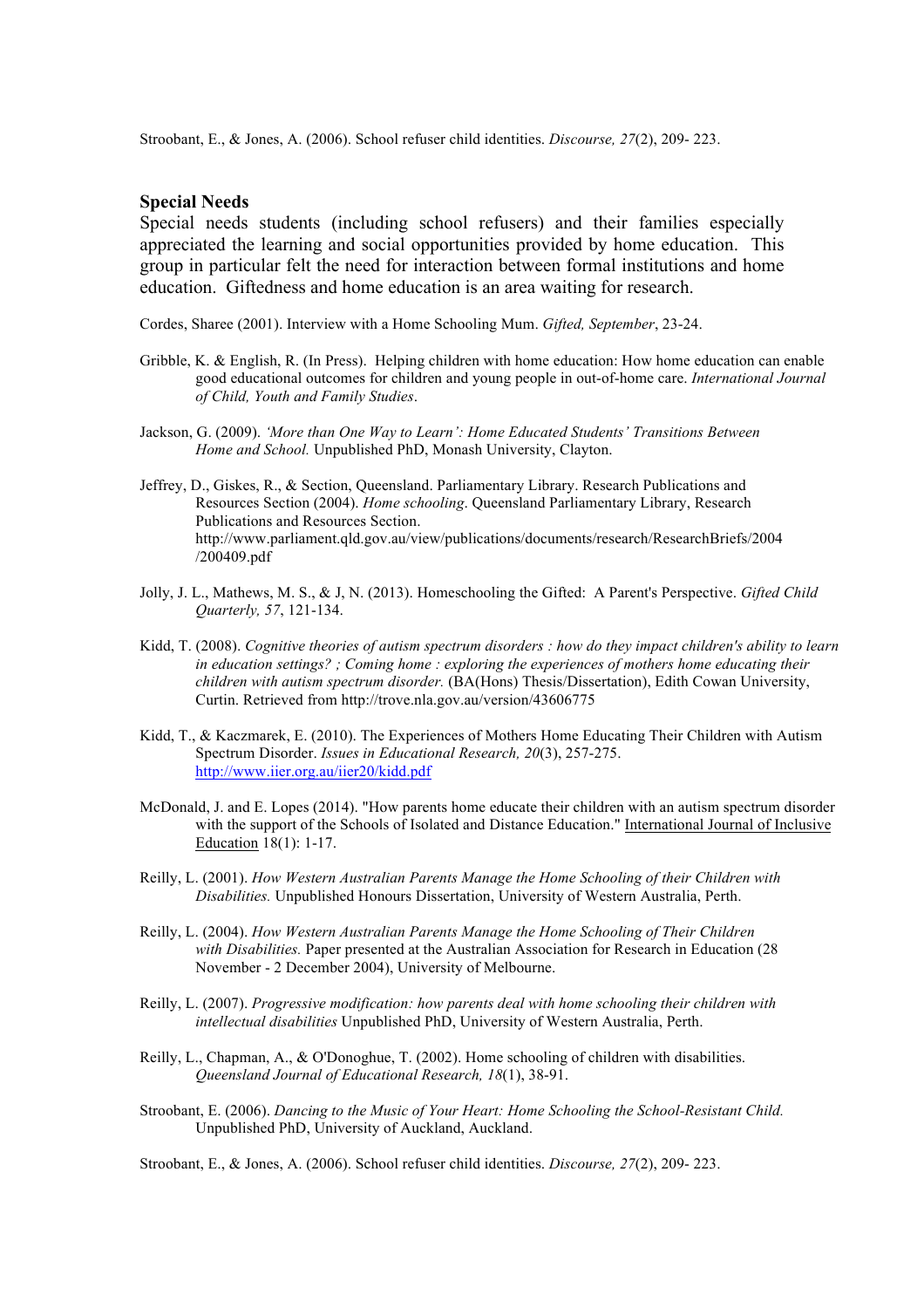- Trevaskis, R. (2005). *Home Education - The Curriculum of Life.* Unpublished MEd, Monash, Melbourne.
- Williams, R. (2004). "Accelerated university access." Mindscape 24(1): 7-11. Title: Accelerated university access.
- Wills, Marie (Ed.) (2010). The Gifted and Talented Children's Association of South Australia (pp. 14). Adelaide, SA: GTCASA Committee.

#### **Home Education Networks**

Many home educators value their home education networks as they cater for social and education needs of both students and parents.

- Education Queensland, (2003). *Home Schooling Review* (Research-Parliamentary report). Brisbane. http://education.qld.gov.au/publication/production/reports/homeschooling.pdf
- English, R. (2015). Too cool for home school? Accessing underground unschoolers with Web 2.0. In K. Trimmer, A. Black, & S. Riddle (Eds.), *Mainstreams, Margins and the Spaces In-between* (pp. 112- 124). London, New York: Routledge, Talyor & Francis Group.
- Habibullah, A. (2004). *"Mum, when's recess?" A glimpse into two contexts of home schooling.* Unpublished Honours of BEd, Monash, Melbourne.
- Harding, T. (2006a). *A Study of Victorian Home Educator – Home School Law Reforms.* Paper presented at the Home Education Symposium and Parliamentary Presentation, Camberwell Civic Centre and Victorian Parliament, Melbourne.
- Kidd, T., & Kaczmarek, E. (2010). The Experiences of Mothers Home Educating Their Children with Autism Spectrum Disorder. *Issues in Educational Research, 20*(3), 257-275. http://www.iier.org.au/iier20/kidd.pdf
- Lampe, S. (1988). *Home Education: A Survey of Practices and Attitudes.* Unpublished MEdSt, Partial Fulfillment, Monash, Melbourne.
- New South Wales Board of Studies. (2004). *Home education study report of findings*. Sydney: Office of the Board of Studies NSW.
- McColl, A. (2005). *ACE Homeschooling: The Graduates Speak.* Unpublished Masters of Education, part fulfillment, Christian Heritage College, Brisbane*.*
- Patrick, K. (1999). *Enhancing community awareness of home - schooling as a viable educational option.* Unpublished In partial fulfillment of the requirements of Bachelor of Education (Primary)(Honours), Avondale College, Cooranbong, NSW.
- Reader, P. (2009). 'Learning in community': making sense of home education and the changing context of schooling. *Entering the age of an educational renaissance: ideas for unity of purpose or further discord: ANZCIES 09 conference proceedings of the 37th annual conference*. University of New England, Armidale, University of New England.
- Reilly, L. (2004). *How Western Australian Parents Manage the Home Schooling of Their Children with Disabilities.* Paper presented at the Australian Association for Research in Education (28 November - 2 December 2004), University of Melbourne.
- Reilly, L. (2007). *Progressive modification: how parents deal with home schooling their children with intellectual disabilities.* Unpublished PhD, University of Western Australia, Perth. http://theses.library.uwa.edu.au/adt-WU2008.0035/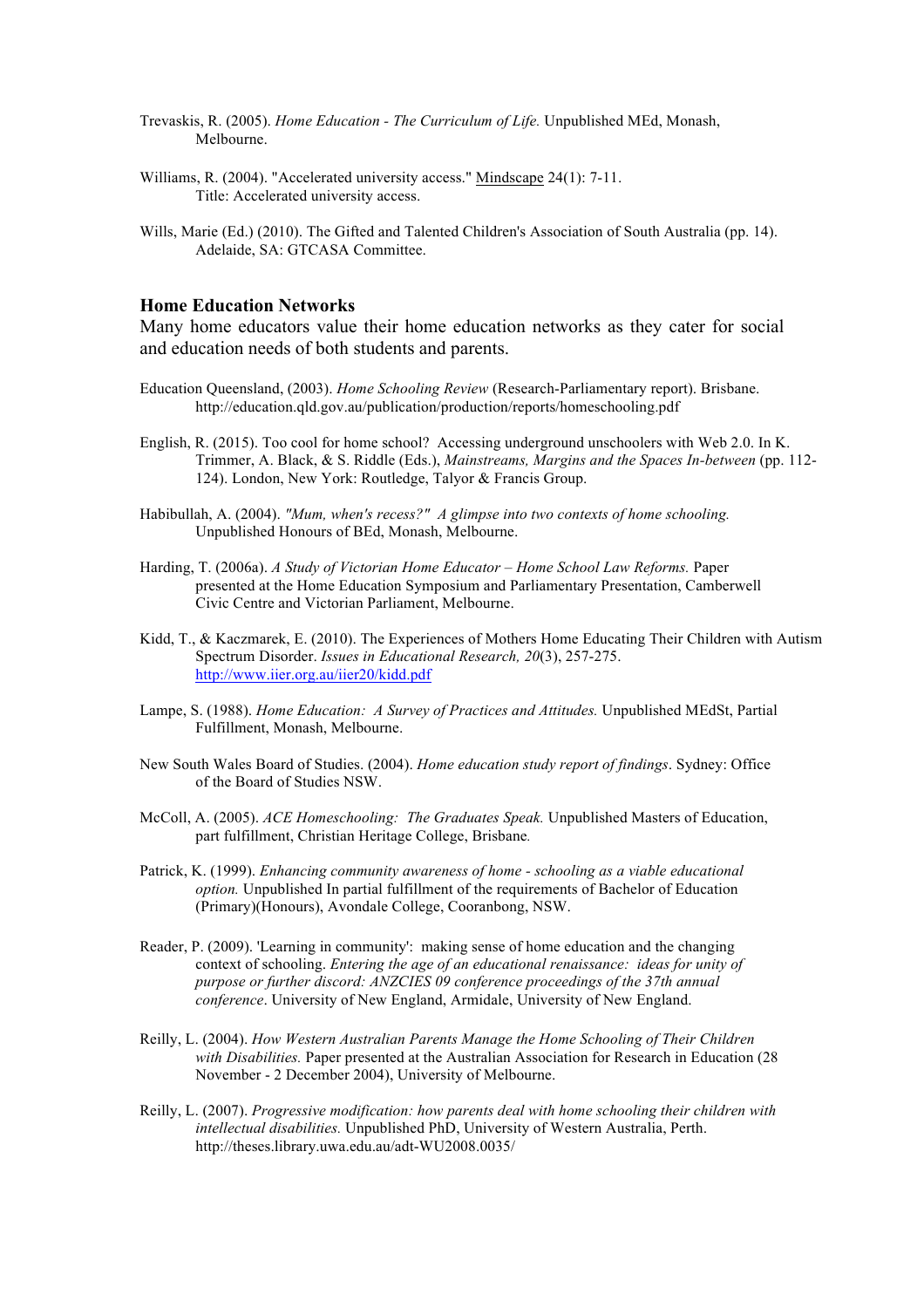- Simich, M. (1998). *How parents who home school their children manage the process.* Unpublished MEd, University-of-Western-Australia, Nedlands WA.
- Thomas, A. (1998). *Educating Children at Home*. London: Cassell.

#### **Use of Community Resources**

Parents use a wide variety of community resources. These include the use of libraries, clubs, tutors and specialist classes as well as relevant excursions.

- Barratt-Peacock. (1997). *The Why and How of Australian Home Education.* Unpublished PhD, La Trobe, Melbourne. (Published by Learning Books, Yankalilla, SA)
- Harding, T. (2006a). *A Study of Victorian Home Educator – Home School Law Reforms.* Paper presented at the Home Education Symposium and Parliamentary Presentation, Camberwell Civic Centre and Victorian Parliament, Melbourne.
- Jacob, A., Barratt-Peacock, J., Carins, K., Holderness-Roddam, G., Home, A., & Shipway, K. (1991). *Home Education in Tasmania: Report of Ministerial Working Party October 1991*. Hobart: Government Printer.
- Lampe, S. (1988). *Home Education: A Survey of Practices and Attitudes.* Unpublished MEdSt, Partial Fulfillment, Monash, Melbourne.
- New South Wales Board of Studies. (2004). *Home education study report of findings*. Sydney: Office of the Board of Studies NSW.
- Patrick, K. (1999). *Enhancing community awareness of home - schooling as a viable educational option.* Unpublished In partial fulfillment of the requirements of Bachelor of Education (Primary)(Honours), Avondale College, Cooranbong, NSW.

#### **Parents Seeking Information and Public Understanding**

Many parents want access to information relevant to their home education programs.

- Carins, K. (1997, 29 September 3 October 1997). *Home education in Tasmania.* Paper presented at the Open, flexible and distance learning: education and training in the 21st century: selected papers from the 13th Biennial Forum of the Open and Distance Learning Association of Australia (ODLAA), Launceston.
- Education Queensland, (2003). *Home Schooling Review* (Research-Parliamentary report). Brisbane. http://education.qld.gov.au/publication/production/reports/homeschooling.pdf
- Gribble, K. & English, R. (In Press). Helping children with home education: How home education can enable good educational outcomes for children and young people in out-of-home care. *International Journal of Child, Youth and Family Studies*.
- Harp, B. (1998). *Home Schooling: A Study of Reasons Why Some Central Queensland Parents Choose the Home Schooling Alternative for their children.* Unpublished Master of Education Studies, part fulfillment, Central Queensland University, Rockhampton.
- Kidd, T., & Kaczmarek, E. (2010). The Experiences of Mothers Home Educating Their Children with Autism Spectrum Disorder. *Issues in Educational Research, 20*(3), 257-275. http://www.iier.org.au/iier20/kidd.pdf
- New South Wales Board of Studies. (2004). *Home education study report of findings*. Sydney: Office of the Board of Studies NSW.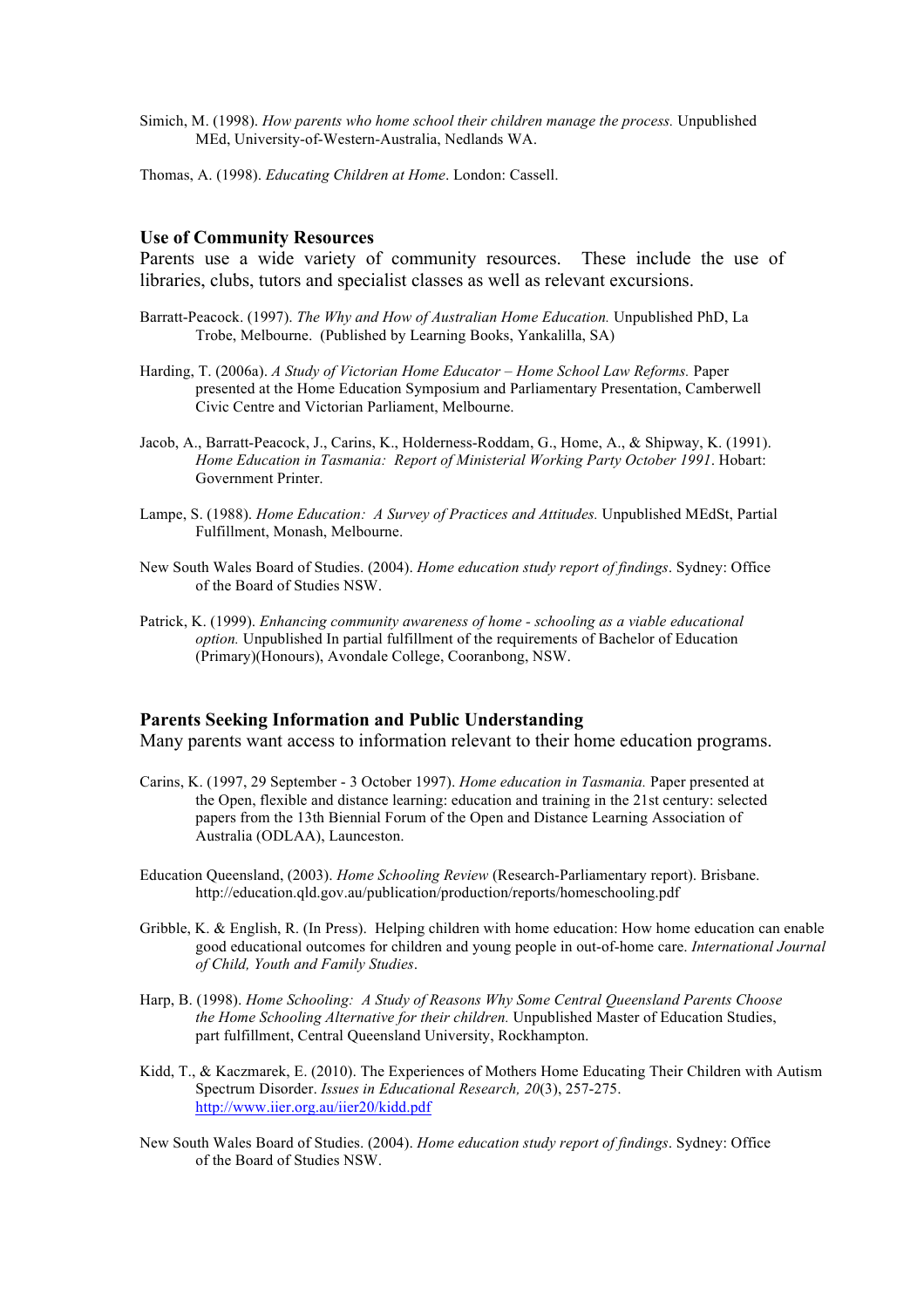- Patrick, K. (1999). *Enhancing community awareness of home - schooling as a viable educational option.* Unpublished In partial fulfillment of the requirements of Bachelor of Education (Primary)(Honours), Avondale College, Cooranbong, NSW.
- Reilly, L. (2004). *How Western Australian Parents Manage the Home Schooling of Their Children with Disabilities.* Paper presented at the Australian Association for Research in Education (28 November - 2 December 2004), University of Melbourne.
- Reilly, L. (2007). *Progressive modification: how parents deal with home schooling their children with intellectual disabilities.* Unpublished PhD, University of Western Australia, Perth. http://theses.library.uwa.edu.au/adt-WU2008.0035/
- Reilly, L., Chapman, A., & O'Donoghue, T. (2002). Home schooling of children with disabilities. *Queensland Journal of Educational Research, 18*(1), 38-91.
- Trevaskis, R. (2005). *Home Education - The Curriculum of Life.* Unpublished MEd, Monash, Melbourne.

#### **Greater Public Awareness**

Home educating parents frequently express the wish that the general public had a better understanding of home education and its benefits.

- Carins, K. (1997, 29 September 3 October 1997). *Home education in Tasmania.* Paper presented at the Open, flexible and distance learning: education and training in the 21st century: selected papers from the 13th Biennial Forum of the Open and Distance Learning Association of Australia (ODLAA), Launceston.
- English, R. (2015). Too cool for home school? Accessing underground unschoolers with Web 2.0. In K. Trimmer, A. Black, & S. Riddle (Eds.), *Mainstreams, Margins and the Spaces In-between* (pp. 112- 124). London, New York: Routledge, Talyor & Francis Group.
- Gribble, K. & English, R. (In Press). Helping children with home education: How home education can enable good educational outcomes for children and young people in out-of-home care. *International Journal of Child, Youth and Family Studies*.
- Jackson, G. (2009). *'More than One Way to Learn': Home Educated Students' Transitions Between Home and School.* Unpublished PhD, Monash University, Clayton.
- Jeffrey, D., Giskes, R., & Section, Queensland. Parliamentary Library. Research Publications and Resources Section (2004). *Home schooling*. Queensland Parliamentary Library, Research Publications and Resources Section. http://www.parliament.qld.gov.au/view/publications/documents/research/ResearchBriefs/2004 /200409.pdf
- Harp, B. (1998). *Home Schooling: A Study of Reasons Why Some Central Queensland Parents Choose the Home Schooling Alternative for their children.* Unpublished Master of Education Studies, part fulfillment, Central Queensland University, Rockhampton.
- McDonald, J. and Lopes, E. (2014). "How parents home educate their children with an autism spectrum disorder with the support of the Schools of Isolated and Distance Education." International Journal of Inclusive Education 18(1): 1-17.
- Mulford, B., & Grady, N. (2001). Perceptions of Victorians and Tasmanians of Australian government (state) schools. *Leading and Managing, 7*(1), 93-108.
- New South Wales Board of Studies. (2004). *Home education study report of findings*. Sydney: Office of the Board of Studies NSW.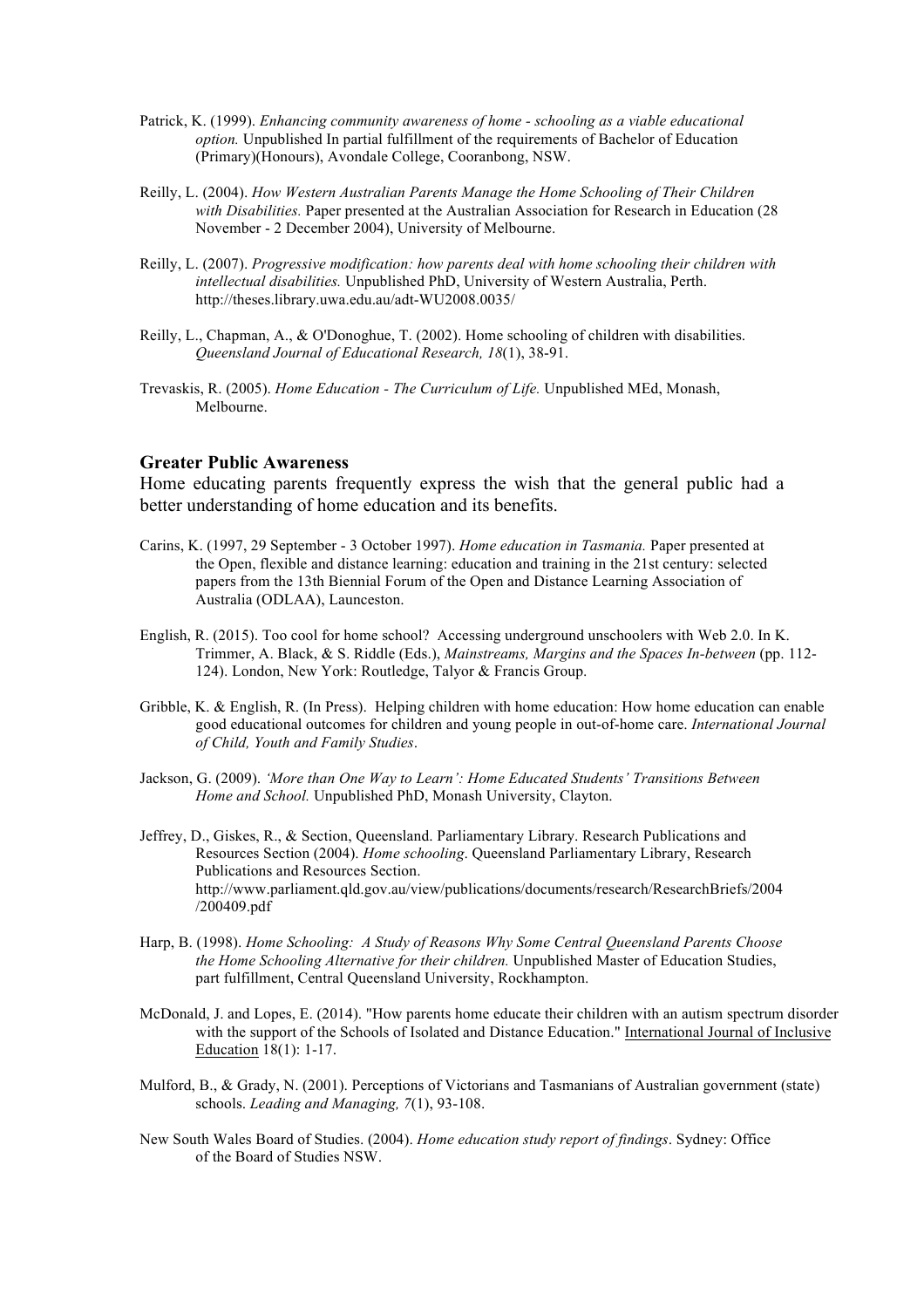- Patrick, K. (1999). *Enhancing community awareness of home - schooling as a viable educational option.* Unpublished In partial fulfillment of the requirements of Bachelor of Education (Primary)(Honours), Avondale College, Cooranbong, NSW.
- Rowntree, S. (2012). "Homeschooling: education outside the box." Quadrant **56**(n.6): 74-78.
- Simich, M. (1998). *How parents who home school their children manage the process.* Unpublished MEd, University-of-Western-Australia, Nedlands WA.

#### **Problems with Home Education**

Problems associated with home education have been clearly identified in the following literature. These are mainly associated with home educator burnout, program organisation, and regulatory obligations or religious philosophical differences but there is one report of child abuse.

Annonymous (2001). "Home Schooling is Child Abuse." Queensland Teachers Journal **24**(6): 7.

- Broadhurst, D. (1999). *Investigating young children's perceptions of home schooling*, from http://www.aare.edu.au/99pap/bro99413.htm
- Drabsch, T. (2013). Home Education in NSW. NSW Parliamentary Research Service. Sydney. e-brief 15 http://www.parliament.nsw.gov.au/prod/parlment/publications.nsf/key/HomeEducationinNSW/\$File/H ome%20schooling%20GG%203.pdf
- Follett, J. (2003). *When home and school become one: home schooling and the adolescent.* Paper presented at the 'Our adolescents: issues for teachers, schools and communities : Conference proceedings, Flaxton Qld.
- Habibullah, A. (2004). *"Mum, when's recess?" A glimpse into two contexts of home schooling.* Unpublished Honours of BEd, Monash, Melbourne.
- Harp, B. (1998). *Home Schooling: A Study of Reasons Why Some Central Queensland Parents Choose the Home Schooling Alternative for their children.* Unpublished Master of Education Studies, part fulfillment, Central Queensland University, Rockhampton.
- Honeybone, R. (2000). *A South Australian case study examining the home - schooling experiences of eight primary school aged children and their families.* Unpublished Thesis (B.Ed. (Hons.), University of South Australia, Adelaide.
- Jackson, G. (2009). *'More than One Way to Learn': Home Educated Students' Transitions Between Home and School.* Unpublished PhD, Monash University, Clayton.
- Jeffrey, D., Giskes, R., & Section, Queensland. Parliamentary Library. Research Publications and Resources Section (2004). *Home schooling*. Queensland Parliamentary Library, Research Publications and Resources Section. http://www.parliament.qld.gov.au/view/publications/documents/research/ResearchBriefs/2004 /200409.pdf
- Kidd, T., & Kaczmarek, E. (2010). The Experiences of Mothers Home Educating Their Children with Autism Spectrum Disorder. *Issues in Educational Research, 20*(3), 257-275. http://www.iier.org.au/iier20/kidd.pdf
- Lampe, S. (1988). *Home Education: A Survey of Practices and Attitudes.* Unpublished MEdSt, Partial Fulfillment, Monash, Melbourne.
- Mackey, E. A. (2008). Freedom without truth, faith without reason, knowledge without wisdom: challenges to a catholic philosophy of education in a changing world. Armidale, University of New England.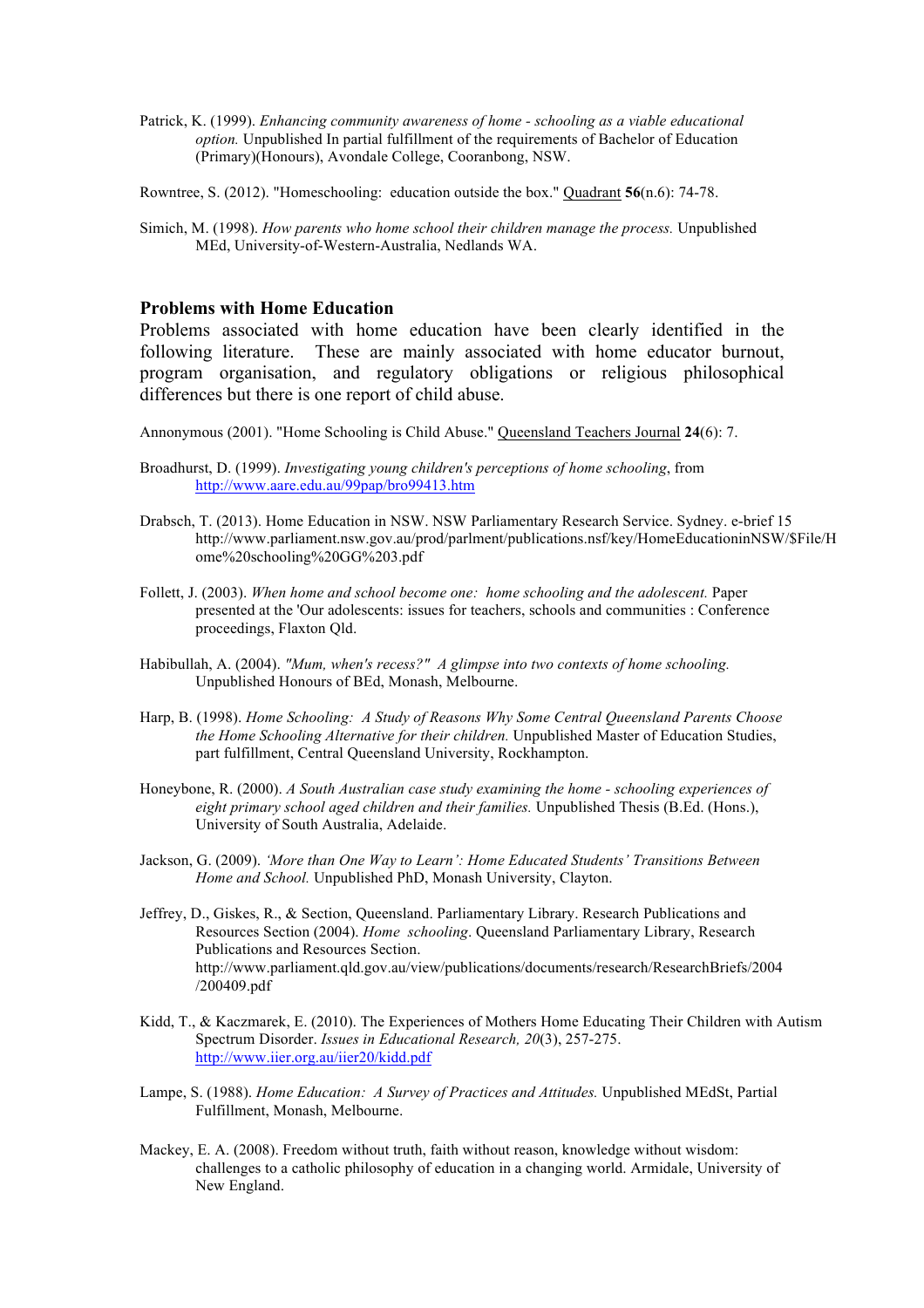- New South Wales Board of Studies. (2004). *Home education study report of findings*. Sydney: Office of the Board of Studies NSW.
- McColl, A. (2005). *ACE Homeschooling: The Graduates Speak.* Unpublished Masters of Education, part fulfillment, Christian Heritage College, Brisbane*.*
- McDonald, J. and Lopes, E. (2014). "How parents home educate their children with an autism spectrum disorder with the support of the Schools of Isolated and Distance Education." International Journal of Inclusive Education 18(1): 1-17.
- Patrick, K. (1999). *Enhancing community awareness of home - schooling as a viable educational option.* Unpublished In partial fulfillment of the requirements of Bachelor of Education (Primary)(Honours), Avondale College, Cooranbong, NSW.
- Reilly, L., Chapman, A., & O'Donoghue, T. (2002). Home schooling of children with disabilities. *Queensland Journal of Educational Research, 18*(1), 38-91.
- Reilly, L. (2004). *How Western Australian Parents Manage the Home Schooling of Their Children with Disabilities.* Paper presented at the Australian Association for Research in Education (28 November - 2 December 2004), University of Melbourne.
- Trevaskis, R. (2005). *Home Education - The Curriculum of Life.* Unpublished MEd, Monash, Melbourne.

## **Professional Experiences with Home Educated Students/Student Transitions between Home and Mainstream Institutions**

Professional experiences with home educated students and student experiences through transitions into and out of mainstream educational institutions indicate that most home educated students move easily between the two systems. Movements are occurring in both directions to benefit student educational and social outcomes. When there are problems for students moving into mainstream institutions, these are usually the result of learning needs different to average student abilities, family dysfunction, prior negative experiences in mainstream institutions and mismatch with particular mainstream institutional structures and features rather than from the practice of home education.

- Clery, E. (1998). Homeschooling: The meaning that the homeschooled child assigns to this experience. *Issues in Educational Research, Vol. 8*(No. 1), 1-13.
- Colvin, N. (1993). To school or not to school?: that is the question! Home education from the perspective of a teacher and parent. *Classroom, 13*(2), 19-20.
- Jackson, G. (2007). Home education transitions with formal schooling: Student perspectives. *Issues in Educational Research, 17*(1), 62-84. http://www.iier.org.au/iier.html
- Jackson, G. (2009). *'More than One Way to Learn': Home Educated Students' Transitions Between Home and School.* Unpublished PhD, Monash University, Clayton.
- Jackson, G. M. (2010). *Understanding Home Educated Students Transitions Into Mainstream Institutions: The Perspectives of Teachers*. Paper presented at the International Education Research Conference of AARE. from http://www.aare.edu.au/09pap/jac091584.pdf
- Kidd, T., & Kaczmarek, E. (2010). The Experiences of Mothers Home Educating Their Children with Autism Spectrum Disorder. *Issues in Educational Research, 20*(3), 257-275. http://www.iier.org.au/iier20/kidd.pdf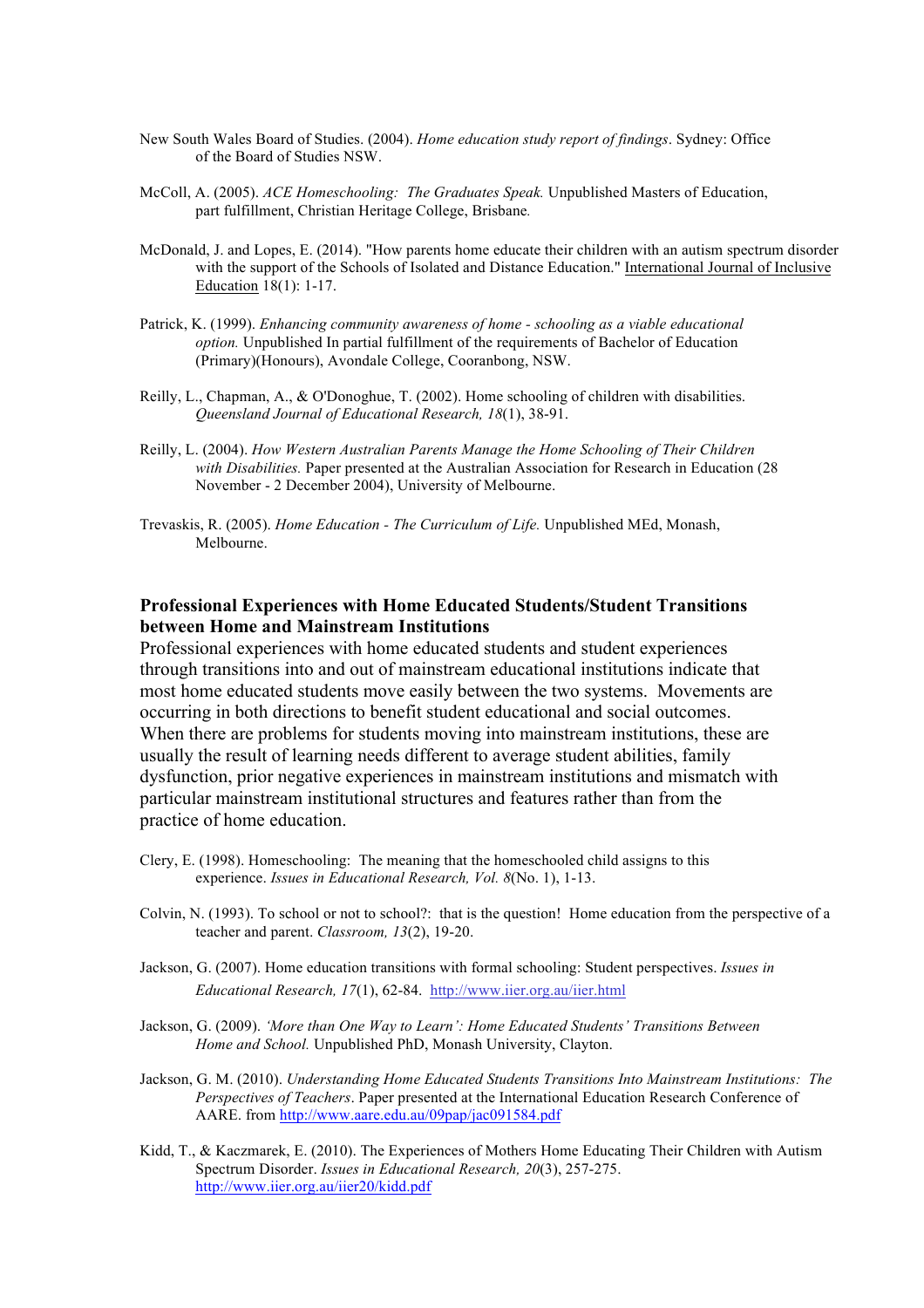Stroobant, E. (2006). *Dancing to the Music of Your Heart: Home Schooling the School-Resistant Child.* Unpublished PhD, University of Auckland, Auckland.

Stroobant, E., & Jones, A. (2006). School refuser child identities. *Discourse, 27*(2), 209- 223.

## **Home Educators: Legislation and Regulation**

The greatest cause of tension and ill-will for home educators was centered on legislative and regulatory bodies and their requirements. Resistance to regulations was significant. In the *Home Schooling Review* it was noted that most home educators did not comply with the provisions of the *Education (General Provisions) Act 1989 Qld.*

- Allan, S., & Jackson, G. (2010). Home Education and Policy. *Directions in Education: Australian Council for Educational Leaders, 19*(4), 4.
- Allan, S., & Jackson, G. (2010). The What, Whys and Wherefores of Home Education and Its Regulation in Australia. *International Journal of Law & Education, 15*(1), 55-77.
- Barr, A. (2008). *High standards in ACT school education: discussion paper for an ACT school standards authority*
- BOSTES, (Board of Studies, Teaching & Educational Standards, NSW) (2016). *Home Schooling Data Reports - March 2016*. (D2016/23064). Sydney: BOSTES Retrieved from http://www.boardofstudies.nsw.edu.au/bos\_stats/pdf\_doc/home-schooling-data-march-2016.pdf.
- Carins, K. (1997). *Home education in Tasmania.* Paper presented at the Open, flexible and distance learning: education and training in the 21st century: selected papers from the 13th Biennial Forum of the Open and Distance Learning Association of Australia (ODLAA), Launceston.
- Carrick, J., & Committee of Review of N. S. W. Schools, (1989). *Report of the Committee of Review of New South Wales Schools* (Government-reports ; Research-reports). Sydney: Committee of Review of New South Wales Schools.
- Chapman, S. (2016). Growth in Home-schooling in Australia. Retrieved (7-3-2016) from http://www.hslda.org/hs/international/Australia/201602120.asp
- Drabsch, T. (2013). Home Education in NSW. NSW Parliamentary Research Service. Sydney. e-brief 15 http://www.parliament.nsw.gov.au/prod/parlment/publications.nsf/key/HomeEducationinNSW/\$File/H ome%20schooling%20GG%203.pdf
- Education Queensland, (2003). *Home Schooling Review* (Research-Parliamentary report). Brisbane. http://education.qld.gov.au/publication/production/reports/homeschooling.pdf
- English, R. M. (2012). Flexi-schooling: a practical solution? *Principal Matters, 93*(Summer), 18-20.
- General Purpose Standing Committee No. 6, L. C., NSW. (2015). *Vocational education and training in New South Wales*. Sydney: Legislative Council, NSW. Retrieved from http://www.parliament.nsw.gov.au/prod/parlment/committee.nsf/0/47C667E2968CFBA4CA2 57F1B00802584?open&refnavid=LC5\_4 http://www.parliament.nsw.gov.au/prod/parlment/committee.nsf/0/47c667e2968cfba4ca257f1 b00802584/\$FILE/FINAL%20151215%20Report%20compile.pdf.
- Gustafson, R. S. (1989). A Rationale for Home Education in Queensland with Recommended Model Legislation. Submission to Minister of Education, Ashmore, Qld.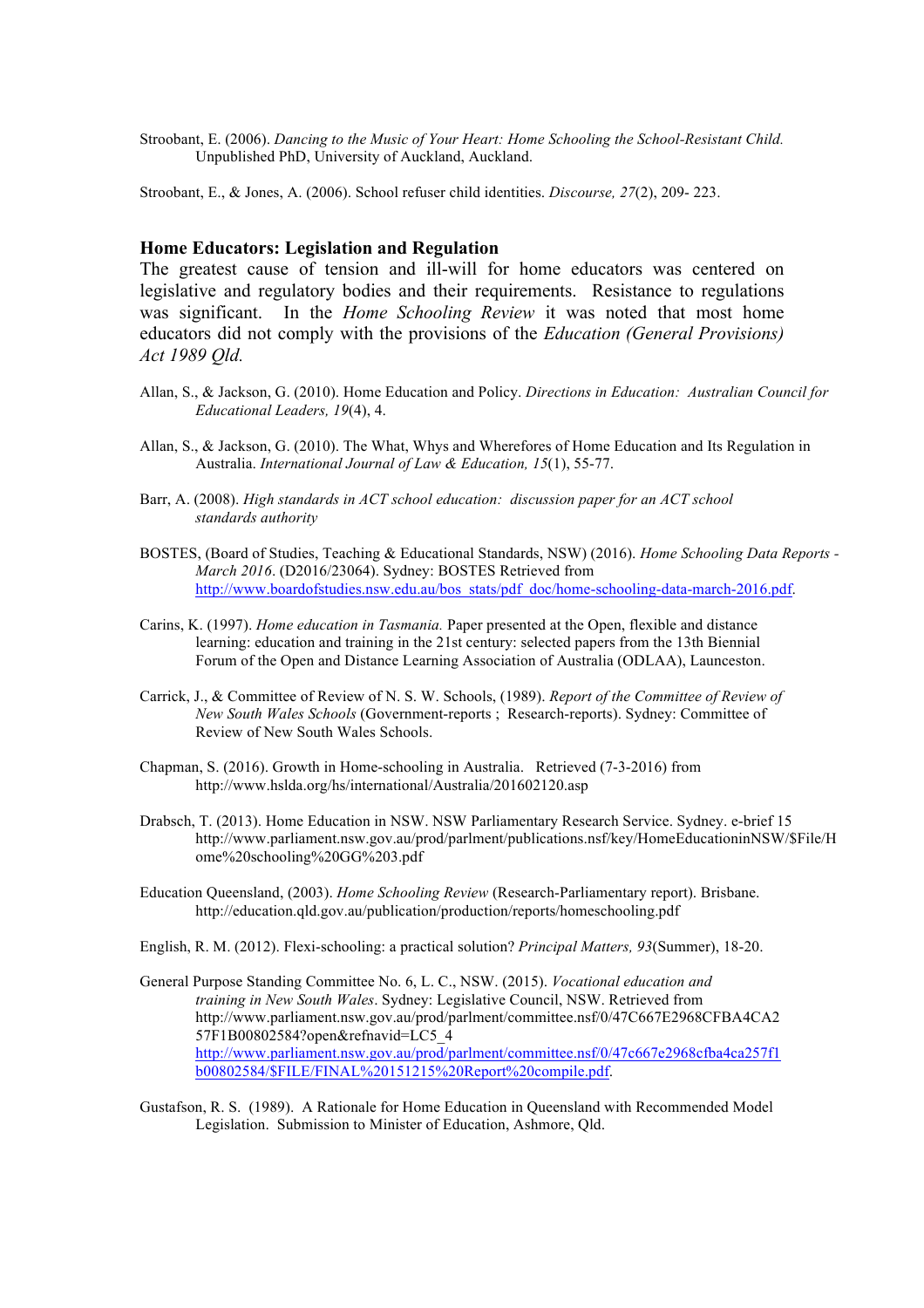- Harding, T. J. A. (1997). *Why Australian Christian Academy Families in Queensland Choose to Home School: Implications for Policy Development.* Unpublished MEd, Partial fulfillment, University of Technology, Brisbane.
- Harding, T. (2003a). A Comparison of the Academic Results of Students Monitored by the State, with the Academic Results of Students Not Monitored by the State. In *A submission for the Home Schooling Review* (pp. 6). Brisbane: Australian Christian Academy.
- Harding, T. J. A. (2003b). *A submission for the Home Schooling Review*. Brisbane: Australian Christian Academy.
- Harding, T. (2003c). The Study Home School Law Reform The Parents Speak. In *A submission for the Home Schooling Review* (pp. 18). Brisbane: Australian Christian Academy.
- Harding, T. (2006a). *A Study of Victorian Home Educator – Home School Law Reforms.* Paper presented at the Home Education Symposium and Parliamentary Presentation, Camberwell Civic Centre and Victorian Parliament, Melbourne.
- Harding, T. (2006b). *Don't "Fix" What Isn't Broken.* Paper presented at the Home Education Symposium and Parliamentary Presentation, Camberwell Civic Centre and Victorian Parliament, Melbourne.
- Harding, T., & Farrell, A. (2003). *Alternate models of schooling: legal and ethical considerations.* Paper presented at the Australia and New Zealand Education Law Association. Conference (11th : 2002 : Brisbane Qld), Brisbane Qld.
- Harding, T., & Whitrow, M. (2006). *Australia Has Its Own Homeschool Legal Defense Association*. Retrieved 8-8-2006, from http://www.hslda.org/hs/international/Australia/default.asp
- Harp, B. (1998). *Home Schooling: A Study of Reasons Why Some Central Queensland Parents Choose the Home Schooling Alternative for their children.* Unpublished Master of Education Studies, part fulfillment, Central Queensland University, Rockhampton.
- Hobson, P., & Cresswell, R. (1993). Parental rights, education and liberal tolerance. *Discourse, 14*(1), 44-51.
- Homeschooling Federation of New Zealand, (1996). Homeschooling in New Zealand: some public policy issues. Homeschooling Federation of New Zealand. Auckland, New Zealand.
- Hopkins, D. (1993). *Regulating home education: parents' rights children's rights and the role of the state.* Paper presented at the Second National Conference of the Australian and New Zealand Education Law Association, Adelaide.
- Hunter, R. S. (1985). Accelerated Christian Education and Church State Relationships in Education: A Case Study Analysis (Illinois, Australia), Southern Illinois University at Edwardsville. EdD: 341.
- Hunter, R. (1990). Homeschooling. *Unicorn, 16* (3), 194-196.
- Hunter, R. (1994). The home school phenomenon. *Unicorn, 20* (3), 28-37.
- Jackson, G. M. (1999). *Home Education: Legal Issues In Australia.* Unpublished Partial Fulfillment of a Masters of Educational Studies Course, Monash, Melbourne.
- Jackson, Glenda M. (2014). *Australian Research on Home Education: And how it can inform legislation and regulation*, Invited Submission to the Legislative Council of NSW, Select Committee on Home Schooling. 16 (2014). http://www.parliament.nsw.gov.au/prod/parlment/committee.nsf/0/d98a8fff92635cb5ca257d39001beaa 5/\$FILE/0142%20Ms%20Glenda%20Jackson%20(PHD).pdf
- Jackson, G. (2015b). *Home Educated Students and TAFE Accessibility*, Invited Submission to the Legislative Council of NSW.NSW Legislative Council, General Purpose Standing Committee No 6 Sess. 16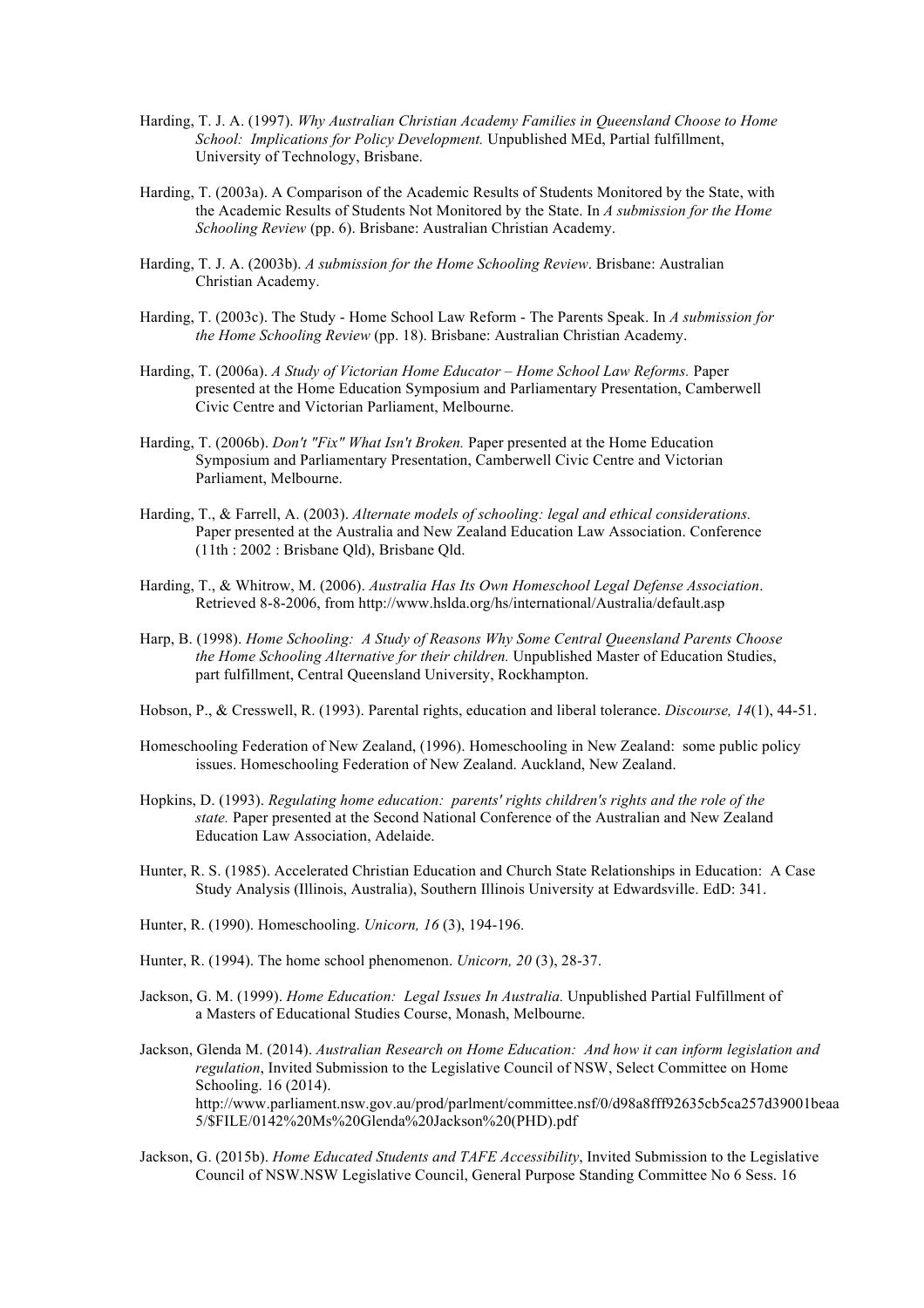(2015).

- Jackson, G., & Allan, S. (2010). Fundamental elements in Examining a Child's Right to Education: A Study of Home Education Research and Regulation in Australia. *International Electronic Journal of Elementary Education, 2*(3), 349-364. http://www.iejee.com/2\_3\_2010/349-364.pdf
- Jacob, A., Barratt-Peacock, J., Carins, K., Holderness-Roddam, G., Home, A., & Shipway, K. (1991). *Home Education in Tasmania: Report of Ministerial Working Party October 1991*. Hobart: Government Printer.
- Jeffrey, D., Giskes, R., & Section, Queensland. Parliamentary Library. Research Publications and Resources Section (2004). *Home schooling*. Queensland Parliamentary Library, Research Publications and Resources Section. http://www.parliament.qld.gov.au/view/publications/documents/research/ResearchBriefs/2004 /200409.pdf
- Lampe, S. (1988). *Home Education: A Survey of Practices and Attitudes.* Unpublished MEdSt, Partial Fulfillment, Monash, Melbourne.
- Layland, J. (2012). Applying a model of participation rights in home-based early childhood settings: A case study. *Early Childhood Folio*. 16(2), 26-32.
- Liberto, G. D. (2015). *Fringe Dweller in the Heart: An Autoethnographic Study of the Effects of Non-Consultative Regulatory Change on Home-Education in NSW.* (Unpublished thesis, Bachelor of Social Science (Honours)), Western Sydney University, Bankstown, NSW, Australia.
- Liberto, G. D. (2016). Child-led and Interest-inspired Learning, Home Education, Learning Differences and the Impact of Regulation. *Cogent Education, 3*(1), 1-10. doi:10.1080/2331186X.2016.1194734
- Lindsay, K. (2003). The Law of Home Schooling in Australia. *B.Y.U. Education and Law Journal*, 83- 94.
- Mawdsley, R. D. & Cumming, J. J. (2012). Government regulation of nonpublic schools in the United States (US). *International Journal of Law and Education, 17(1), 39-55.*
- New South Wales Board of Studies. (2004). *Home education study report of findings*. Sydney: Office of the Board of Studies NSW.
- Osmak, R. (2013, May 20). Education Queensland The Sledge-Hammer Approach to Education. *PLATO QLD - Queensland School Syllabus Commentary*. http://www.platoqld.com/?p=1683
- Roache, L. E. (2009). Parental choice and education: the practice of homeschooling in New Zealand, Massey University. EdD, Partial fulfillment.
- Rowntree, S. (2012). "Homeschooling: education outside the box." Quadrant **56**(n.6): 74-78.
- Select Committee on Home Schooling, Legislative Council of the New South Wales Parliament. (2014). *Home Schooling in NSW*. Sydney, Parliament of NSW. http://www.parliament.nsw.gov.au/homeschooling?open&refnavid=CO4\_1 http://www.parliament.nsw.gov.au/Prod/Parlment/committee.nsf/0/3A5B892FF6C728B6CA257DA50 019B2D0?open&refnavid=CO5\_1
- Simich, M. (1998). *How parents who home school their children manage the process.* Unpublished MEd, University-of-Western-Australia, Nedlands WA.
- Varnham, S. (2008), My Home, My School, My Island: Home Education in Australia and New Zealand, *Public Space: The Journal of Law and Social Justice,* 2(3), 1-30
- Varnham, S., & Squelch, J. (2008). Rights, responsibilities and regulation the three Rs of education: a consideration of the state's control over parental choice in education. *Education and the Law,, 20*(3),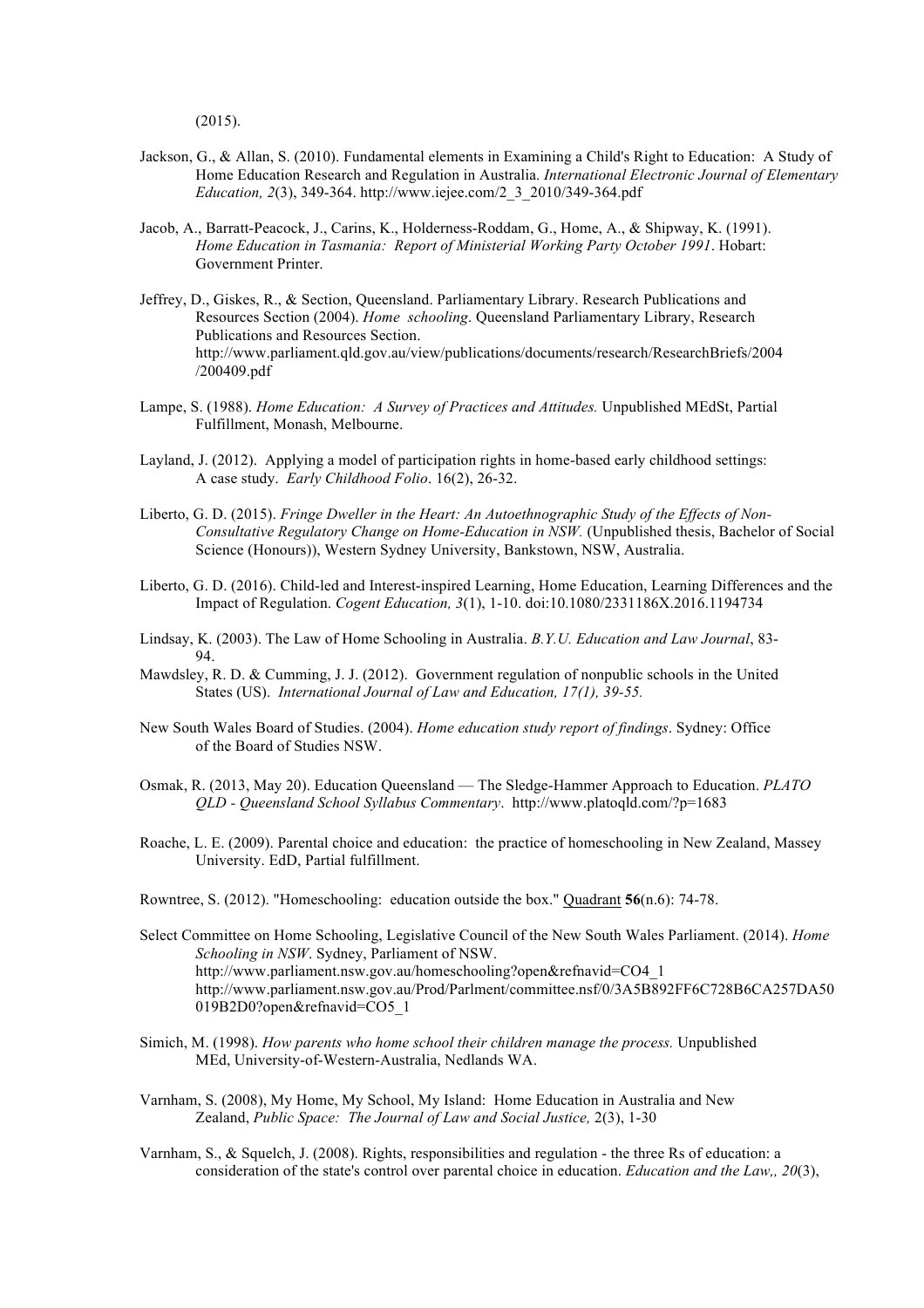#### 193-208.

Wight, S. (2006). Home Education and Bureaucracy. *Directions in Education: Australian Council for Educational Leaders, 15*(6), 1.

#### **Significant Submissions to Government**

Many of these submissions make reference to available research and data known to particular groups. Most are not listed in the final reference section.

- Australian Home Education Advisory Service & Jackson, G. (2014). Inquiry Into Home Schooling (pp. 9). Sydney: NSW Parliament.
- Barratt-Peacock, J. (2014). Inquiry Into Home Education (pp. 26). Sydney: NSW Parliament.
- Board of Studies, Teaching and Educational Studies, NSW (BOSTES) (2014). Inquiry Into Home Schooling (pp. 113). Sydney: NSW Parliament.
- Clark, P. (2014). Inquiry Into Home Schooling (pp. 10). Sydney: NSW Parliament.

Consultants, C. N. C. (2014). Inquiry into Home Schooling (pp. 7). Sydney: NSW Parliament.

- Department of Family and Community Services (2014). Inquiry Into Home Schooling (pp. 6). Sydney: NSW Parliament.
- English, R. (2014). Inquiry Into Home Schooling (pp. 8). Sydney: NSW Parliament.
- FamilyVoice Australia (2014). Inquiry Into Home Schooling (pp. 18). Sydney: NSW Parliament.

Faulks, J. (2014). Inquiry Into Home Schooling (pp. 9). Sydney: NSW Parliament.

Fox, V. (2014). Inquiry Into Home Schooling (pp. 29). Sydney: NSW Parliament.

- Gribble, K. (2014). Inquiry Into Home Schooling (pp. 9). Sydney: NSW Parliament.
- Gustafson, R. S. (1989). A Rationale for Home Education in Queensland with Recommended Model Legislation. Submission to Minister of Education, Ashmore, Qld.
- Harding, T. (2003a). A Comparison of the Academic Results of Students Monitored by the State, with the Academic Results of Students Not Monitored by the State. In *A submission for the Home Schooling Review* (pp. 6). Brisbane: Australian Christian Academy.
- Harding, T. J. A. (2003b). *A submission for the Home Schooling Review*. Brisbane: Australian Christian Academy.
- Harding, T. (2003c). The Study Home School Law Reform The Parents Speak. In *A submission for the Home Schooling Review* (pp. 18). Brisbane: Australian Christian Academy.
- Harding, T. (2014). Submission to the Select Committee on Home Schooling Inquiry into Home Schooling *Select Committee on Home Schooling, Legislative Council, NSW* (pp. 34). Sydney, NSW, Australia: Parliament House, NSW.

Hear Our Voices Australia(HOVA) (2014). Inquiry Into Home Schooling (pp. 227). Sydney: NSW Parliament.

Home Education Association (HEA) (2014). Inquiry Into Home Schooling (pp. 240). Sydney: NSW Parliament.

HENCAST Inc. (2014). 8-8-2014 (pp. 9). Sydney: NSW Parliament.

Home Education Network (2014). Inquiry Into Home Schooling (pp. 13). Sydney: NSW Parliament.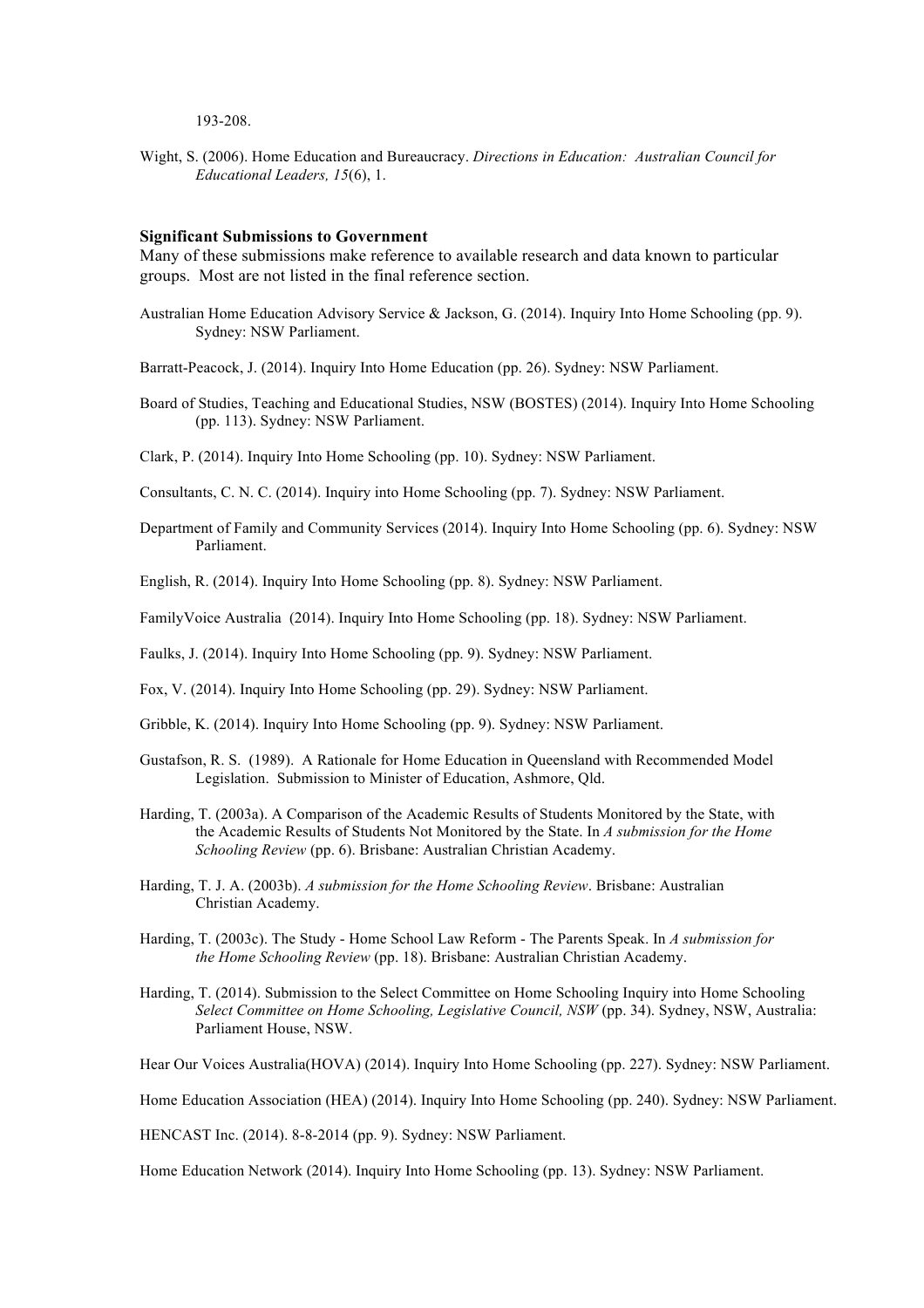- Home Schooling Encouragement Network and Support Group (HENS, Southern Sydney 2014 (pp. 7). Sydney: NSW Parliament.
- Home Education Support and Action Network (HESAN) (2014). Inquiry Into Home Schooling (pp. 15). Sydney: NSW Parliament.
- Homeschooling Registration Reform Alliance of N.S.W. (HRRAN) (2014). Inquiry Into Home Schooling (pp. 7). Sydney: NSW Parliament.
- Hughes, E. (2014). Inquiry Into Home Schooling (pp. 6). Sydney: NSW Parliament.
- Jackson, Glenda M. (2014). *Australian Research on Home Education: And how it can inform legislation and regulation*, Invited Submission to the Legislative Council of NSW, Select Committee on Home Schooling. 16.
- Jackson, G. (2015b). *Home Educated Students and TAFE Accessibility*, Invited Submission to the Legislative Council of NSW.NSW Legislative Council, General Purpose Standing Committee No 6 Sess. 16. http://www.parliament.nsw.gov.au/Prod/parlment/committee.nsf/0/fba0751c8cf4bd35ca257eb30076ca 08/\$FILE/0204%20Australian%20Home%20Education%20Advisory%20Service.pdf
- Kidd, T. (2014). Inquiry Into Home Schooling (pp. 11). Sydney: NSW Parliament.

Krogh, C. (2014). Inquiry Into Home Schooling (pp. 15). Sydney: NSW Parliament.

Lacoba, E. (2014). Inquiry Into Home Schooling (pp. 18). Sydney: NSW Parliament.

Missing School Inc. (2015). Inquiry Into Home Schooling (pp. 4). Sydney: NSW Parliament.

Mcquiness, A. (2014). Inquiry Into Home Schooling (pp. 10). Sydney: NSW Parliament.

Nimmo, S. (2-14). Inquiry Into Home Schooling (pp. 20). Sydney: NSW Parliament.

O'Carroll, K. (2-14). Inquiry Into Home Schooling (pp. 15). Sydney: NSW Parliament.

O'Hara, H. (2014). Inquiry Into Home Schooling (pp. 16). Sydney: NSW Parliament.

Platthy, S. (2014). Inquriy Into Home Schooling (pp. 18). Sydney: NSW Parliament.

Strange, C. (2014). Inquiry Into Home Schooling (pp. 16). Sydney: NSW Parliament.

Simon, G., Simon, A., & Education, S. H. (2014). Inquiry Into Home Schooling (pp. 6). Sydney: NSW Parliament.

Small, G. (2014). Inquiry Into Home Schooling (pp. 6). Sydney: NSW Parliament.

- Sydney Home Education Network (SHEN) (2014). Inquiry Into Home Schooling (pp. 18). Sydney: NSW Parliament.
- Paine, B. (2014). Inquiry Into Home Schooling (pp. 14). Sydney: NSW Parliament.

Rutherford, M. (2014). Inquiry Into Home Schooling (pp. 7). Sydney: NSW Parliament.

Tebbutt, G. (2014). Inquiry Into Home Schooling (pp. 10). Sydney: NSW Parliament.

- Thomas, A. (2014). Home Education and Unschooling or Autonomous Learning *Select Committee on Home Schooling, Legislative Council, NSW* (pp. 4). Sydney, NSW, Australia: Parliament House, NSW.
- Vanderkolk, G., & Vanderkiol, M. (2014). Vanderkolk Submission to the Homeschooling Inquiry (pp. 25). Sydney: NSW Parliament.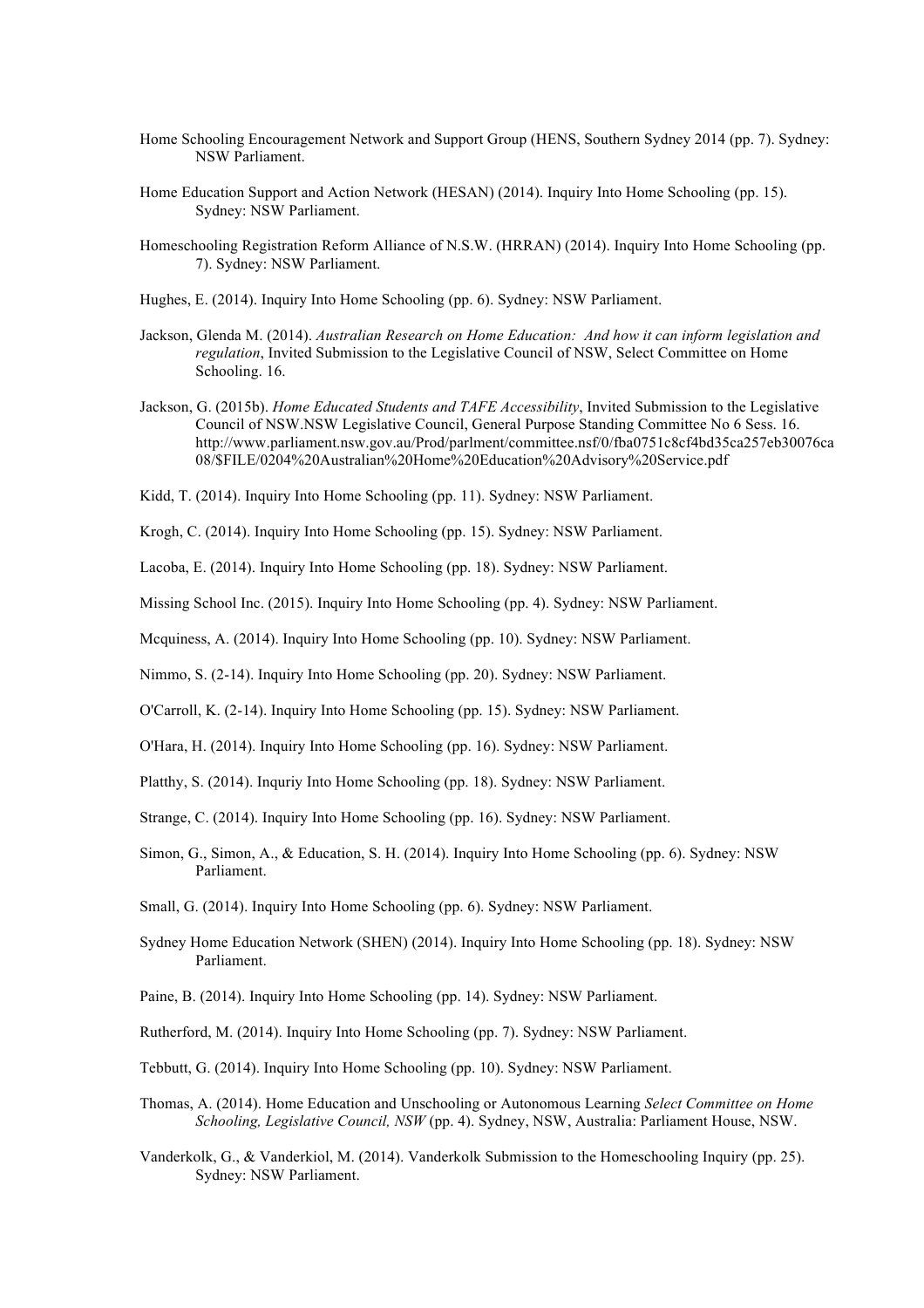Vieira, D., & Vieira, M. (2014). Inquiry Into Home Schooling (pp. 32). Sydney: NSW Parliament.

Woolford, K., & Adams, S. (2014). Inquiry Into Home Schooling (pp. 7). Sydney: NSW Parliament.

#### **Developing Theory of Home Education**

The most serious studies on home education have focused on the processes used by home educators to educate their children. Learning at home should not be equated with learning at school as it generally involves a more holistic and 'real' world approach.

- Barratt-Peacock, J. (1997). *The Why and How of Australian Home Education.* Unpublished PhD, La Trobe, Melbourne. (Published by Learning Books, Yankalilla, SA)
- Barratt-Peacock, J. (2003). Australian home education: a model. *Evaluation and Research in Education, 17* (2), 101-111.
- Burke, K. (2013). Exploring arts practices in Australian home education: Understanding and improving practice through action research. Toowoomba, University of Southern Queensland. MEd, Partial fulfillment: 95.
- Croft, K. (2013). Exploring Motivations For, and Implementation of, Home Education by Qualified Teachers in Australia. MA. Faculty of Education. Cooranbong, Avondale College.
- English, Rebecca (2015). Use Your Freedom of Choice: Reasons for Choosing Homeschool in Australia. *Journal of Unschooling and Alternative Learning, 9*(17), 1-18.
- Habibullah, A. (2004). *"Mum, when's recess?" A glimpse into two contexts of home schooling.* Unpublished Honours of BEd, Monash, Melbourne.
- Harding, T. J. A. (2011). *A Study Of Parents' Conceptions Of Their Roles As Home Educators Of Their Children.* Unpublished PhD, Queensland University of Technology, Brisbane.
- Honeybone, R. (2000). *A South Australian case study examining the home - schooling experiences of eight primary school aged children and their families.* Unpublished Thesis (B.Ed. (Hons.), University of South Australia, Adelaide.
- Ireland, J. E., Tambyah, M., Neofa, Z., & Harding, T. J. A. (2008). *The tale of four researchers: Trials and triumphs from the phenomenographic research specialization.* Paper presented at the Changing Climates: Education for Sustainable Futures, AARE. from http://www.aare.edu.au/08pap/ire08373.pdf.
- Jackson, G. (2008). Australian Home Education and Vygotskian Learning Theory. *Journal of Australian Research in Early Childhood Education, 15*(1), 39-48.
- Jackson, G. (2009). *'More than One Way to Learn': Home Educated Students' Transitions Between Home and School.* Unpublished PhD, Monash University, Clayton.
- Jackson, G. (2015a). Reflections on Australian Home Education Research and Vygotskian Learning Theory. In P. Rothermel (Ed.), *International Perspectives on Home Education: Do we still need schools?* (pp. 30- 43). Houndsmill, Basingstoke, Hampshire, England: Palgave McMillan.
- Jackson, G. M. (2016). Australian Home Educated Students on Self-Regulation Opportunities at Home and in School. *Cogent Education, 3*(1), 10. doi:10.1080/2331186X 2016.1203514
- Jacob, A., Barratt-Peacock, J., Carins, K., Holderness-Roddam, G., Home, A., & Shipway, K. (1991). *Home Education in Tasmania: Report of Ministerial Working Party October 1991*. Hobart: Government Printer.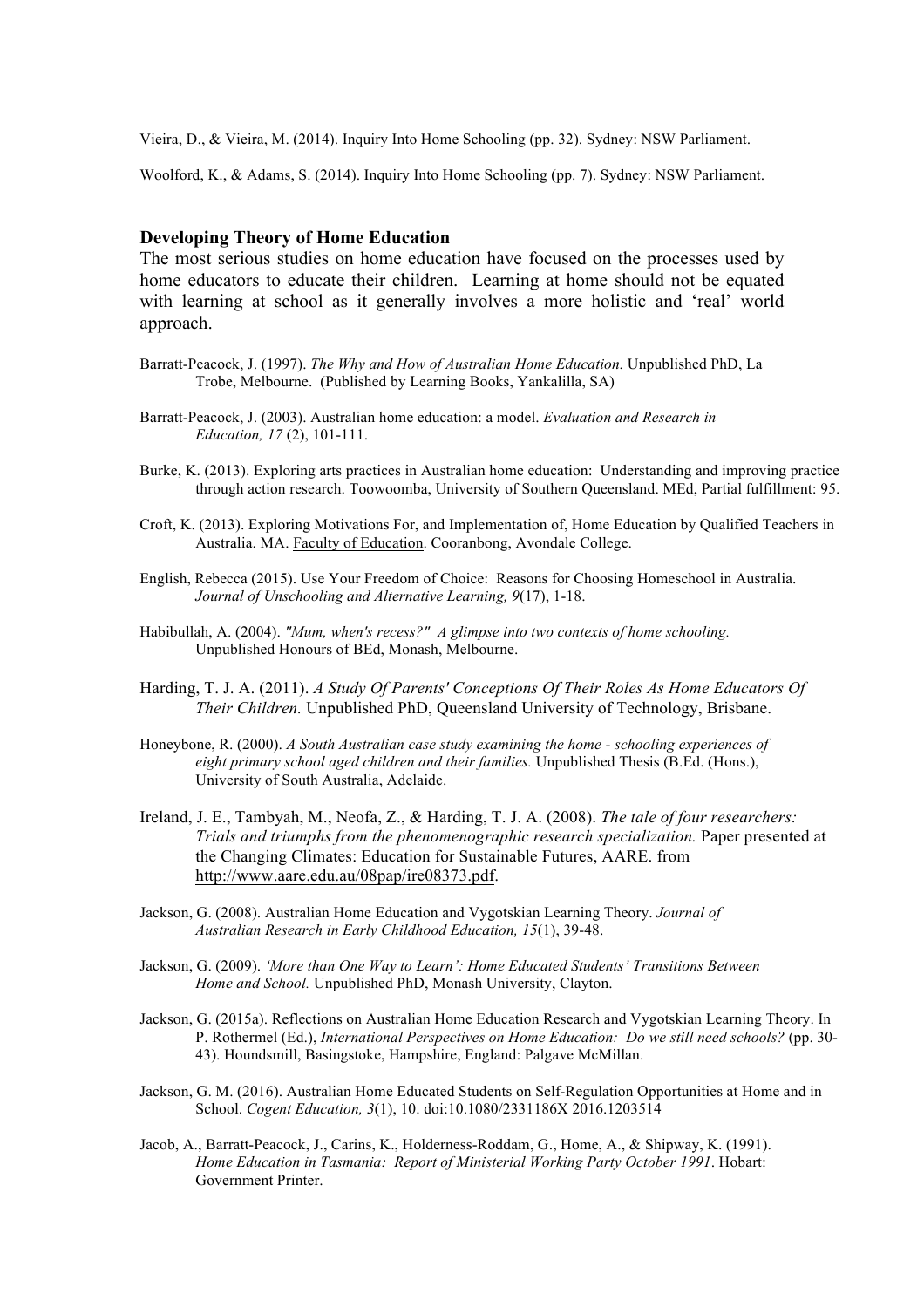- Layland, J. (2012). Applying a model of participation rights in home-based early childhood settings: A case study. *Early Childhood Folio*. 16(2), 26-32.
- McDonald, J. and Lopes, E. (2014). "How parents home educate their children with an autism spectrum disorder with the support of the Schools of Isolated and Distance Education." International Journal of Inclusive Education 18(1): 1-17.
- Reader, P. (2009). 'Learning in community': making sense of home education and the changing context of schooling. *Entering the age of an educational renaissance: ideas for unity of purpose or further discord: ANZCIES 09 conference proceedings of the 37th annual conference*. University of New England, Armidale, University of New England.
- Reilly, L. (2007). *Progressive modification: how parents deal with home schooling their children with intellectual disabilities* Unpublished PhD, University of Western Australia, Perth.
- Rippingale, S. A. (2016). *The Intersection Between Home Education and Educational Technology: A Case Study.* (BA(Hon) Dissertation), Avondale College, Cooranbong, NSW.
- Simich, M. (1998). *How parents who home school their children manage the process.* Unpublished MEd, University-of-Western-Australia, Nedlands WA.
- Stroobant, E. (2006). *Dancing to the Music of Your Heart: Home Schooling the School-Resistant Child.* Unpublished PhD, University of Auckland, Auckland.
- Thomas, A. (1998). *Educating Children at Home*. London: Cassell.
- Thomas, A., & Pattison, H. (2007). *How Children Learn at Home*. London & New York: Continuum International Publishing Group.
- Thornton-Smith, M. L. (1989). *John Holt: radical romantic: a study of his educational writings.* Unpublished MEd, University of Melbourne, Melbourne.
- Trevaskis, R. (2005). *Home Education - The Curriculum of Life.* Unpublished MEd, Monash, Melbourne.

# **Historic and Futuristic Possibilities for Home Education and Journalistic or Academic Comments on Australian Home Education**

There have been a few interested journalists and academics who have read home education literature and prepared opinion pieces or journal articles on the Australian research possibilities or Australian home education.

- Adams, M. (1982). Home schooling : an evaluation of John Holt's concept of home schooling with special reference to the situation in New Zealand. Auckland, University of Auckland. DipEdPsych : Diploma in Educational Psychology: 180.
- Amies, M. (1982). Schooling at Home in Nineteenth Century Australian Fiction. Discourse: Studies in the Cultural Politics of Education **3**(1): 40-56. http://dx.doi.org/10.1080/0159630820030103
- Amies, M. (1985). Amusing and instructive conversations: The literary genre and its relevance to home education. History of Education **14**(2): 87-99. http://dx.doi.org/10.1080/0046760850140201
- Amies, M. (1984). *'If you please, dear Mamma, tell us something amusing this evening' : amusing and instructive conversations : the literary genre and its relevance to home education.* Paper presented at the Proceedings, thirteenth annual conference, ANZHES, Melbourne.
- Amies, M. (1986). Home education and colonial ideals of womanhood. Faculty of Education. Clayton, Monash University.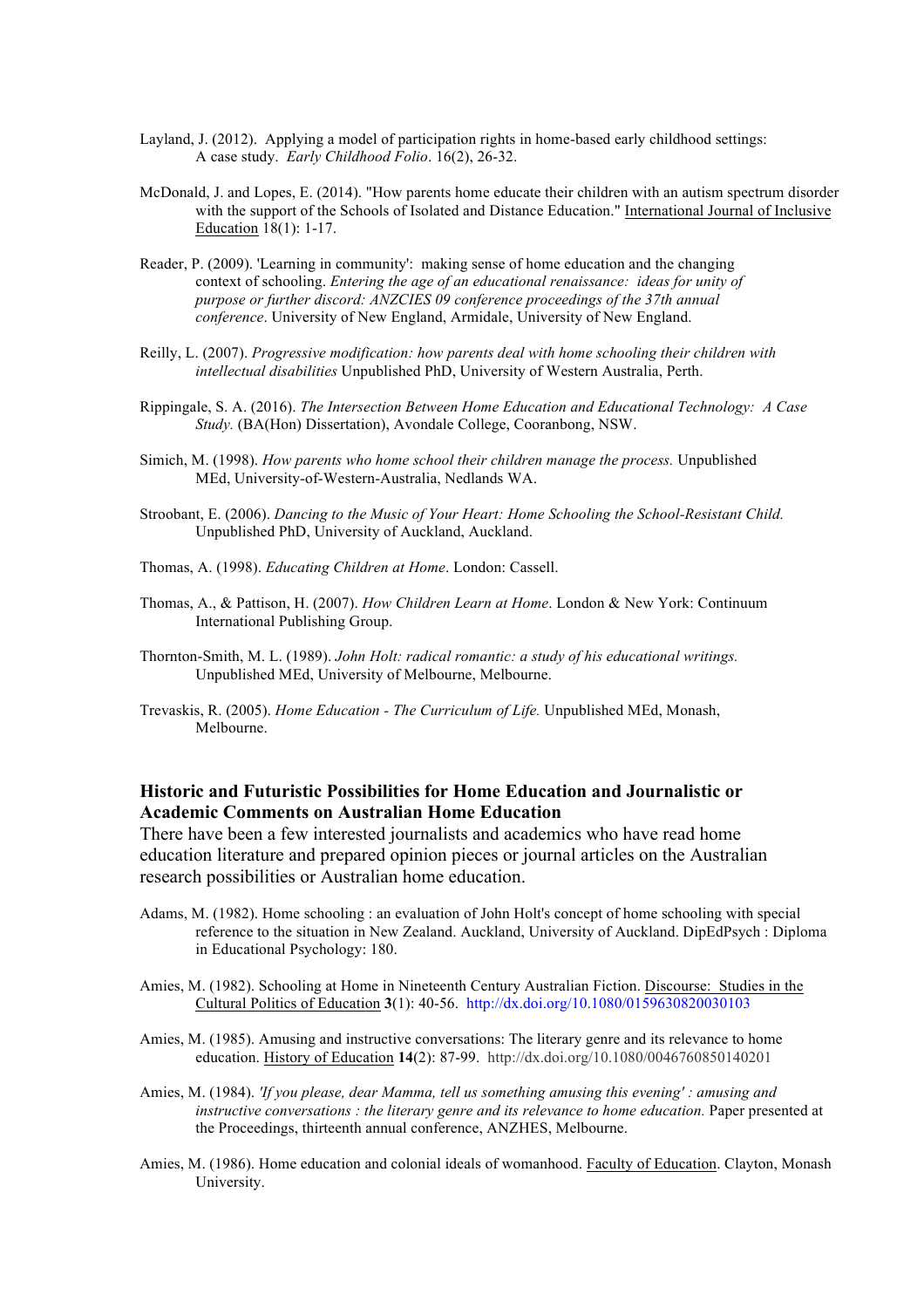- Amies, M. (1988). The Victorian Governess and Colonial Ideals of Womanhood. Victorian Studies **31**(4): 537- 565.
- Brett, M. and C. Macken (2013). In 2025, will we still be sending our kids to school? Politics & Society, The Conversation. http://theconversation.com/in-2025-will-we-still-be-sending-our-kids-to-school-11378
- Chapman, A., & O'Donoghue, T. A. (2000). Home schooling: an emerging research agenda. *Education Research and Perspectives, 27*(1), 19-36.
- Green, M. (1999). Do our leaders dream of teacherless education? *Training Agenda, 7*(2), 11-12.
- Hunter, R. (1989). *Home, school and education.* Paper presented at the Education, equity and national interests: proceedings of the conference 1989 [of the] Australian and New Zealand Comparative and International Education Society, University College, the University of Melbourne.
- Hunter, R. (1990). Homeschooling. *Unicorn, 16* (3), 194-196.
- Hunter, R. (1994). The home school phenomenon. *Unicorn, 20*(3), 28-37.
- Lipscombe, N. R. (1980). *John Holt - reformer to deschooler.* (MEd Thesis), University of New England, Armidale, NSW.
- Nicholls, S. H. (1997). Home Schooling; A view of future education? *Education in Rural Australia, 7*(1), 17-24.
- Reader, P. (2009). 'Learning in community': making sense of home education and the changing context of schooling. *Entering the age of an educational renaissance: ideas for unity of purpose or further discord: ANZCIES 09 conference proceedings of the 37th annual conference*. University of New England, Armidale, University of New England.
- Richards, S. (2000). *New wine in old wineskins: the search for new paradigm in education*. Paper presented at the 'Transforming education for a new era' [CD-ROM].

Rowntree, S. (2012). "Homeschooling: education outside the box." Quadrant 56(n.6): 74-78.

Smith, Craig S (2003). "A brief history of home education in New Zealand, part 2." TEACH Bulletin 73(4): 2. http://hef.org.nz/about-us/a-brief-history-of-home-education-in-new-zealand-by-craig-smith/

- Stonier, T. (1982). *The revolution in education*. Hobart: Schools Symposium Committee.
- Thornton-Smith, M. L. (1989). *John Holt: radical romantic: a study of his educational writings.* Unpublished MEd, University of Melbourne, Melbourne.

Turnbull, S. (2007). Teaching online: future shock. *Christian Teachers Journal, 15*(1), 24-27

White, R. (1983). The End of Schools as We Know Them? Monash Education library.

#### **New Zealand Research**

- Adams, M. (1982). Home schooling: an evaluation of John Holt's concept of home schooling with special reference to the situation in New Zealand. Auckland, University of Auckland. DipEdPsych : Diploma in Educational Psychology: 180.
- Arthur, E. J. (2005). Analysis of the information needs and information seeking behaviour of New Zealand home educators. Education. Wellington, New Zealand, Victoria University of Wellington. Master of Library and Information Studies, Partial Fulfillment.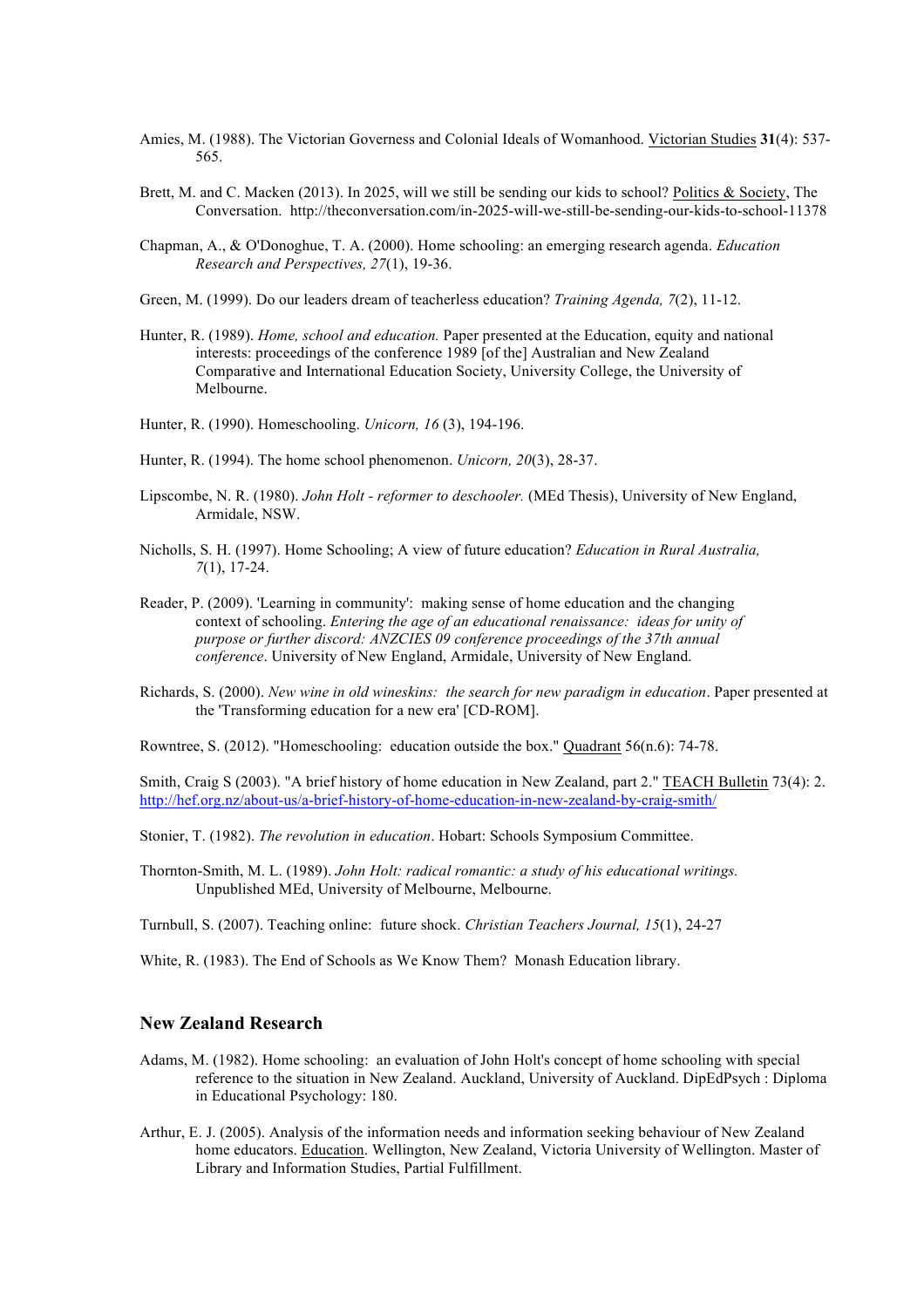- Baldwin, C. I. (1993). *Home schooling in New Zealand: a sociological analysis.* Unpublished M.Soc.Sc. Education, University of Waikato.
- Baldwin, C. (1993). Christian home schooling in New Zealand. In 'Godly schools? : some approaches to Christian education in New Zealand'. B. Gilling. Hamilton, New Zealand, University of Waikato in conjunction with Colcom Press. 4.
- Barkley, J. (2013). *Beyond Homeschooling New Zealand*. North Canterbury, New Zealand.
- Campbell, C. I. (1993). *An examination of the religious dimensions of some home schoolers in Canterbury*. Unpublished manuscript, University of Canterbury.
- Donald, D. M. (1998). *Home schoolers and the public library.* Unpublished Master of Library and Information studies-Partial Fulfillment, Victoria University of Wellington.
- Education Review Office. (1998). *The quality of homeschooling*. Wellington: New Zealand. Education Review Office.
- Education Review Office, (2001). *ERO reviews of homeschooled students.* (ERO Review). Wellington: Education Review Office.
- English, R. M. (2012). Flexi-schooling: a practical solution? *Principal Matters, 93*(Summer), 18-20.
- Ellis, F. (2005). Learning in home based early childhood settings : parent perspectives. Dunedin, Dunedin College of Education. MEdTchg: Master of Education in Teaching: 62.
- Ferguson, S. (2005). Whakahihiko te hinengaro: an exploration of the possibilities for te reo Maori literacy programmes for parents and young children. Hamilton, University of Waikato. MEd: Master of Education: 137.
- Hendy-Harris, J. (1983). *Putting the joy back into Egypt : an experiment in education*. Auckland, NZ: Hodder and Stoughton.
- Hendy-Harris, J. (1996). Home Schooling. Gifted and Talented: New Zealand Perspectives. D. McAlpine. Palmerston North, New Zealand, Education Research and Development Committee Press**:** 455-465.
- Hendy-Harris, J. (2004). Home schooling. In D. D. McAlpine, (Ed) & R. Moltzen, (Ed) (Eds.), *Gifted and talented : New Zealand perspectives* (2nd ed.). Palmerston North, N.Z.: Kanuka Grove Press.
- Homeschooling Federation of New Zealand, (1996). Homeschooling in New Zealand: some public policy issues. Homeschooling Federation of New Zealand. Auckland, New Zealand.
- Homeschooling Federation of New Zealand (2000). Working party on homeschooling. Homeschooling Federation of New Zealand. Auckland, New Zealand, Homeschooling Federation of New Zealand.
- Howison, K. (1994). Teaching a second language at home. Dunedin, Dunedin College of Education. BEd : Bachelor of Education: 40.
- Hunter, R. (1993). Christian fundamentalist education: a twentieth anniversary. In, 'Godly schools?: some approaches to Christian education in New Zealand'. B. Gilling. Hamilton, New Zealand, University of Waikato in conjunction with Colcom Press. 4.
- Jackson, G. M. (In Press). Common Themes in Australian and New Zealand Home Education Research. In M. Gaither (Ed.), *The Handbook of Home Education*. USA: Wiley Blackwell Books.
- Layland, J. (2010). Facilitating participation rights in home-based early childhood settings, University of Otago. MA: Master of Arts in Childhood and Youth Studies: 178.
- Layland, J. (2012). Applying a model of participation rights in home-based early childhood settings: A case study. *Early Childhood Folio*. 16(2), 26-32.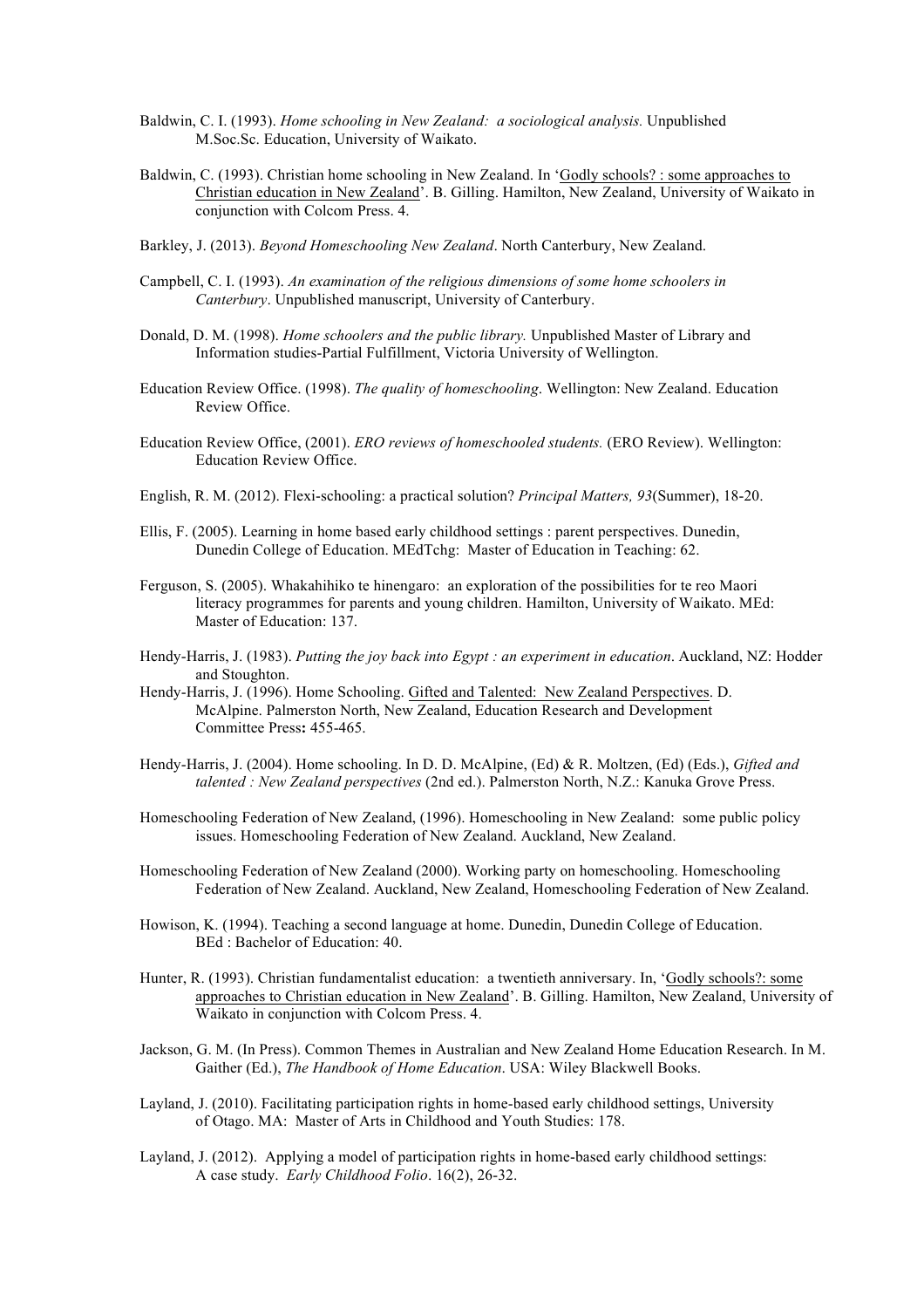- McAlevey, F. (1995). *Why home school?: an exploration into the perspectives on education of parents who home school in Otago and Canterbury.* Unpublished Master of Arts in Education, partial fullfilment, University of Canterbury.
- Miller, G. (2004). Lorales homebased childcare. Whangarei, Northland Polytechnic. BAppIS : Bachelor of Applied Information Systems.
- Ministry of Education (1998). Research Unit Survey of Homeschooling Families. Wellington, New Zealand Ministry of Education.
- Ministry of Education (2001). "Statistics on homeschooling." Wellington, New Zealand. Ministry of Education
- Ministry of Education (2007). "Homeschooling as at 1 July 2007." Wellington New Zealand, from http://www.educationcounts.govt.nz/statistics/schooling.
- Ministry of Education (2008). "Homeschooling as at 1 July 2008." Wellington, New Zealand, from http://www.educationcounts.govt.nz/statistics/schooling/homeschooling2/homeschooling/32587.
- Ministry of Education (2008). Homeschooling. Wellington, New Zealand, Ministry of education.
- Ministry of Education (2014). "Home Schooling." Education Counts. Retrieved 28-1-2015, 2015, from http://www.educationcounts.govt.nz/statistics/schooling/homeschooling.
- National Council of Home Educators New Zealand (NCHENZ) (2013). *NCHENZ Statistical Survey 2013*. Retrieved 20-4-2015 from: http://www.nchenz.org.nz/wp-content/uploads/2014/09/Statistical-Survey-2013.pdf
- National Council of Home Educators New Zealand (NCHENZ) (2015). *NCHENZ Statistical Survey 2015 Results* [Survey]. Retrieved 20-4-2015 from: http://www.nchenz.org.nz/wpcontent/uploads/2015/03/NCHENZ-Statistical-Survey-2015-Results.pdf
- Nolan, C. A., & Nolan, C. J. P. (1992). *Home schooling in New Zealand: an alternative to mainstream education?* Paper presented at the AARE / NZARE-Joint-Conference (1992 : Deakin-University), Geelong.
- Phillips, G. (1986). Storyreading to preschool children in their home environment : a descriptive analysis. Auckland, University of Auckland. MA: Master of Arts in Education: 184.
- Roache, L. E. (2009). Parental choice and education: the practice of homeschooling in New Zealand, Massey University, Palmerston, New Zealand. EdD, Partial fulfillment.
- Roberts, H. (1999). Home based child care: a parent's perspective: an option for children with special needs. Auckland, Auckland College of Education. DipEI: Diploma in Early Intervention: 55.
- Shim, H. K. (2000). ESL reading tutoring at home using "Pause, prompt and praise" and pre-reading activities. Auckland, University of Auckland. MA: Master of Arts in Education: 102.
- Smith, C. S (2003). "A brief history of home education in New Zealand, part 2." TEACH Bulletin 73(4): 2. http://hef.org.nz/about-us/a-brief-history-of-home-education-in-new-zealand-by-craig-smith/
- Stroobant, E. (2000). Wagger', 'weirdo' or 'warrior': The meanings of school refusal. Auckland, University of Auckland. MA.
- Stroobant, E. (2006). *Dancing to the Music of Your Heart: Home Schooling the School-Resistant Child.* Unpublished PhD, University of Auckland, Auckland.

Stroobant, E., & Jones, A. (2006). School refuser child identities. *Discourse, 27*(2), 209- 223.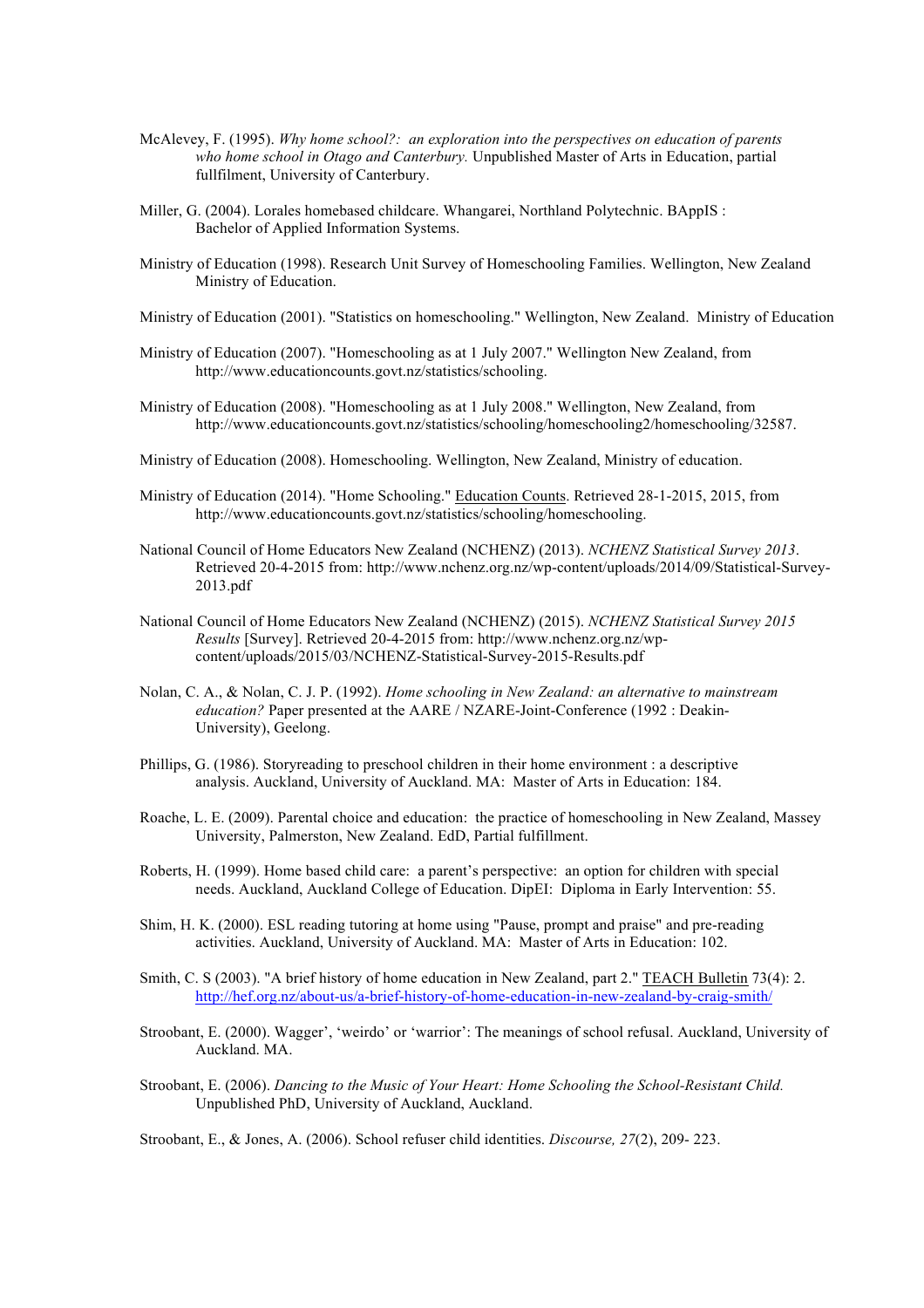- Varnham, S. (2008), My Home, My School, My Island: Home Education in Australia and New Zealand, *Public Space: The Journal of Law and Social Justice,* 2(3), 1-30
- Wallace, B. M. (1999). *Home schooling: why do families choose to homeschool their children?* Unpublished BEd. Teaching Practice B. Dissertation, Dunedin College of Education, Dunedin.
- White, E. J. (2003). In search of quality: a journey for family day care. Wellington, Victoria University of Wellington. MA: Master of Arts in Education: 246.

**Researchers who have included Distance Education as part of 'Home Education'** It has mainly been Queensland researchers who have included Distance Education students as a category of home education in their research. Most other researchers make a distinction between the two types of education.

- Crump, S. and Boylan, C. (2010). Interactive distance e-learning for isolated communities: finishing the jigsaw. *Interactive distance learning for isolated communities: ARCL project discussion papers 2008-2010*. Newcastle, University of Newcastle, Charles Sturt University**:** 31-52.
- Danaher, P. A. (2001). *Learning on the run: traveller education for itinerant show children in coastal and western Queensland.* Unpublished PhD, Central Queensland University, Rockhampton Qld.
- Danaher, P. A., Moriarty, B., & Danaher, G. (2004). Three pedagogies of mobility for Australian show people : teaching about, through and towards the questioning of sedentarism. *Melbourne Studies in Education;, 45*(2), 47-66.
- Danaher, P. A., Wyer, D., & Bartlett, V., L. (1994, 9-11 November, 1994). *Distance education, itinerant education, and home schooling: theorising open learning.* Paper presented at the Open Learning '94: proceedings of the 1st International Conference on Open Learning, Brisbane Qld Australia. Hosted by the Queensland Open Learning Network.
- Danaher, P. A. E. (1998). *Beyond the ferris wheel: educating Queensland show children*. Rockhampton, Qld.: Central Queensland University Press.
- Education Queensland, (2003). *Home Schooling Review* (Research-Parliamentary report). Brisbane. http://education.qld.gov.au/publication/production/reports/homeschooling.pdf
- Harding, T. J. A. (2011). *A Study Of Parents' Conceptions Of Their Roles As Home Educators Of Their Children.* Unpublished PhD, Queensland University of Technology, Brisbane.
- Harp, B. (1998). *Home Schooling: A Study of Reasons Why Some Central Queensland Parents Choose the Home Schooling Alternative for their children.* Unpublished Master of Education Studies, part fulfillment, Central Queensland University, Rockhampton.

Jefferson, S. (2010). "The show must go on... and the school shall follow... ." Inside Teaching 1(3): 6-8, 10-11.

- Jeffrey, D., Giskes, R., & Section, Queensland. Parliamentary Library. Research Publications and Resources Section (2004). *Home schooling*. Queensland Parliamentary Library, Research Publications and Resources Section. http://www.parliament.qld.gov.au/view/publications/documents/research/ResearchBriefs/2004 /200409.pdf
- McDonald, J. and Lopes, E. (2014). "How parents home educate their children with an autism spectrum disorder with the support of the Schools of Isolated and Distance Education." International Journal of Inclusive Education 18(1): 1-17.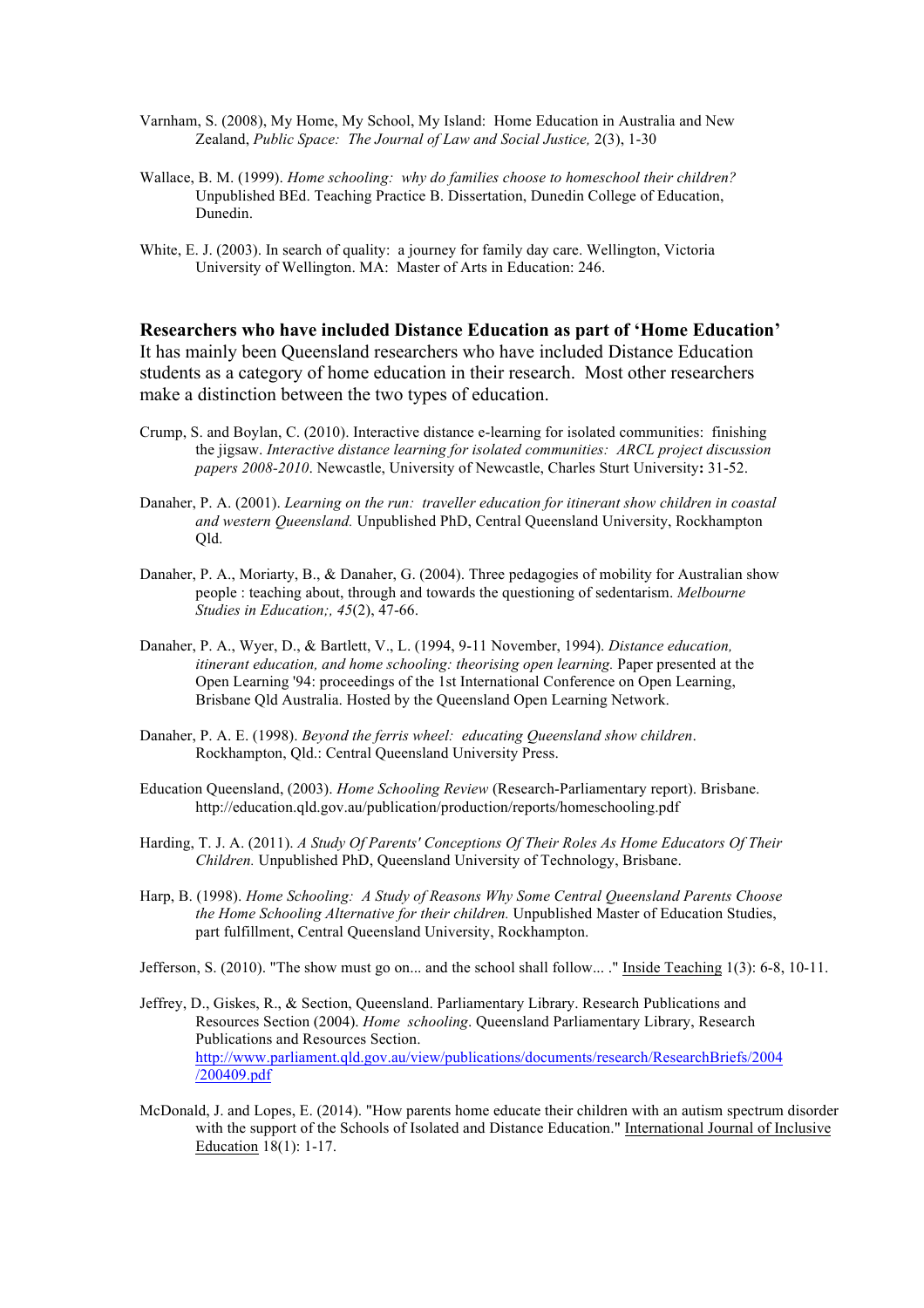- Reilly, L. (2004). *How Western Australian Parents Manage the Home Schooling of Their Children with Disabilities.* Paper presented at the Australian Association for Research in Education (28 November - 2 December 2004), University of Melbourne.
- Symes, C. (2012). Remote control: a spatial-history of correspondence schooling in New South wales, Australia. *International Journal of Inclusive Education,* 16(5), 503-517.
- Trevaskis, R. (2005). *Home Education - The Curriculum of Life.* Unpublished MEd, Monash, Melbourne.

#### **Distance Education called Home Schooling**

- Beevers, R. (1981). New directions in distance education for children. *Developing Education, 8*(6), 14-16.
- Crump, S. and C. Boylan (2010). Interactive distance e-learning for isolated communities: finishing the jigsaw. *Interactive distance learning for isolated communities: ARCL project discussion papers 2008-2010*. Newcastle, University of Newcastle, Charles Sturt University**:** 31-52.
- Green, N. C. (2006). Everyday life in distance education: one family's home schooling experience. *Distance Education, 27*(1), 27-44.
- Harding, T. (2012). Non-government distance education funding: the need for equity in Australian schooling. *Distance Education, 33*(2).
- Jefferson, S. (2010). "The show must go on... and the school shall follow... ." Inside Teaching 1(3): 6-8, 10-11. Title: The show must go on... and the school shall follow...
- Kirkwood, A. (2000). Learning at Home with Information and Communication Technologies. *Distance Education, 221*(2), 248-259.
- Lee, Mal (2012). BYOT. *Australian Educational Leader, 34*(1), 45-46.
- McDonald, J. and Lopes, E. (2014). "How parents home educate their children with an autism spectrum disorder with the support of the Schools of Isolated and Distance Education." International Journal of Inclusive Education 18(1): 1-17.
- O'Sullivan, G. (1997). Still a challenge educating children in the bush. *Education Links*(54), 27-28.
- Symes, C. (2012). Remote control: a spatial-history of correspondence schooling in New South wales, Australia. *International Journal of Inclusive Education,* 16(5), 503-517.
- Taylor, P. C. (1985). Illuminating primary distance education in Australia. *Programmed Learning and Educational Technology, 22*(4), 320-326.
- Turnbull, S. (2007). Teaching online: future shock. *Christian Teachers Journal, 15*(1), 24-27

## **Religious Contexts**

Research projects contextualising home schooling within religious contexts and discussions.

- Baldwin, C. (1993). Christian home schooling in New Zealand. In 'Godly schools? : some approaches to Christian education in New Zealand'. B. Gilling. Hamilton, New Zealand, University of Waikato in conjunction with Colcom Press. 4.
- Box, L. A. (2014). A Proposal to Deschool, then Unschool Australian Biblical Christian Education. School of Christian Education. Appomattox, Virginia, USA, The New Geneva Christian Leadership Academy. PhD: 226.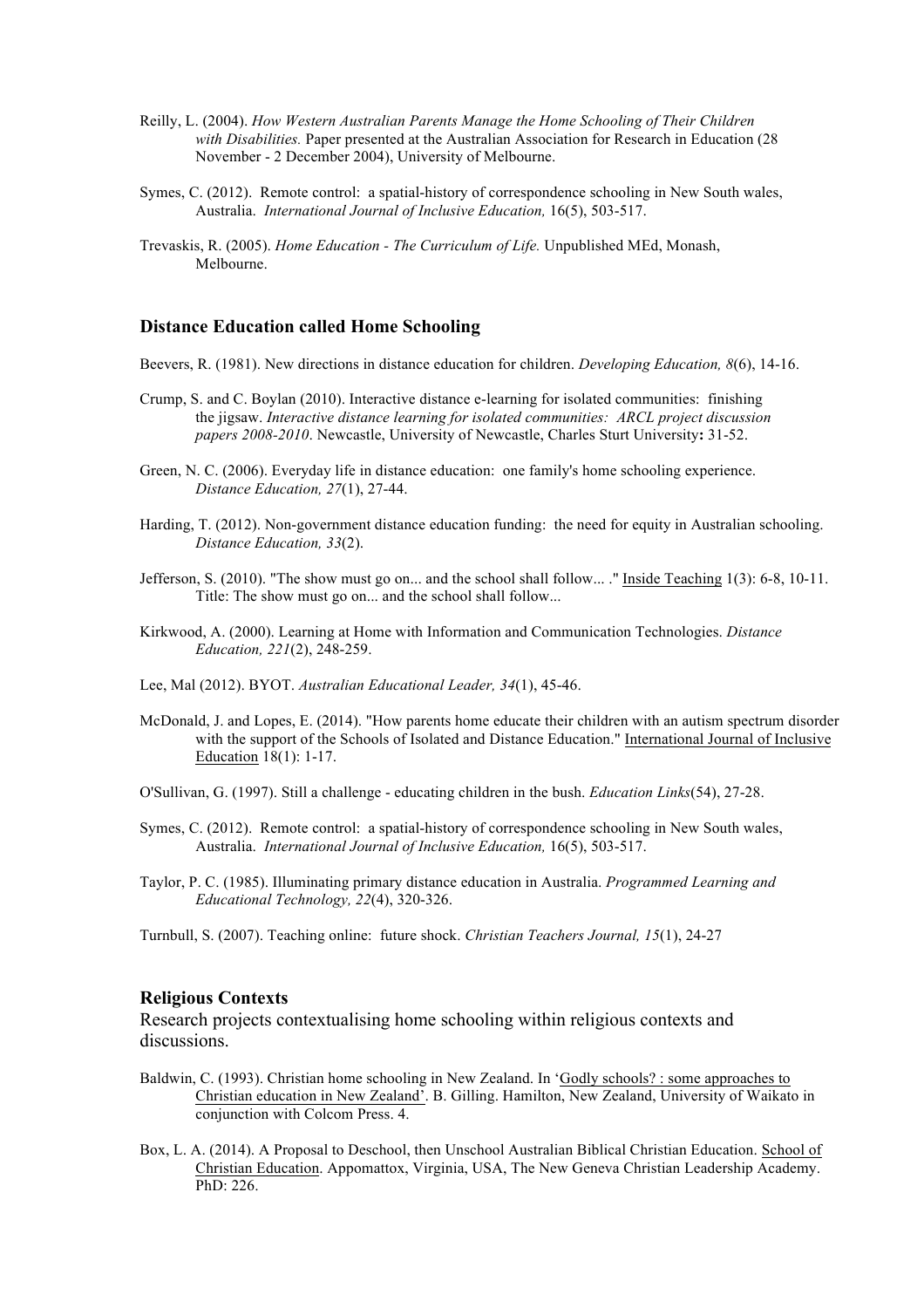https://www.academia.edu/7970729/Deschooling\_Unschooling\_Australian\_Biblical\_Christian\_Educati on

- English, R. M. (2016). Aaishah's choice: Muslims choosing home education for the management of risk. *Other Education: The Journal of Educational Alternatives, 5*(1), 55-72.
- Habibullah, Aaleyah (2004). *"Mum, when's recess?" A glimpse into two contexts of home schooling.* Unpublished Honours of BEd, Monash, Melbourne.
- Hunter, R. (1993). Christian fundamentalist education: a twentieth anniversary. In, 'Godly schools?: some approaches to Christian education in New Zealand'. B. Gilling. Hamilton, New Zealand, University of Waikato in conjunction with Colcom Press. 4.
- Mackey, E. A. (2008). Freedom without truth, faith without reason, knowledge without wisdom: challenges to a catholic philosophy of education in a changing world. Armidale, University of New England.

## **Specialist Subjects**

- Arthur, E. J. (2005). Analysis of the information needs and information seeking behaviour of New Zealand home educators. Education. Wellington, New Zealand, Victoria University of Wellington. Master of Library and Information Studies, Partial Fulfillment.
- Burke, K. (2013). Exploring arts practices in Australian home education: Understanding and improving practice through action research. Toowoomba, University of Southern Queensland. MEd, Partial fulfillment: 95.

Burke, K. (2016). Home is where the art is: Using design-based research to support arts engagement in Australian home education. *Australian Art Education, 37*(2), 133-150.

- Burke, K. (Under Review). Investigating creative arts practices in Australian home education through designbased research: Entering the research maze with the spirit of adventure. In P. A. Danaher, F. Gacenga, & D. Rossi (Eds.), *Navigating the research maze.*
- Donald, D. M. (1998). *Home schoolers and the public library.* Unpublished Master of Library and Information studies-Partial Fulfillment, Victoria University of Wellington.
- Reader, P. (2008). *Hypermedia in Evaluation of a Year-long Learning Contract*. Paper presented at the International Society for Teacher Education Conference. http://www.artlearn.net.au/iste/2008/
- Rippingale, S. A. (2016). *The Intersection Between Home Education and Educational Technology: A Case Study.* (BA(Hon) Dissertation), Avondale College, Cooranbong, NSW.
- Rutherford, M. (2015). *"A piano which stays open": Music, home schooling and family flourishing.* (PhD), Sydney.
- Shim, H. K. (2000). ESL reading tutoring at home using "Pause, prompt and praise" and pre-reading activities. Auckland, University of Auckland. MA: Master of Arts in Education: 102.

#### **Post Compulsory School Entrance – TAFE, University**

There is scarce research on home educated students and post secondary school entrance and experience.

Jackson, Glenda (2009). *'More than One Way to Learn': Home Educated Students' Transitions Between Home and School.* Unpublished PhD, Monash University, Clayton. http://arrow.monash.edu.au/hdl/1959.1/83110

Jackson, G. (2015b). *Home Educated Students and TAFE Accessibility*, Invited Submission to the Legislative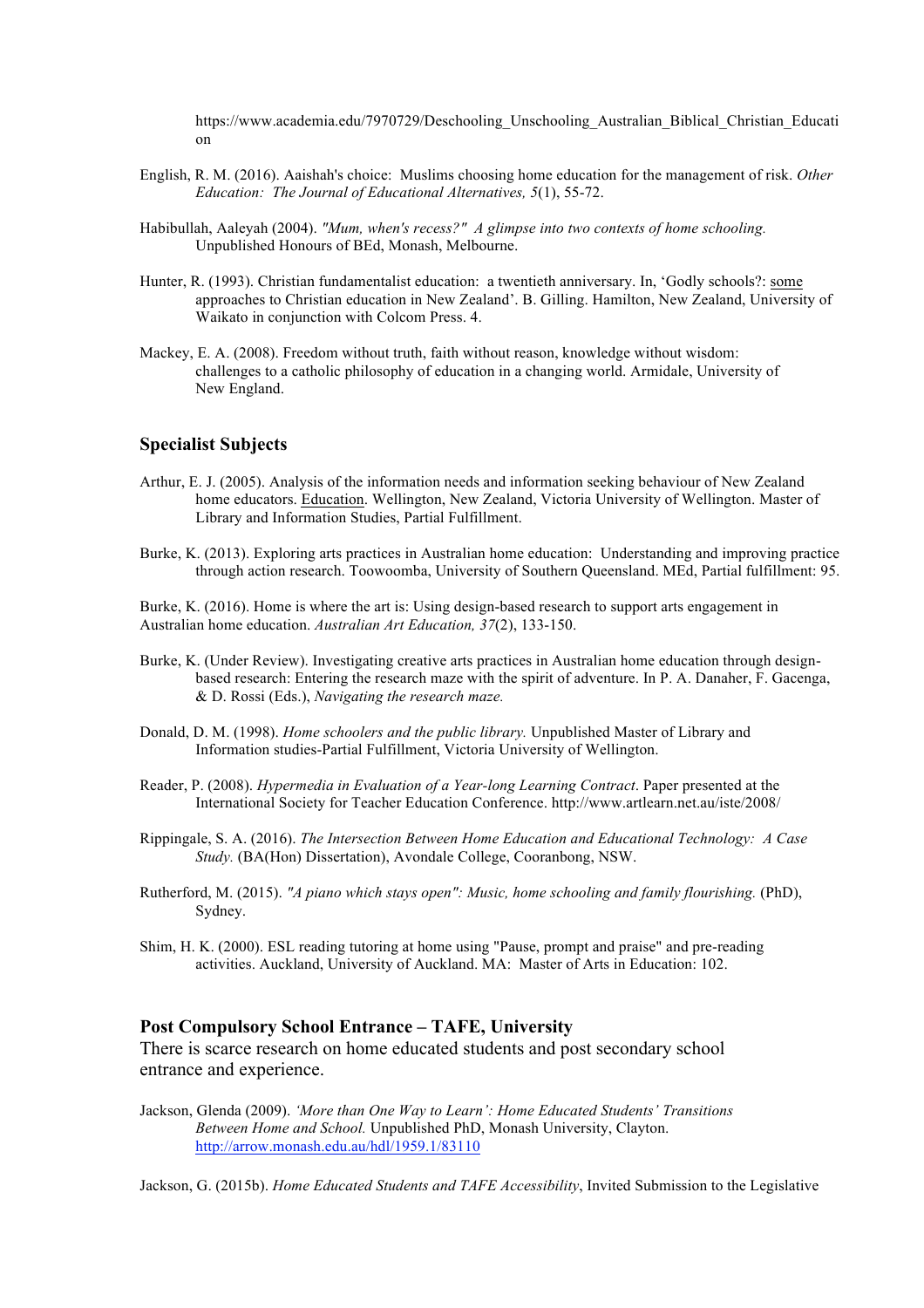Council of NSW.NSW Legislative Council, General Purpose Standing Committee No 6 Sess. 16 (2015).

#### **Study of education provided in the home out of school hours**

Simpson, A. P. (1999). *Literacy, learning and funds of knowledge in alternative families.* Unpublished BEd(Hons, Southern Cross University, Lismore.

## **Overseas Research conducted in Australia**

Overseas research projects completed and held in Australian Institutions.

Tholchah, M. (2010). Educating children at home: exploring the experience of homeschooling in Indonesia. Faculty of Education. Clayton, Monash. MEd.

#### **Newspaper, Media Research quoted in AEI, or significant media releases**

Alexander, M. (2004, 13-6-2004). Home Learning for Kids Too Scared for School. *Sunday Mail,* p. 42.

- Allaoui, T., & Webb, E. (2013). New figures show rates of children being homeschooled doubles but no checks to monitor standards. *Knox Leader (*April 16, 2013). Retrieved from http://m.heraldsun.com.au/leader/east/more-children-being-homeschooled/story-fngnvlxu-1226620651388
- Aloisi, S. with R. English (2016), Why home schooling in Australia is on the rise. ABC, Radio News (29-2- ,2016), [Retrieved 16-6-2016) from http://mpegmedia.abc.net.au/newsradio/audio/201602/r1536667\_22941606.mp3
- Athanasou, J. (2014). Home schooling is a perfect alternative to schools stuck in a time-warp. The Sydney Morning Herald. Sydney (10-9-2014). http://www.smh.com.au/comment/home-schooling-is-a-perfectalternative-to-schools-stuck-in-a-timewarp-20140909-10e9co.html
- Athanasou, J. (2014). Many children better suited to home school, Opinion. *Illawarra Mercury* (10-9-2014)*,* Retrieved from http://www.illawarramercury.com.au/story/2551311/many-children-better-suited-tohome-school/
- Bickers, C. (2014). Home school genius. *Sunday Times (Perth, Australia)*. November 2, p. 30.
- Bita, N. (2015, July 2). Fears for Kids Lost to Home Schooling. *The Australian*. P.7
- Boocock, H. (Producer), Usher, M. (2015, Jul 3, 2015). *"Schools out" on Unschool 60 Mins, Australia* [Retrieved from https://www.youtube.com/watch?v=GhneI\_cRYOA&app=desktop
- Brett, M., & Macken, C. (Producer). (2013). In 2025, will we still be sending our kids to school? *Politics & Society*. (11-11-2014 ) [Academic Discussion] Retrieved from http://theconversation.com/in-2025-willwe-still-be-sending-our-kids-to-school-11378
- Brown, R. (2006). Parents fear law. *The Advertiser* (Bendigo)*,* (March 25) p.7.
- Browne, R. (2015). Children with autism caged and abused at school. *The Sydney Morning Herald*. (April 2) Retrieved from http://www.smh.com.au/nsw/children-with-autism-caged-and-abused-at-school-20150402-1mbt48.html (Child reported to being home educated via K Gribble from HEA, 2-4-2015)
- Bullock, C., & Townsend, I. (Writers) & C. Bullock (Director). (2012). Opting out and staying home. In C. Bullock (Producer), *Background briefing*: Australian Broadcasting Commission.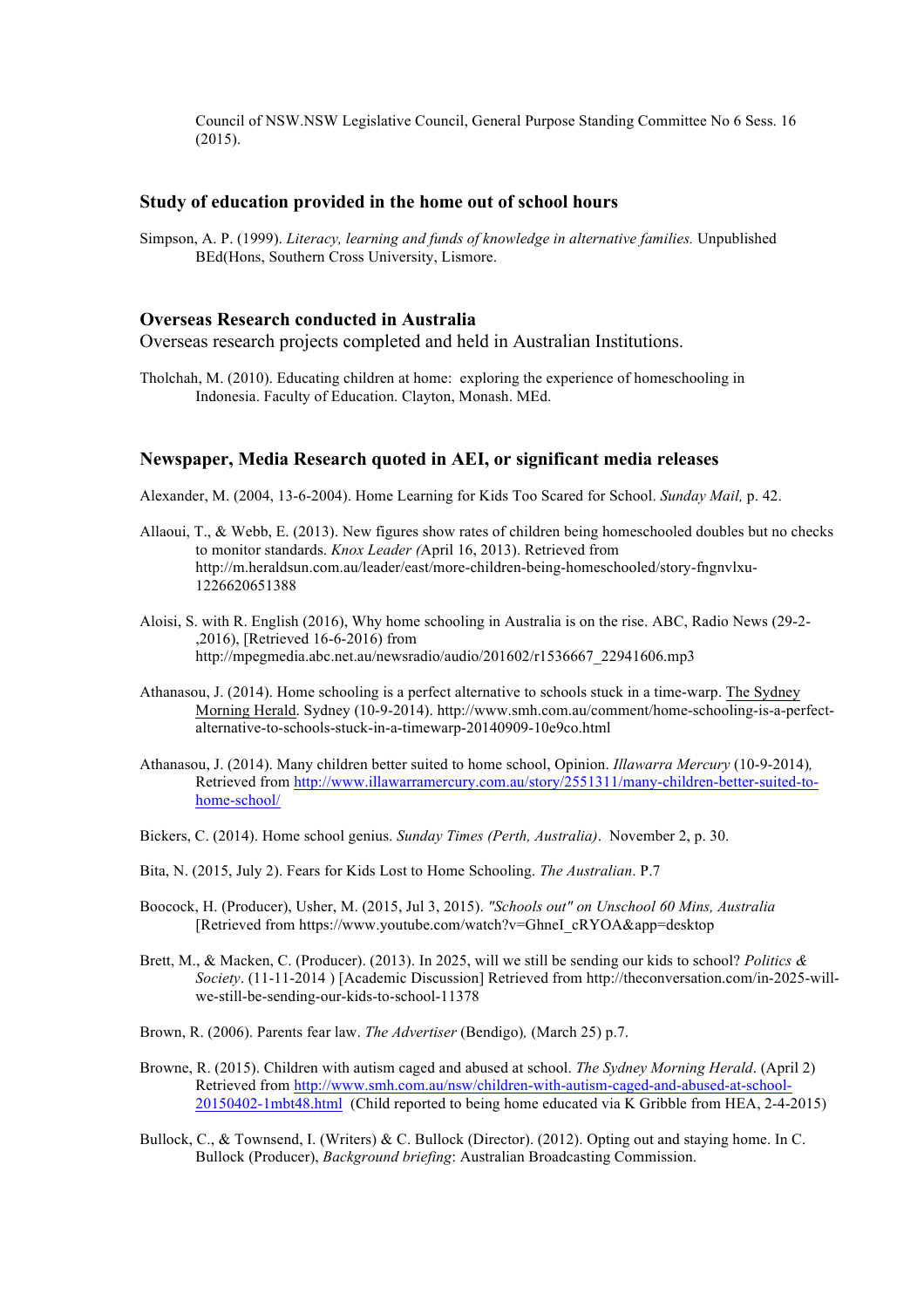- Cassidy, A. (2016). Home-schooled children perform better in NAPLAN testing [Press release]. Retrieved from https://au.news.yahoo.com/video/watch/30765195/home-schooled-children-perform-better-in-naplantesting/#page1
- Chester, Rodney (2010). Parents reject schools because of bullying. *The Courier-Mail*. March 9. Retrieved (13- 4-2015) from http://www.couriermail.com.au/news/parents-reject-schools-because-of-bullying/storye6freon6-1225838872587
- Cleary, R. (2005). Work or play, it's rule, rules, rules. *Herald Sun,* (December 23) p. 20.
- Collin, B. (2013). Home is where the class is the rise of homeschooling [Press release]. Retrieved from http://www.abc.net.au/local/stories/2013/11/04/3883619.htm
- David, H. (2005). A Class of Their Own, Report. *Herald Sun,* (October 9) p. SMO21.
- Dick, A. (2016, Thursday, June 23). More families Going It Alone: Home schooling centres on the child. *The Land,* p. 4.
- Fedele, R. (2010). When it comes to schooling, there's no place like home. The Age, National, Online. http://www.theage.com.au/national/education/when-it-comes-to-schooling-theres-no-place-like-home-20100513-v1cw.html
- Formosa, A. (2009). Home schooling mum in trouble. *The Morning Bulletin*. 29th September. Retrieved (13-3- 2015) from http://www.themorningbulletin.com.au/news/home-schooling-mum-in-trouble/370772/
- Gannon, E. (2015). Government must monitor home school students to ensure children don't fall through cracks. *Weekly Times,* (Wednesday, January 28), p. 16. Retrieved (25-3-2015) from http://www.weeklytimesnow.com.au/news/opinion/government-must-monitor-home-school-studentsto-ensure-children-dont-fall-through-cracks/story-fnkerdb0-1227200521549
- Gannon, E. (2015). Time for the Victorian Government to get strict o n home schooling, Editorial. *Weekly Times,* (Wednesday, 28th January), p. 16. Retrieved (25-3-2015) from http://www.weeklytimesnow.com.au/news/opinion/time-for-the-victorian-government-to-get-strict-on-home-schooling/story-fnkerdb0-1227198099980
- Green, S. (2005). Parents rail at new state regulations. *The Age,* (22 December) pp. 1-2.
- Gribble, K., Krogh, C., Watson, K., & English, R. (2014). Evidence of home schooling success erased from inquiry report. *The Conversation (*9-12-2014). Retrieved from https://theconversation.com/evidence-ofhome-schooling-success-erased-from-inquiry-report-35087 http://rebeccamenglish.com/2014/12/13/evidence-of-home-schooling-success-erased-from-inquiryreport/
- Gustafson, S. (1989). Homeschools parents battle change. *Sunday Sun,* (11th June) pp. 8-9.
- Hadgraft, B. (2012). Learning at the home-school of life. Herald Sun. Melbourne. Herald Sun. http://www.heraldsun.com.au/ipad/learning-at-the-home-school-of-life/story-fn6bn9st-1226256149599
- Hand, K. (Producer) & S. Stinson (Director). (2016). Home schooling is on the rise in Australia [TV]. In K. Hand (Producer), *The Morning Show*. Sydney: Chanel 7.
- Herald Sun (2006). Bill Draft Farce. *Herald Sun,* (21 January) p. 14.
- Humpage, A. (2015). Empowered parents turning homes into classrooms. *Melton Leader*. (September 16) http://www.heraldsun.com.au/leader/west/empowered-parents-turning-homes-intoclassrooms/story-fngnvmj7-1227529708918?sv=c26abe8c96fd6b09784b3930e424fdbe
- Keenan, C. (2013). Home, sweet school. The Age. Melbourne, (21 January) http://www.theage.com.au/lifestyle/home-sweet-school-20130204-2dt7h.html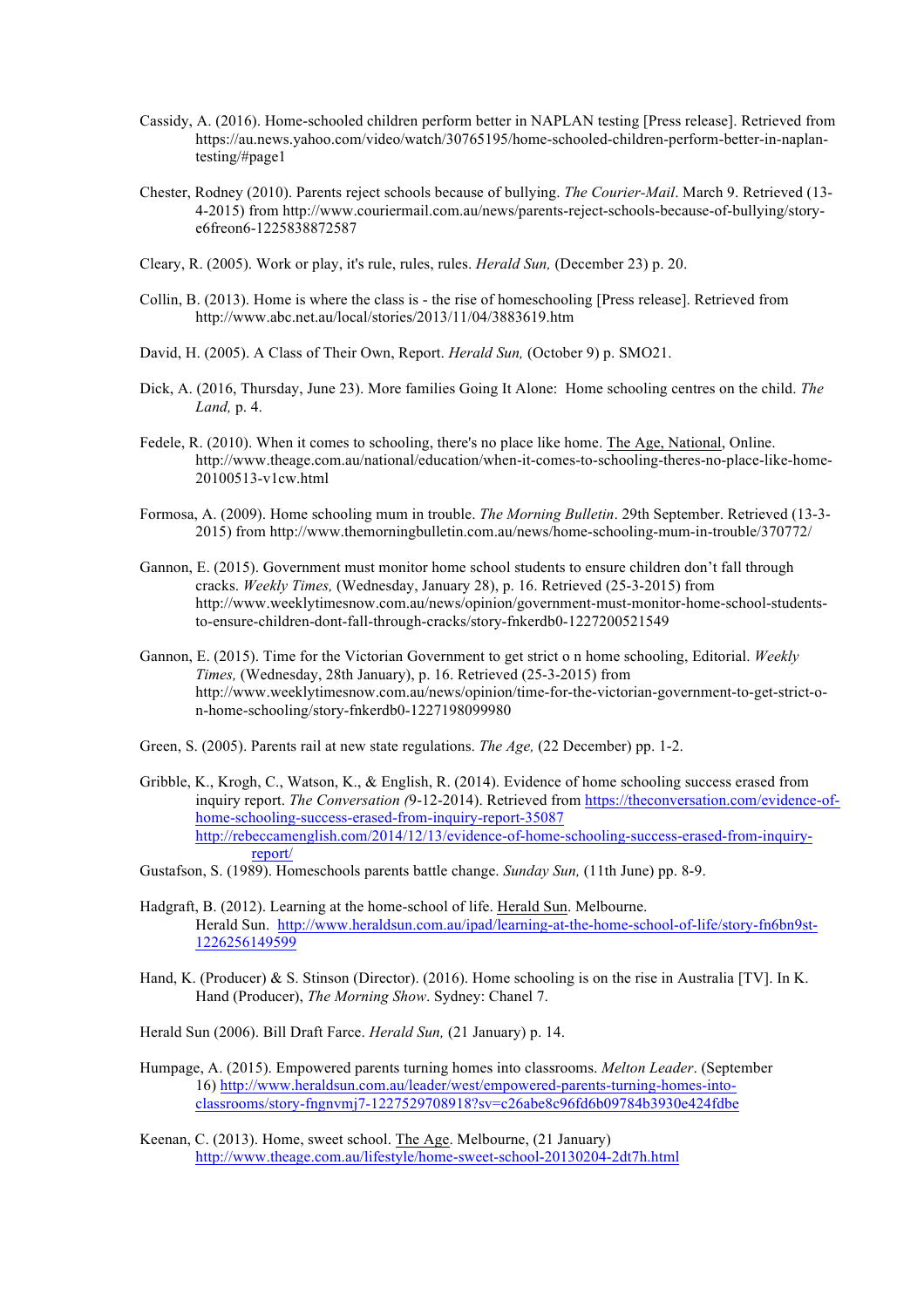Koha, Siobhan D. N. T. (2015). From Crocs to Frocks, Bindi Steps Out a Star. *Advertiser*. P.39.

- Leung, C. C. (2006). State under fire on plan for home schooling. *The Age,* (Monday, March 6) p.?
- Marriner, C. (2016). Should kids be able to decide what they learn and how? *Daily Life*. Retrieved from http://www.dailylife.com.au/life-and-love/parenting-and-families/should-kids-be-able-to-decide-whatthey-learn-and-how-20160201-gmiqfn.html

Metlikovec, J. (2005). Pressure on home students. *Herald Sun,* p20. December, 22.

- Miller, E. (2014). Increasing numbers of children are being home schooled in SA. Leader Messenger. North & Northeast - Adelaide. Adelaide, Leader Messenger. http://www.adelaidenow.com.au/messenger/northnortheast/increasing-numbers-of-children-are-being-home-schooled-in-sa/story-fni9ll1r-1227114471993?nk=a9ffa679f58493c94a5470a73ef688ce
- Mitchell, L. (2006). Home Sweet School*. The Age,* 9 Monday, (March 6, 2006) pp. 4-5. http://www.theage.com.au/news/general/home-sweet-school/2006/03/04/1141191856957.html
- Newington, S. (2016, 2nd September, 2016). Talented Young Writers Recognised. *The Mercury*, p. 10.
- O/Callaghan, J. (Producer). (2016, March 27). Class of their own: Home-schooling a 'path of discovery'. *Stuff*. Retrieved from http://www.stuff.co.nz/national/education/76178455/class-of-their-ownhomeschooling-a-path-of-discovery?cid=facebook.post.76178455
- Olle, N. (Writer) & T. P.-H. schooling (Director). (2016). Home Schooling [TV presentation]. In N. Ollie (Producer), *the Project*. Sydney: Chanel 10. http://tenplay.com.au/channel-ten/theproject/extra/season-7/home-schooling
- Paine, M. (2014). Big Increase in Number of Tassie Families Keeping Education In-house. Mercury. Tasmania, news.com.au. http://www.news.com.au/national/tasmania/big-increase-in-number-of-tassie-familieskeeping-education-inhouse/story-fnn32rbc-1227095500866
- Polson, L. (2015). Manning Valley homeschooling community: Learning Differently. *Manning River Times*. Retrieved (21-5-2015) from http://www.manningrivertimes.com.au/story/3091003/learningdifferently/#slide=6
- Phillips, R. (1990). Home Schooling in Australia. *Australian Festival of Light Resource Paper*.
- Phillips, Y. (2012). Wildcats boss favours homeschooling. *Perth Now*. Posted, September 15, Retrieved (26-7- 2015) from http://m.perthnow.com.au/news/western-australia/wildcats-boss-favourshomeschooling/story-e6frg13u-1226474901715
- Prittard, L. (2015). *Homeschooling radio interview on Fairdinkum Radio* [Radio Interview]. Published 8-7- 2015, Retrieved (20-7-2015) from http://fairdinkumradio.com/2015/07/08/ep-633-solution-homeschooling/
- Raggatt, M. (2014). Canberra home schooled numbers soar. Sydney Morning Herald, National. Sydney. http://www.smh.com.au/national/canberra-home-schooled-numbers-soar-20141025-11adzz.html
- Rodrigues, M. (2006, April). A Class of Their own. *Melbourne Child,* 31.
- Ross, J. (2015). NSW home-school students face high fees for vocational training. *The Australian*. (29 April, 2015 12:00 am). Retrieved (30-4-2015) from http://www.theaustralian.com.au/higher-education/nswhome-school-students-face-high-fees-for-vocational-training/story-e6frgcjx-1227325422842
- Roy, D. (2016, 11-7-2016). More Parents are Choosing to Home School Their Children Why? *The Conversation*. Retrieved from https://theconversation.com/more-parents-are-choosing-to-home-schooltheir-children-why-60787?utm\_medium=email&utm\_campaign=Latest%20from%20The%20Conversation%20for%20Jul y%2011%202016%20-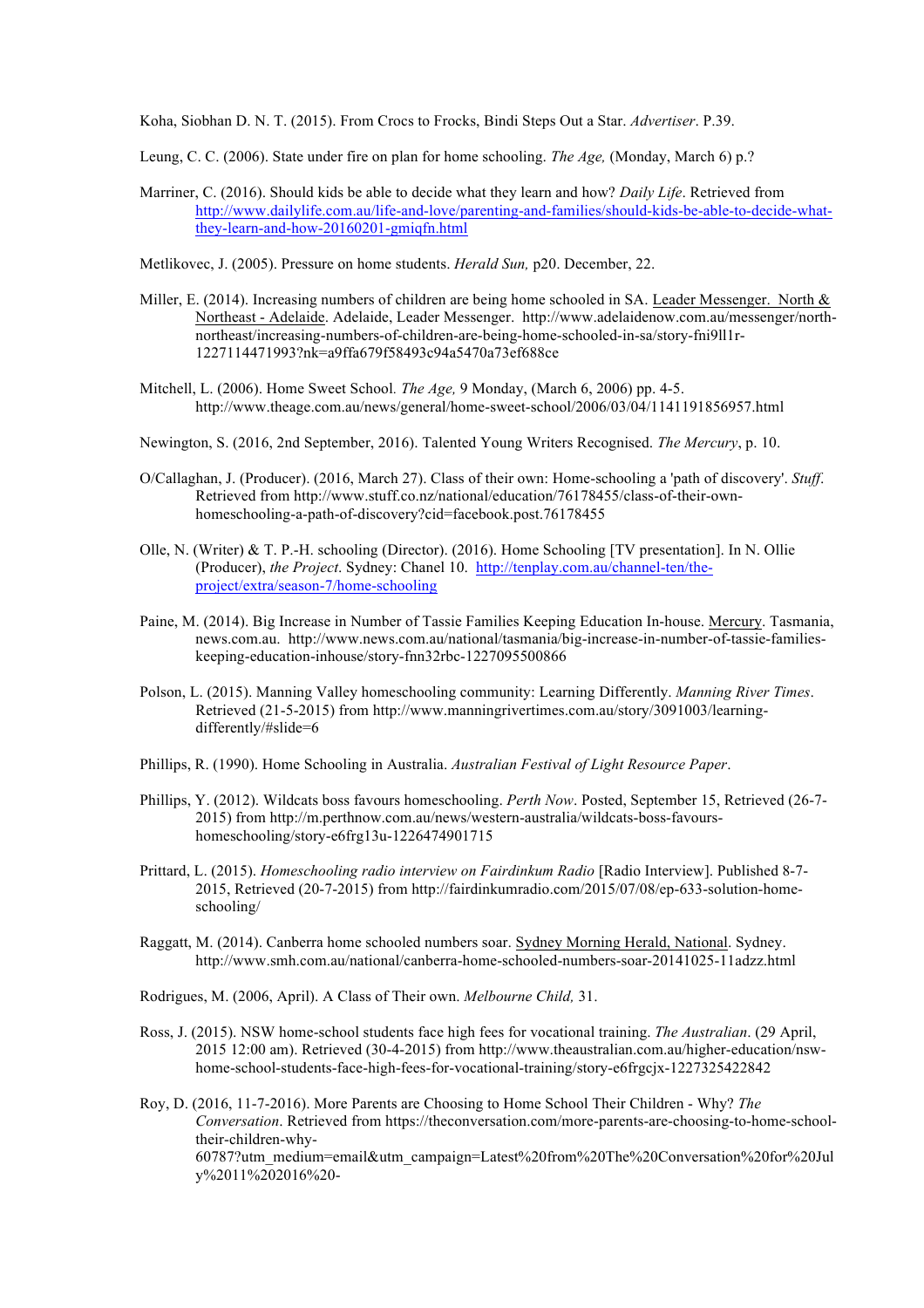%205210&utm\_content=Latest%20from%20The%20Conversation%20for%20July%2011%202016%2  $\Omega$ 

%205210+CID\_d4b7300147edd9121e47eb4a5e26190a&utm\_source=campaign\_monitor&utm\_term= More%20parents%20are%20choosing%20to%20home%20school%20their%20children%20%20why

- Sansom, M. (2014). Home schooling surge put under the microscope. Government News. Sydney, Education & Training, Health & Social Services, Law State. http://www.governmentnews.com.au/2014/08/homeschooling-surge-put-microscope/
- Silver, J. (2005). Home Schooling Defended. *The Advertiser* (Bendigo), p. 7.
- Smith, A. (2014). Unschooling could leave Australian children without numeracy or literacy skills, NSW news. *The Sydney Morning Herald*. (7-12-2014). Retrieved from http://www.smh.com.au/nsw/unschoolingcould-leave-australian-children-without-numeracy-or-literacy-skills-20141206-121kmg.html
- Smith, A. (2015). Baird government ignores 'unschooling' warning despite fears of 'neglect'. (19-7-2015). *Sydney Morning Herald*. Retrieved from http://www.smh.com.au/national/education/bairdgovernment-ignores-unschooling-warning-despite-fears-of-neglect-20150718-giem50
- Smith, A. (2016). Home-schooled kids perform better in NAPLAN: report. *The Sydney Morning Herald*. *(*Feb 7, 2016). Retrieved from http://www.smh.com.au/nsw/homeschooled-kids-perform-better-in-naplanreport-20160204-gmlgu9.html#ixzz3zTETJf71
- Tasovac, B. (2014). Why Do Parents Homeschool? Child. Sydney, Copeland Publishing. http://www.childmags.com.au/school/5-12-years/6784-why-do-parents-homeschool
- Thomas, A. (2014) Concern over rise in Australia home-schooling. Aljazeera, Asia Pacific. http://www.aljazeera.com/video/asia-pacific/2014/10/concern-over-rise-australia-home-schooling-2014102252613743987.html
- Thompson, W. (2004). Interesting Journey Without Destination, Commentary. *Age,* (12-7-2004) p. E04. Melbourne.
- Tomazin, F. (2015). Homeschool parents deserve state vouchers to teach kids, says key crossbencher. *The Age*. 26-4-2015, Retrieved 26-4-2015 from http://www.theage.com.au/victoria/homeschool-parents-deservestate-vouchers-to-teach-kids-says-key-crossbencher-20150425-1msm3z.html?stb=fb
- Townsend, I. (2012). Opting out and staying at home. Background Briefing. Bullock, C. Queensland, Radio National, ABC. http://www.abc.net.au/radionational/programs/backgroundbriefing/homeschooling/3792578 http://www.thekidsareallright.com.au/2012/parenting/thousands-of-students-illegally-homeschooled/ http://www.abc.net.au/radionational/programs/backgroundbriefing/home-schooling/3792578
- Townsend, Ian (Presenter) & Chris Bullock (Director). (2012). Opting out and staying home. In C. Bullock (Producer), *Background briefing*. Brisbane: Australian Broadcasting Commission. http://mpegmedia.abc.net.au/rn/podcast/2012/01/bbg\_20120129\_0805.mp3
- Townsend, I. (Producer). (2012). Thousands of parents illegally home schooling. *Background Briefing*. 13-4- 2015. Retrieved (13-4-2015) from http://www.abc.net.au/news/2012-01-28/thousands-of-parentsillegally-home-schooling/3798008
- Twomey, S. (2015). Home School Farce, Special Report. *Weekly Times,* (Wednesday, January 28) pp. 1,6.
- Twomey, S. (2015). Black market home schooling runs rampant in Victoria, National News. *Weekly times*. (28th January). Retrieved (25-3-2015) from http://www.weeklytimesnow.com.au/news/national/blackmarket-home-schooling-runs-rampant-in-victoria/story-fnkfnspy-1227198244132
- Twomey, S. (2015). Home is Music to Their Ears, Special Report. *The Weekly Times,* (28th January), p. 7. Retrieved (25-3-2015) from http://www.weeklytimesnow.com.au/news/national/home-schooling-the-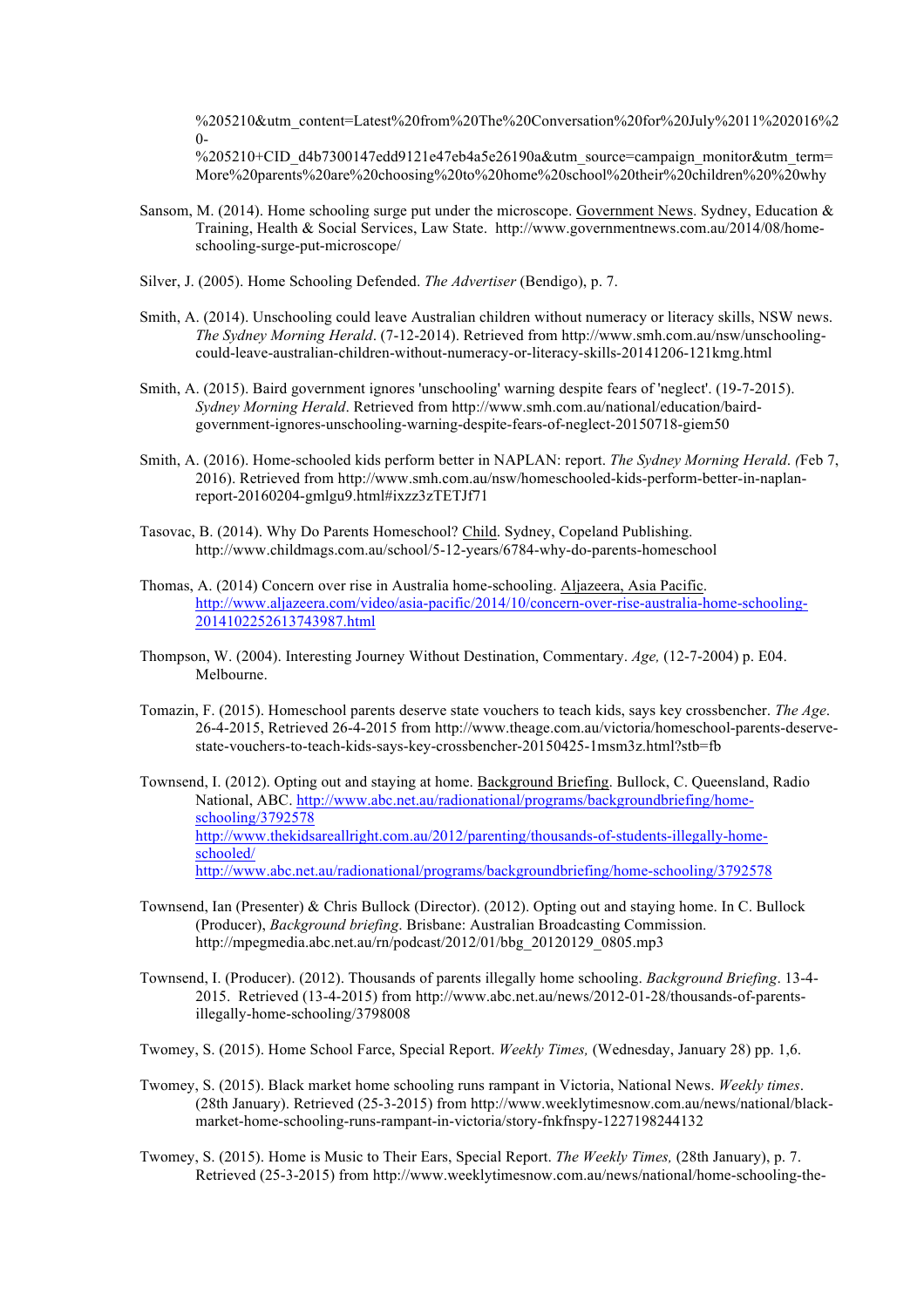way-to-success-for-cobram-family/story-fnkfnspy-1227198253404

Twomey, S. (2015, Wednesday). Checks, Balances Out the Window. *The Weekly Times,* (28th January), p. 7.

- Twomey, S. (2015). Home schooling not monitored by the Victorian Education Department, Special Report. *The Weekly Times.* (28<sup>th</sup> January). Retrieved (25-3-2015) from http://www.weeklytimesnow.com.au/news/national/home-schooling-not-monitored-by-the-victorianeducation-department/story-fnkfnspy-1227198270096
- Twomey, S. (2015). Extra cash, less pressure for single parents, Special Report. *The Weekly Times,* (Wednesday, 28th January), p. 7. Retrieved (25-3-2015) from http://www.weeklytimesnow.com.au/news/national/home-schooling-means-extra-cash-less-pressurefor-single-parents/story-fnkfnspy-1227198285405
- Walsh, L. (2016). The Growing Art of Home Schooling, News. *The Advertiser*. (25-1-2016), p.3.
- Weston, P. (2007). Trend in home schooling. *The Courier Mail*. October 28. Retrieved (13-4-2015) from http://www.couriermail.com.au/news/queensland/trend-in-home-schooling/story-e6freoof-1111114737911
- Whigham, N. (2015,). Brisbane mother 'unschools' children because education system failed them. *Parenting: school life*. [Education Piece] (8-7-2015) Retrieved (8-7-2015) from http://www.news.com.au/lifestyle/parenting/brisbane-mother-unschools-children-because-educationsystem-failed-them/story-fngqim8m-1227433526073?utm\_content=SocialFlow&utm\_campaign=EditorialSF&utm\_source=News.com.au& utm\_medium=Facebook
- Whitehead, L. (2006). Government's controversial plan to regulate home schooling. 1-3. Retrieved from Stateline Victoria website: http://www.abc.nit.au/state.ine/vic/content/2006/s1600305.htm
- Wight, S. (2006). Home Education and Bureaucracy. *Directions in Education: Australian Council for Educational Leaders, 15*(6), 1.
- Williams, D. (2006). School's Out Forever. *Time,* pp. 48-49,51,53.
- Williams, D. (2011). Parents say home schooling 'definitely worthwhile'. *in my Community*. 4 Feb . Retrieved (13-4-2015) from http://www.inmycommunity.com.au/news-and-views/local-news/Parents-say-homeschooling--definitely-worthwhile/7582877/

#### **Australian TV Scripts on Home Education**

(2011). *Homeschooling in South Australia.* Retrieved from https://www.youtube.com/watch?v=9NuvYow3PXU

## **Books – Guide Books, Parent Experiences, Real life stories, Novels**

- Cole, C. (1998). *How do your children grow? (home education)*. East Hawthorn, Victoria: Alternative Education Resource Group.
- Paine, B. (1997). *Getting Started With Home Schooling - Practical Considerations for Parents of School Aged Children*: Beverly Paine, SA.
- Paine, B. (1999). *Learning in the absence of education: essays on home schooling*. Yankalilla, SA: B. Paine.
- Paine, B. (1999). *Natural learning*. Yankalilla, SA.: B. Paine.
- Paine, B. (1999). *Getting started with home schooling: practical considerations for parents with school aged*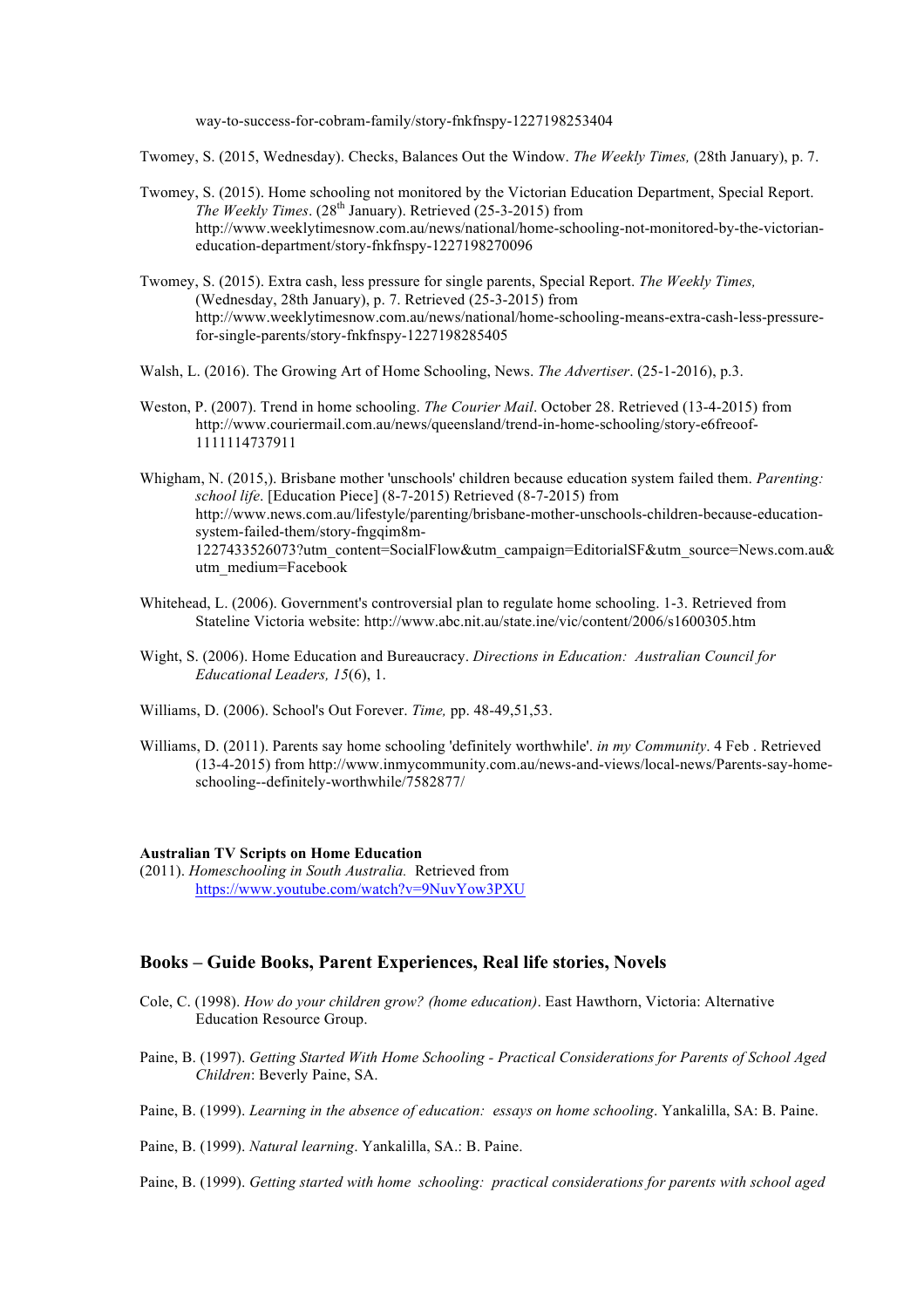*children*. Yankalilla, SA: B. Paine.

- Paine, B. (2004). *Learning without school: home educating families share a day in their lives*. Yankalilla, SA: B. Paine.
- Paine, B. (2004). *Learning materials for the homeschool: a practical home education booklet*. Yankalilla, SA: B. Paine.
- Paine, B. (2004). *Learning materials for the homeschool: a practical home education booklet*. Yankalilla SA, Australia: Beverley Paine.
- Paine, B. (2006). Thoughts on Part-Time Homeschool. Retrieved 24-7-06--2006, 2006, from http://homeschoolaustralia.beverleypaine.com/articles/parttimeschool.html
- Paine, B. (2007). *Practical home schooling: answering objections to homeschooling: a practical home education booklet*. Yankalilla SA: Always Learning Books.
- Sallis, E. (2004). Fire, Fire. Sydney, Allen & Unwin.
- Strange, C. (2001-2003). Legalities in ACT. Retrieved 8-3-2005, 2005, from http://www.hea.asn.au/hea/resources/disp\_res.asp?type=4&id=81
- Strange, C. (2001-2003). Legal Requirements and Registration in NT. Retrieved 8-3-2005, 2005, from http://www.hea.asn.au/hea/resources/disp\_res.asp?type=4&id=30
- Strange, C. (2001-2003). Legal Requirements and Registration in Queensland. Retrieved 8-3-2005, 2005, from http://www.hea.asn.au/hea/resources/disp\_res.asp?type=4&id=28
- Strange, C. (2001-2003). Legalities in South Australia. Retrieved 8-3-2005, 2005, from http://www.hea.asn.au/hea/resources/disp\_res.asp?type=4&id=79
- Strange, C. (2001-2003). Legalities in Tasmania. Retrieved 8-3-2005, 2005, from http://www.hea.asn.au/hea/resources/disp\_res.asp?type=4&id=80
- Strange, C. (2001-2003). Legal Requirements and Registration in WA. Retrieved 8-302005, 2005, from http://www.hea.asn.au/hea/resources/disp\_res.asp?type=4&id=29
- Strange, C. (2001-2005). Legalities in Victoria. Retrieved 8-3-2005, 2005, from http://www.hea.asn.au/hea/resources/disp\_res.asp?type=4&id=78

Tottszer, Csilla (2012). 'Love Learn Live. Sunshine Coast, Icon Publishing.

#### **Opinion Pieces**

Articles recorded in AEI in Educational Journals providing writer opinions and perspectives.

Brett, M. and C. Macken (2013). In 2025, will we still be sending our kids to school? Politics & Society, The Conversation. http://theconversation.com/in-2025-will-we-still-be-sending-our-kids-to-school-11378

Donnelly, K., Caro J. (2010). "No place like home?" *Education Review* February, 2010: 24-25.

Osmak, R. (2013, May 20). Education Queensland — The Sledge-Hammer Approach to Education. *PLATO QLD - Queensland School Syllabus Commentary*. http://www.platoqld.com/?p=1683

Wever, C. (2009). "There's no place like home?" *Education Review* October 2009: 8-9.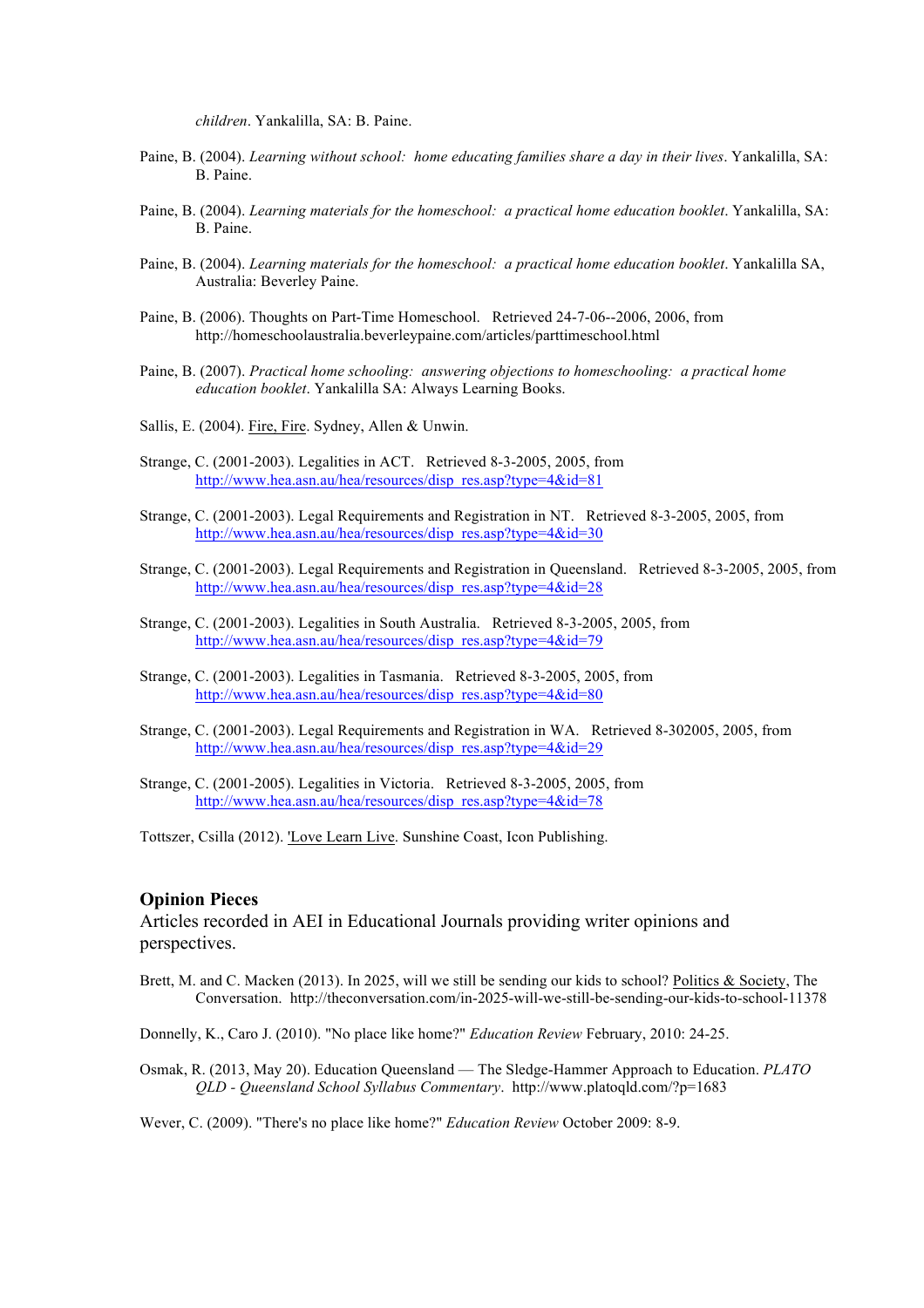# **Case Law**

Court cases involving home educators that are known to major home educating networks.

## **NSW**

Lafaialii v Board of Studies Teaching & Educational Standards NSW [2014] NSWCATAD 200, No. 1410212 (NSW Civil and Administrative Tribunal New South Wales 2014). https://www.caselaw.nsw.gov.au/decision/54a63ffc3004de94513dc8f2

Board of Studies, Teaching and Educational Standards v Vandenbovenkamp [2015] NSWCATAP 261 (Civil and Administrative Tribunal New South Wales 2015). https://www.caselaw.nsw.gov.au/decision/5664d61ce4b0e71e17f4dc26

#### **Queensland**

Education Queensland Vs Robert Osmak (Caboolture Magistrates Court 2011).

### **Victoria**

Department of Education and Early Childhood Development, Victoria vs Lucas Slee (Benalla Magistrate's Court 1990).

# **Home Educator Network Magazines/Letters, Help Books**

These are not included in the general reference list and at this stage some data is still missing re publications, dates of publication etc. Archives of many of these newsletters are held by HEN Victoria. For more information, contact Sue Wight: robwight@southernphone.com.au

Alternative Education Resource Group, (AERG). (1980-2004) Otherways. *Otherways*. Hawthorn, Victoria

Baltrotsky, K. B. (2015). Micro Schooling: Have We Found the Alternative Schooling That Many People Are Looking For? *Kate Surfs.com.* Retrieved 4-5-2015, 2015, from http://www.katesurfs.com/2015/05/04/micro-schooling-have-we-found-the-alternative-schooling-thatmany-people-are-looking-for/

Barratt-Peacock, John. (1989-1993). Home Education. Claremont: Barratt-Peacock, John.

- Beirne, Jo-Anne, Adams, Anna, Hegener, Helen, & Hegener, Mark (1987). Getting Started with Home Schooling: An Introduction to Home Education. In H. A. P. Ltd (Ed.). Seven Hills, NSW, Australia: Homeschoolers Australia Pty Ltd.
- Beirne, J., Adams, A., & Nelson, K. (1987). *Resource Book for Home Educators*. Seven Hills, Sydney, NSW: Home Schoolers Australia Pty Ltd.

Catholic Homeschool Australia (2015) Catholic Homeschool Australia. http://catholichomeschoolaustralia.com

- Chapman, Grace (1993-2004). Stepping Stones. Queensland: Chapman.
- Cole, Clare. (1999, Dec). No Place Like Home. *Community Quarterly,* 11-14.
- Home Education Network of Canberra and the Southern Tablelands (Producer). (2012 2015). HENCAST Newsletter. *HENCAST Newsletter*. Retrieved 2-5-2015 from www.hencast.org
- Holderness-Roddam, Georgie, & Moore, Betty Jane (1988-1999). Home Educators Networking. New Norfolk, Tasmania: Home Educators Network.

Home Based Learning Network (-2014). Learning Matters. Perth, WA.

Home Education Association. (2009-2012). Stepping stones for home educators [electronic resource] : a path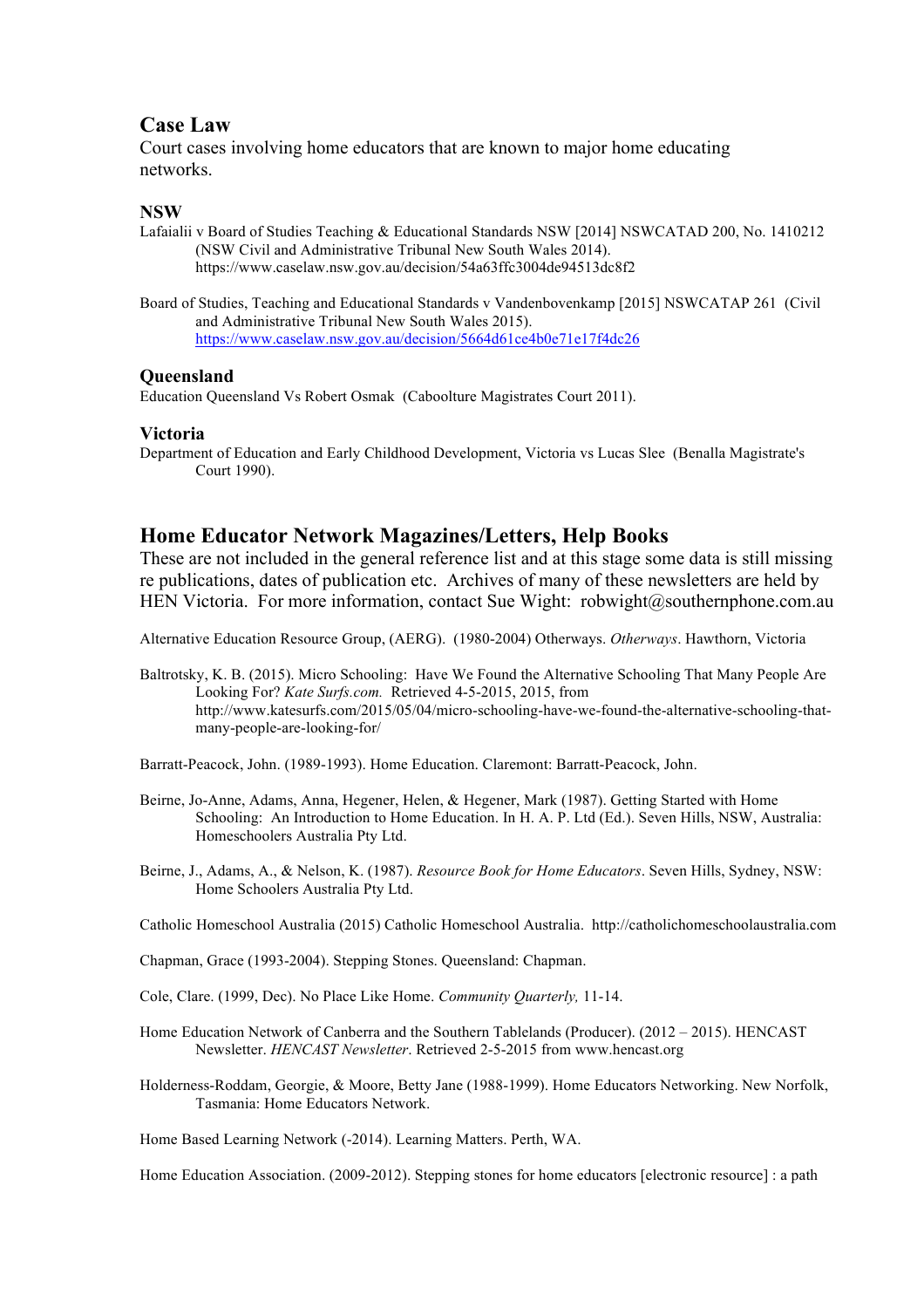through our homeschool village. *Stepping stones for home educators*. Petersham, NSW. Home Education Association

Home Education Movement, (1989, 1989-1991). Opening doors: Journal of the Home Education Movement. *Opening doors: Journal of the Home Education Movement*. Home Education Movement, New Norfolk, Tasmania

Home Education Network, (HEN) (1980-2015). Otherways. *Home Education Network*, Bendigo, Victoria

- Krawczyk, S. (2000). Families-sharing Newsletter. West Cabewarra, NSW: Families-sharing Newsletter.
- Larsen, Merrin (1997). *Legal Home Education in the A.C.T. - A Guide for Parent*. Canberra, ACT, Australia: Education Help Line
- Larsen, Merrin (1997). *Legal Home Education in Victoria - A Guide for Parents*. Canberra: Education Help Line.
- Muslim Homeschool Australia (2015). http://muslimhomeschool.net
- Osmak, Robert & Mettes, B. (1995). Home education in Queensland: two views. *Education at Home, 1,* 34-39.
- Paine, Beverly (1997). *Getting Started With Home Schooling - Practical Considerations for Parents of School Aged Children*: Beverly Paine.
- Paine, Beverly (1999). *Learning in the absence of education : essays on home schooling*. Yankalilla, SA, B. Paine.
- Paine, Beverly (1999). *Natural learning*. Yankalilla, SA B. Paine.
- Paine, Beverly (1999). *Getting started with home schooling : practical considerations for parents with school aged children*. Yankalilla, SA. Australia: B. Paine.
- Paine, Beverly (2004). *Learning without school : home educating families share a day in their lives*. Yankalilla, SA: B. Paine.
- Paine, Beverly (2004). *Learning materials for the homeschool : a practical home education booklet*. Yankalilla SA: Beverley Paine.
- Paine, Beverley (2004). *Practical Homeschooling: Frequently Asked Questions Answered*. Yankililla, SA, Australia: Always Learning Books.
- Paine, Beverley (2005). *Practical Homeschooling - Write Your Own Unit Studies*. Yankililla, SA, Australia: Always Learning Books.
- Paine, Beverly (2006). Thoughts on Part-Time Homeschool. Retrieved 24-7-06--2006, 2006, from http://homeschoolaustralia
- Paine, Beverly (2007). *Practical home schooling: answering objections to homeschooling : a practical home education booklet*. Yankalilla SA: Always Learning Books.
- Paine, Beverley (2011). *Natural Learning - Answers for Home Educating Parents*. Medowie, NSW, Australia: Always Learning Books.
- Paine, Beverley (2011). *Choosing Homeschool Curriculum*. Medowie, NSW, Australia: Always Learning Books.
- Paine, Beverly (2015). The Educating Parent. Yankalilla, SA: Bev Paine (formerly Homeschool Australia). http://theeducatingparent.com

Paine, Beverley E. (2014). *I Was Home Educated: Adults sharing their thoughts about being homeschooled and*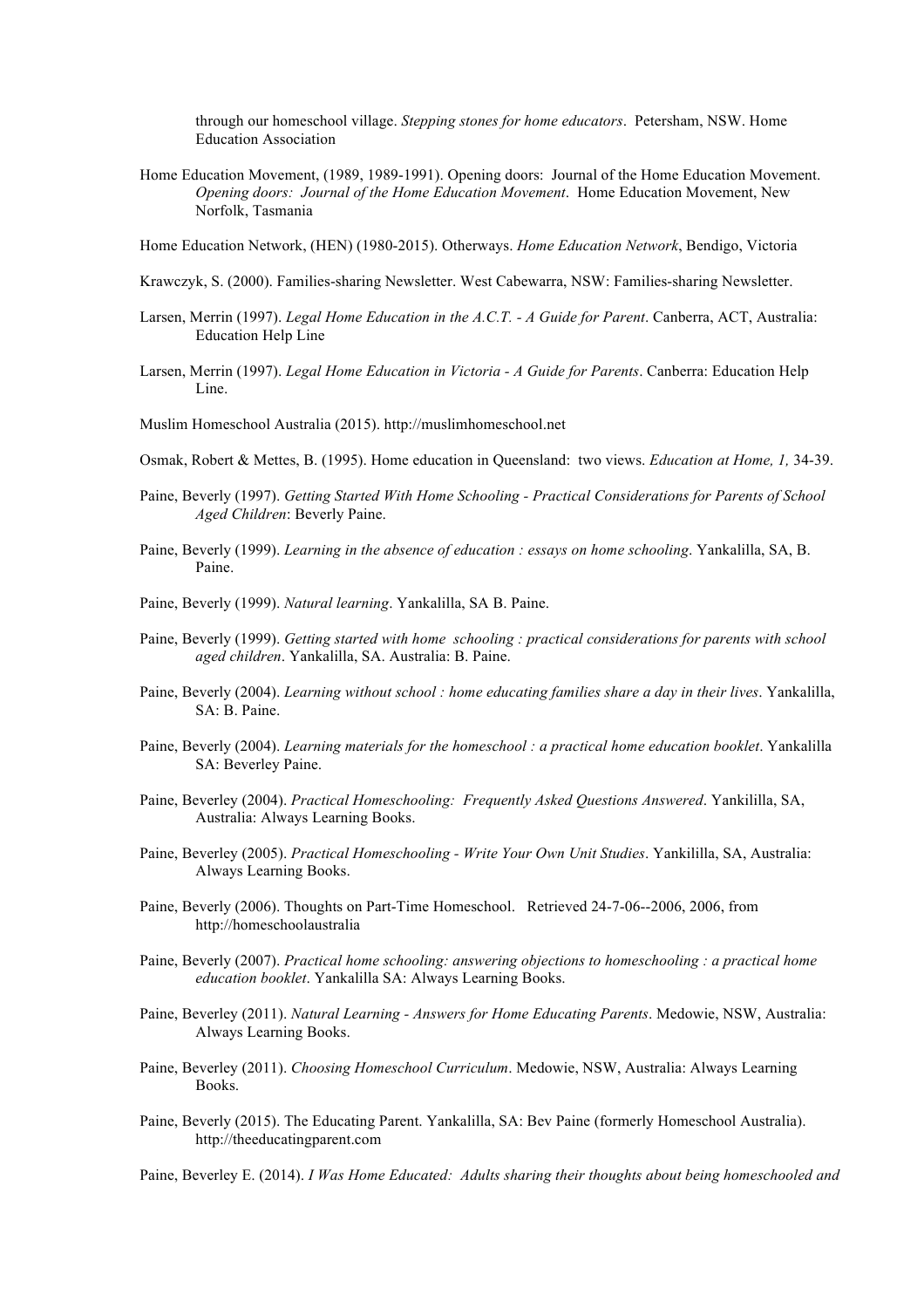*unschooled during childhood* (B. Paine Ed.). Yankililla, SA: Always Learning Books.

- Paine, Beverly (2015). Always Learning Books. Yankalilla, SA: Paine, Bev. http://alwayslearningbooks.com.au
- Peacock, John & Peacock, Camille (1989). Opening Doors. At least 4 issues. Claremont, Tasmania: John Peacock.
- Peacock, John (1995-1997). Natural Learning: a journal for Australian home educators. *Natural Learning: a journal for Australian home educators*.
- Reid, D. (1995). Home education research: an introduction. *Education at Home, 1,* 13-14.
- SHEN. SHEN News Letter: Sydney Home Education Network.
- Smith, B. E. (2015). Finishing the Race: How Home Education Prepared Me For Life. Retrieved 6 May, 2015, from http://hef.org.nz/2015/finishing-the-race-how-home-education-prepared-me-forlife/?fb\_ref=Default
- Sparks, Eleanor. (2005-2007). *Education Choices*. Hibana Pty Ltd., Tingala, Queensland
- Sutherland, R. (2005). *Why do you want to homeschool?: the essential Australian guide*. Gulgong, NSW: House of Hadrian Press.
- Whitehead, A. (1998). *A Steiner homeschool? : a creative approach to the Rudolf Steiner educational impulse*. Blackheath, N.S.W: Golden Beetle Books.
- Whitehead, A. (2004). *Creative homeschooling: a third millennium educational impulse*. Blackheath, N.S.W.: Sacred Places Publishing.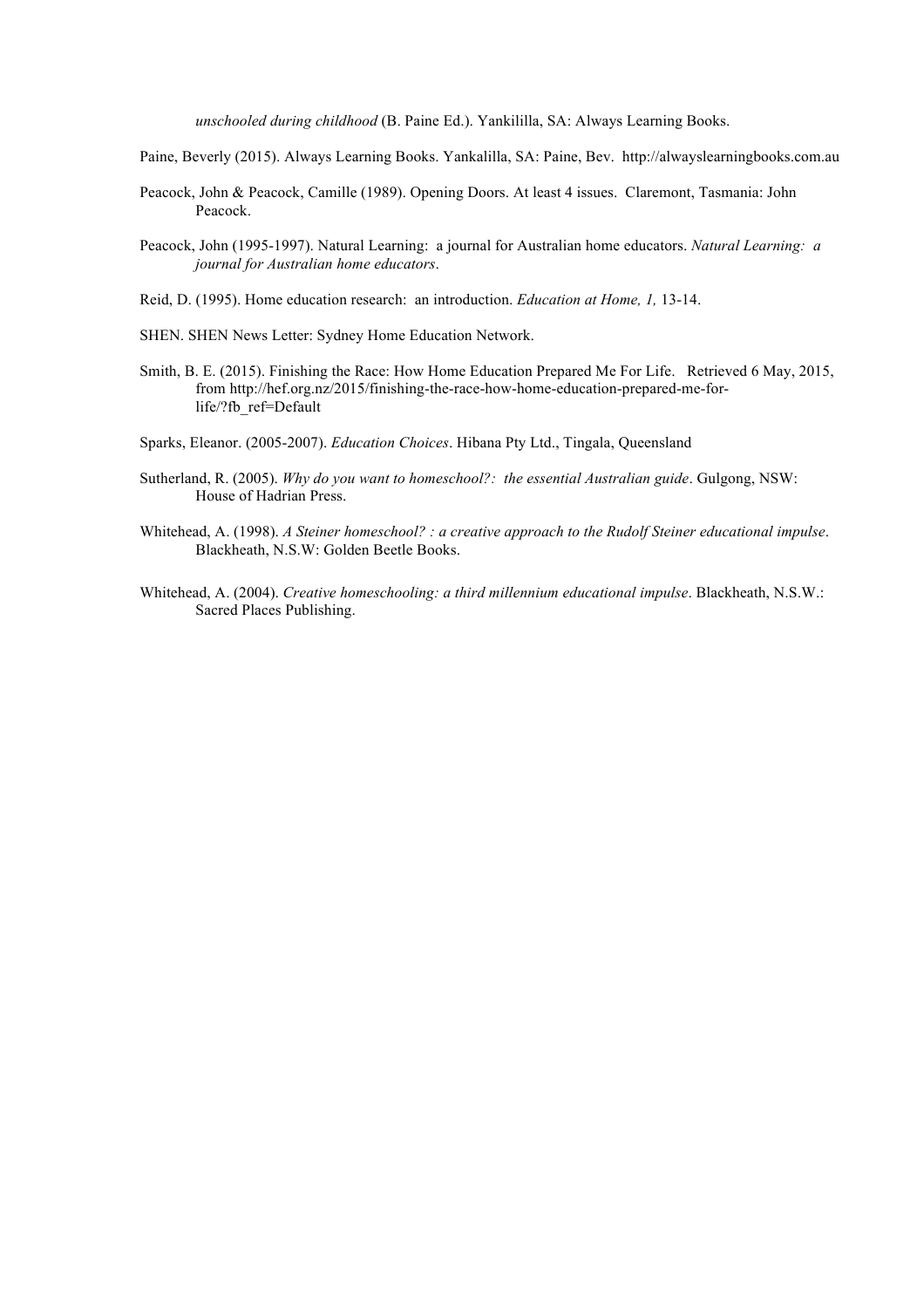## **REFERENCES:**

- Adams, Marin (1982). Home schooling: an evaluation of John Holt's concept of home schooling with special reference to the situation in New Zealand. Auckland, University of Auckland. DipEdPsych : Diploma in Educational Psychology: 180.
- Alexander, M. (2004, 13-6-2004). Home Learning for Kids Too Scared for School. *Sunday Mail,* p. 42.
- Allan, Sonia, & Jackson, Glenda (2010). Home Education and Policy. *Directions in Education: Australian Council for Educational Leaders, 19*(4), 4.
- Allan, Sonia, & Jackson, Glenda (2010). The What, Whys and Wherefores of Home Education and Its Regulation in Australia. *International Journal of Law & Education, 15*(1), 55-77.
- Allaoui, Therese, & Webb, Emily (2013, April 16, 2013). New figures show rates of children being homeschooled doubles but no checks to monitor standards. *Knox Leader*. Retrieved from http://m.heraldsun.com.au/leader/east/more-children-being-homeschooled/story-fngnvlxu-1226620651388
- Aloisi, Sandy with Rebecca English (2016), Why home schooling in Australia is on the rise. ABC, Radio News (29-2-,2016), [Retrieved 16-6-2016) from http://mpegmedia.abc.net.au/newsradio/audio/201602/r1536667\_22941606.mp3
- Amies, Marion (1982). Schooling at Home in Nineteenth Century Australian Fiction. Discourse: Studies in the Cultural Politics of Education **3**(1): 40-56. http://dx.doi.org/10.1080/0159630820030103
- Amies, Marion (1984). *'If you please, dear Mamma, tell us something amusing this evening' : amusing and instructive conversations : the literary genre and its relevance to home education.* Paper presented at the Proceedings, thirteenth annual conference, ANZHES, Melbourne.
- Amies, Marion (1985). Amusing and instructive conversations: The literary genre and its relevance to home education. History of Education **14**(2): 87-99. http://dx.doi.org/10.1080/0046760850140201
- Amies, Marion (1986). Home education and colonial ideals of womanhood. Faculty of Education. Unpublished PhD., Clayton, Monash University.
- Amies, Marion (1988). The Victorian Governess and Colonial Ideals of Womanhood. Victorian Studies **31**(4): 537-565.

Annonymous (2001). "Home Schooling is Child Abuse." Queensland Teachers Journal **24**(6): 7.

- Arthur, Erika Joanne (2005). Analysis of the information needs and information seeking behaviour of New Zealand home educators. Education. Wellington, New Zealand, Victoria University of Wellington. Master of Library and Information Studies, Partial Fulfillment.
- Athanasou, James (2014, 10 Sept). Home schooling is a perfect alternative to schools stuck in a time-warp. The Sydney Morning Herald. Sydney, The Sydney Morning Herald. http://www.smh.com.au/comment/home-schooling-is-a-perfect-alternative-to-schools-stuck-in-atimewarp-20140909-10e9co.html
- Athanasou, James (2014, 10 Sept). Many children better suited to home school, Opinion. *Illawarra Mercury,* Retrieved from http://www.illawarramercury.com.au/story/2551311/many-children-better-suited-tohome-school/
- Baldwin, C. I. (1993). *Home schooling in New Zealand: a sociological analysis.* Unpublished M.Soc.Sc. Education, University of Waikato.
- Baldwin, Christina Isabel (1993). Christian home schooling in New Zealand. In 'Godly schools? : some approaches to Christian education in New Zealand'. B. Gilling. Hamilton, New Zealand, University of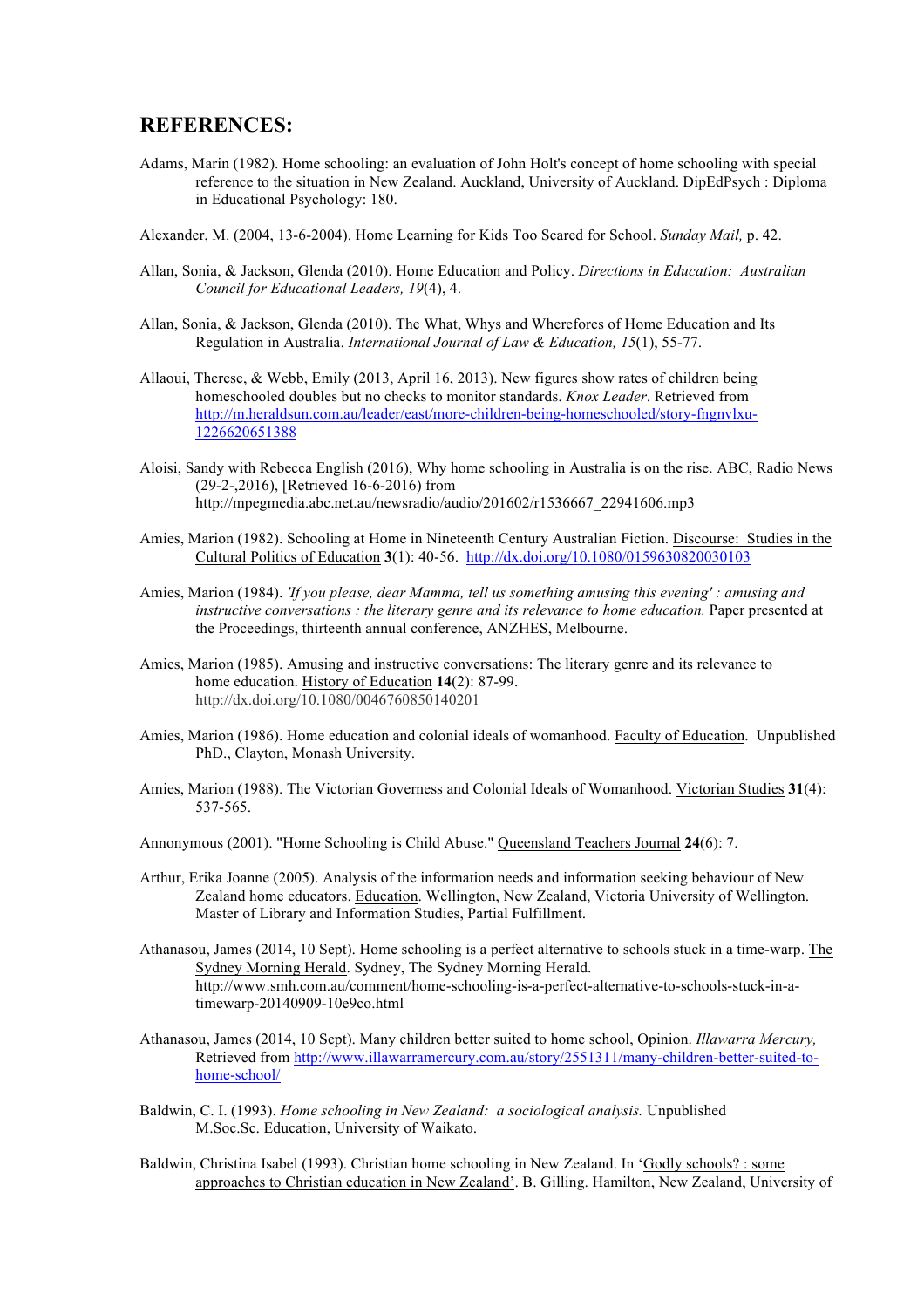Waikato in conjunction with Colcom Press. 4.

- Barcan, Alan (1980). *A History of Australian Education*. Melbourne: Oxford University Press.
- Barkley, Jenny (2013). *Beyond Homeschooling New Zealand*. Unpublished manuscript, North Canterbury, New Zealand.
- Barr, A. (2008). *High standards in ACT school education: discussion paper for an ACT school standards authority*
- Barratt-Peacock. John (1997). *The Why and How of Australian Home Education.* Unpublished PhD, La Trobe, Melbourne. (Published by Beverly Paine, Learning Books, Yankalilla, SA)
- Barratt-Peacock, John (2003). Australian home education: a model. *Evaluation and Research in Education, 17* (2), 101-111.
- Barratt-Peacock, John (2008). Australian Home Education: A Model. Evaluation & Research in Education **17**(2-3): 101-111. http://dx.doi.org/10.1080/09500790308668295
- Beevers, R. (1981). New directions in distance education for children. *Developing Education, 8*(6), 14-16.
- Beirne, Jo-Anne, (1994), Home Schooling in Australia, Paper presented at the Annual Home Schooling Conference,  $25<sup>th</sup>$  April, Sydney.
- Bickers, Claire (2014). Home school genius. *Sunday Times (Perth, Australia)*. November 2, p. 30.
- Bita, Natasha. (2015, July 2). Fears for Kids Lost to Home Schooling. *The Australian*. P.7
- Board of Studies Teaching and Educational Standards v Vandenbovenkamp [2015] NSWCATAP 261 (Civil and Administrative Tribunal New South Wales 2015). https://www.caselaw.nsw.gov.au/decision/5664d61ce4b0e71e17f4dc26
- Boocock, Hannah (Producer). (2015, Jul 3, 2015). *"Schools out" on Unschool 60 Mins, Australia* [Retrieved from https://www.youtube.com/watch?v=GhneI\_cRYOA&app=desktop
- BOSTES, (Board of Studies, Teaching & Educational Standards, NSW), (2014). *Academic Outcomes of Home Schooling - Review of Research and Analysis of Statewide Tests*. Retrieved from Sydney: http://www.boardofstudies.nsw.edu.au/policy-research/pdf\_doc/home-schooling-outcomes-review.pdf
- BOSTES, (Board of Studies, Teaching & Educational Standards, NSW) (2016). *Home Schooling Data Reports - March 2016*. (D2016/23064). Sydney: BOSTES Retrieved from http://www.boardofstudies.nsw.edu.au/bos\_stats/pdf\_doc/home-schooling-data-march-2016.pdf.
- Box, Lance Alan (2014). A Proposal to Deschool, then Unschool Australian Biblical Christian Education. School of Christian Education. Appomattox, Virginia, USA, The New Geneva Christian Leadership Academy. PhD: 226. https://www.academia.edu/7970729/Deschooling\_Unschooling\_Australian\_Biblical\_Christian\_Educati on
- Brett, Matt, & Macken, Claire (Producer). (2013, 11-11-2014). In 2025, will we still be sending our kids to school? *Politics & Society*. [Academic Discussion] Retrieved from http://theconversation.com/in-2025 will-we-still-be-sending-our-kids-to-school-11378
- Broadhurst, Donna (1999). *Investigating young children's perceptions of home schooling*, from http://www.aare.edu.au/99pap/bro99413.htm
- Brosnan, Peter (1991). *Child competencies and family processes in homeschool families.* Unpublished MEd, University of Melbourne, Melbourne.

Brown, Rachel (2006). Parents fear law. *The Advertiser* (Bendigo), March 25, p.7.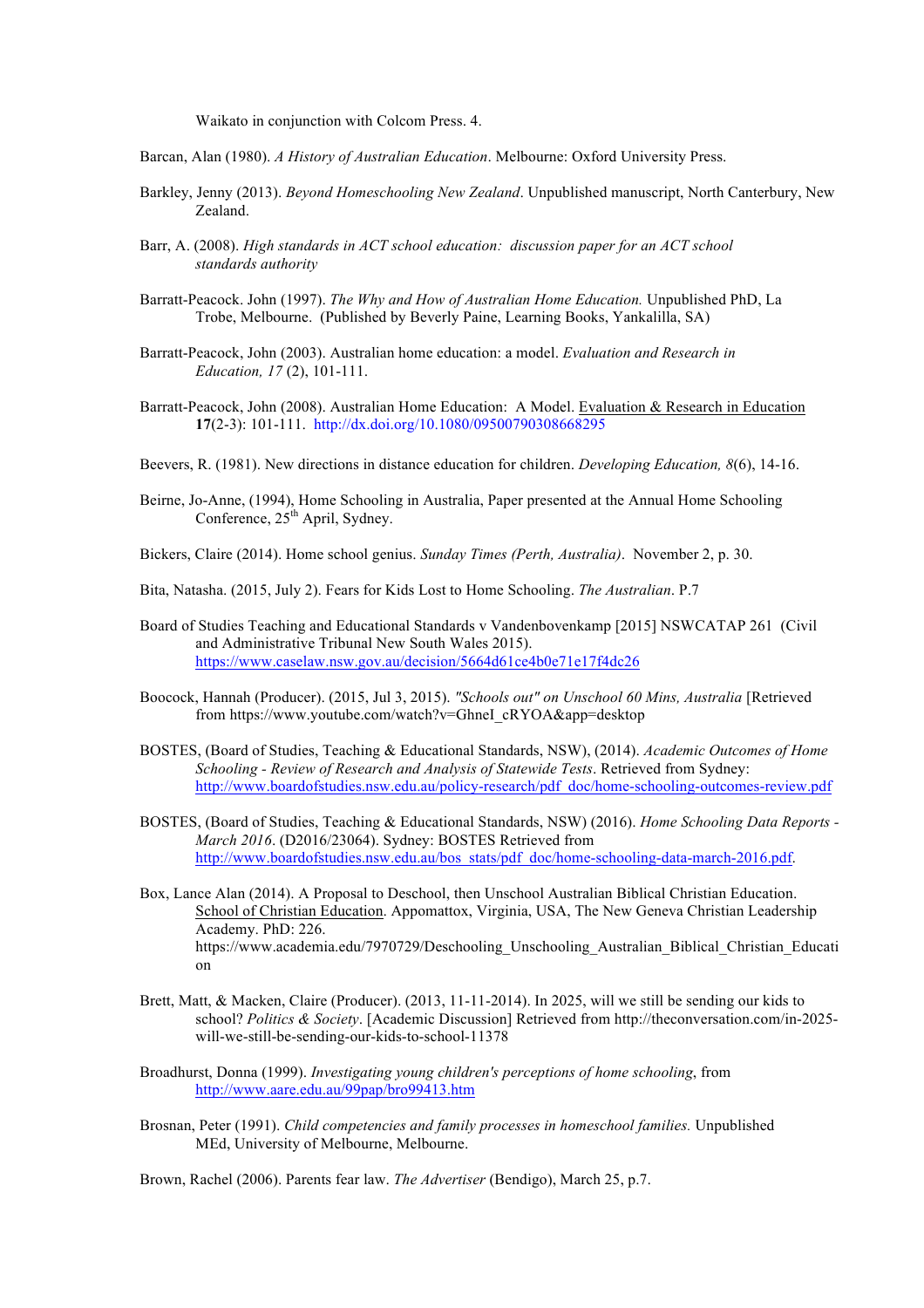- Browne, Rachel. (2015, April 2). Children with autism caged and abused at school. *The Sydney Morning Herald*. Retrieved from http://www.smh.com.au/nsw/children-with-autism-caged-and-abused-atschool-20150402-1mbt48.html (Child reported to being home educated via K Gribble from HEA, 2-4- 2015)
- Burke, Katie (2013). Exploring arts practices in Australian home education: Understanding and improving practice through action research. Toowoomba, University of Southern Queensland. MEd, Partial fulfillment: 95.
- Burke, Katie. (2016). Home is where the art is: Using design-based research to support arts engagement in Australian home education. *Australian Art Education, 37*(2), 133-150.
- Burke, Katie. (Under Review). Investigating creative arts practices in Australian home education through design-based research: Entering the research maze with the spirit of adventure. In P. A. Danaher, F. Gacenga, & D. Rossi (Eds.), *Navigating the research maze.*
- Campbell, Carolyn Iona (1993). *An examination of the religious dimensions of some home schoolers in Canterbury*. Unpublished manuscript, University of Canterbury.
- Carins, Kathleen (1997). *Home education in Tasmania.* Paper presented at the Open, flexible and distance learning: education and training in the 21st century: selected papers from the 13th Biennial Forum of the Open and Distance Learning Association of Australia (ODLAA), (29 September - 3 October 1997), Launceston.
- Carins, Kathleen (2002). *Graduates' perceptions of the ACE program as preparation for life long learning.* Unpublished B Ed (Hons), University of Tasmania, Hobart.
- Carrick, John, & Committee of Review of N. S. W. Schools, (1989). *Report of the Committee of Review of New South Wales Schools* (Government-reports ; Research-reports). Sydney: Committee of Review of New South Wales Schools.
- Cassidy, Adene. (2016). Home-schooled children perform better in NAPLAN testing [Press release]. Retrieved from https://au.news.yahoo.com/video/watch/30765195/home-schooled-children-perform-better-innaplan-testing/#page1
- Chapman, Anne, & O'Donoghue, Thomas A. (2000). Home schooling: an emerging research agenda. *Education Research and Perspectives, 27*(1), 19-36.
- Chapman, Stuart. (2015). Principal's Address [School Newsletter]. Retrieved from https://drive.google.com/file/d/0B6yr-d-aI2gPX2tUWml2NWplX1k/view?pli=1
- Chapman, Stuart. (2016). Growth in Home-schooling in Australia. Retrieved (7-3-2016) from http://www.hslda.org/hs/international/Australia/201602120.asp
- Chester, Rodney (2010). Parents reject schools because of bullying. *The Courier-Mail*. March 9. Retrieved (13- 4-2015) from http://www.couriermail.com.au/news/parents-reject-schools-because-of-bullying/storye6freon6-1225838872587
- Cleary, Ray (2005, December 23). Work or play, it's rule, rules, rules. *Herald Sun,* p. 20.
- Clery, Erica (1998). Homeschooling: The meaning that the homeschooled child assigns to this experience. *Issues in Educational Research, Vol. 8*(No. 1), 1-13. http://www.iier.org.au/iier8/clery.html
- Cole, Clare (1999, Dec). No Place Like Home. *Community Quarterly,* 11-14.
- Cole, Clare (1998). *How do your children grow? (home education)*. East Hawthorn, Victoria: Alternative Education Resource Group.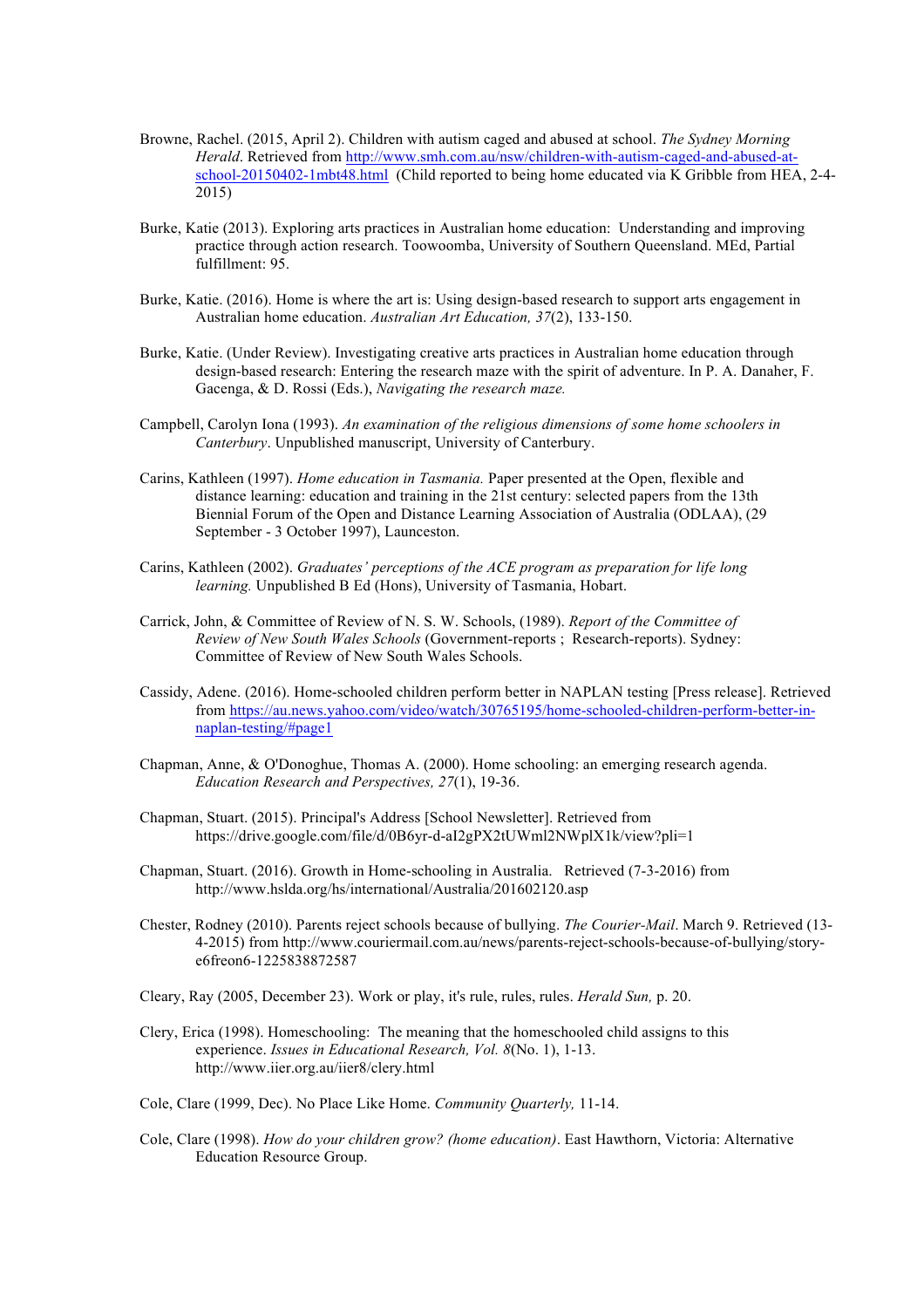- Collin, Ben (2013). Home is where the class is the rise of homeschooling [Press release]. Retrieved from http://www.abc.net.au/local/stories/2013/11/04/3883619.htm
- Collis, M., & Dickens, K. (2008). School at home. *Nurture, 42*(1), 8-9
- Colvin, Norah (1993). To school or not to school?: that is the question! Home education from the perspective of a teacher and parent. *Classroom, 13*(2), 19-20.
- Cordes, Sharee (2001). Interview with a Home Schooling Mum. *Gifted, September*, 23-24.
- Tottszer, Csilla (2012). 'Love Learn Live. Sunshine Coast, Icon Publishing.
- Croft, Kathryn Ellen (2013). Exploring Motivations For, and Implementation of, Home Education by Qualified Teachers in Australia. MA. Faculty of Education. Cooranbong, Avondale College.
- Crump, Stephen and Boylan, Colin (2010). Interactive distance e-learning for isolated communities: finishing the jigsaw. *Interactive distance learning for isolated communities: ARCL project discussion papers 2008-2010*. Newcastle, University of Newcastle, Charles Sturt University**:**  31-52.
- Danaher, Patrick A. E. (1998). *Beyond the Ferris wheel: educating Queensland show children*. Rockhampton, Qld.: Central Queensland University Press.
- Danaher, Patrick A. (2001). *Learning on the run: traveller education for itinerant show children in coastal and western Queensland.* Unpublished PhD, Central Queensland University, Rockhampton Qld.
- Danaher, Patrick A., Moriarty, Beverly, & Danaher, Geoff (2004). Three pedagogies of mobility for Australian show people : teaching about, through and towards the questioning of sedentarism. *Melbourne Studies in Education;, 45*(2), 47-66.
- Danaher, Patrick A., Wyer, D., & Bartlett, V., L. (1994). *Distance education, itinerant education, and home schooling: theorising open learning.* Paper presented at the Open Learning '94 (proceedings of the 1st International Conference on Open Learning, 9-11 November, 1994), Brisbane Qld Australia. Hosted by the Queensland Open Learning Network.
- David, H. (2005, October 9). A Class of Their Own, Report. *Herald Sun,* p. SMO21.
- Denahy, Robert (1991). Home Schooling: a Victorian Experience. *Education-Monitor, 2*(2), 19-21.
- Department of Education, Northern Territory (2016). *Policy, Home Education*. Darwin: Department of Education, Northern Territory Government Retrieved from https://www.nt.gov.au/\_\_data/assets/pdf\_file/0008/257975/Home-Education-Policy-2015.pdf.
- Department of Education, N. T. (2016). *Guidelines. Home Education*. Darwin: Department of Education, Northern Territory Retrieved from https://www.nt.gov.au/\_\_data/assets/pdf\_file/0006/257973/Home-Education-Guidelines-2015.pdf.
- Department of Education and Early Childhood Development, Victoria vs Lucas Slee (Benalla Magistrate's Court 1990).
- Dick, Allan (2016, Thursday, June 23). More families Going It Alone: Home schooling centres on the child. *The Land,* p. 4.
- Donald, Donna-Marie (1998). *Home schoolers and the public library.* Unpublished Master of Library and Information studies-Partial Fulfillment, Victoria University of Wellington.

Donnelly, Kevin, Caro Jane. (2010). "No place like home?" *Education Review* February, 2010: 24-25.

Drabsch, Talina (2013). Home Education in NSW. NSW Parliamentary Research Service. Sydney. e-brief 15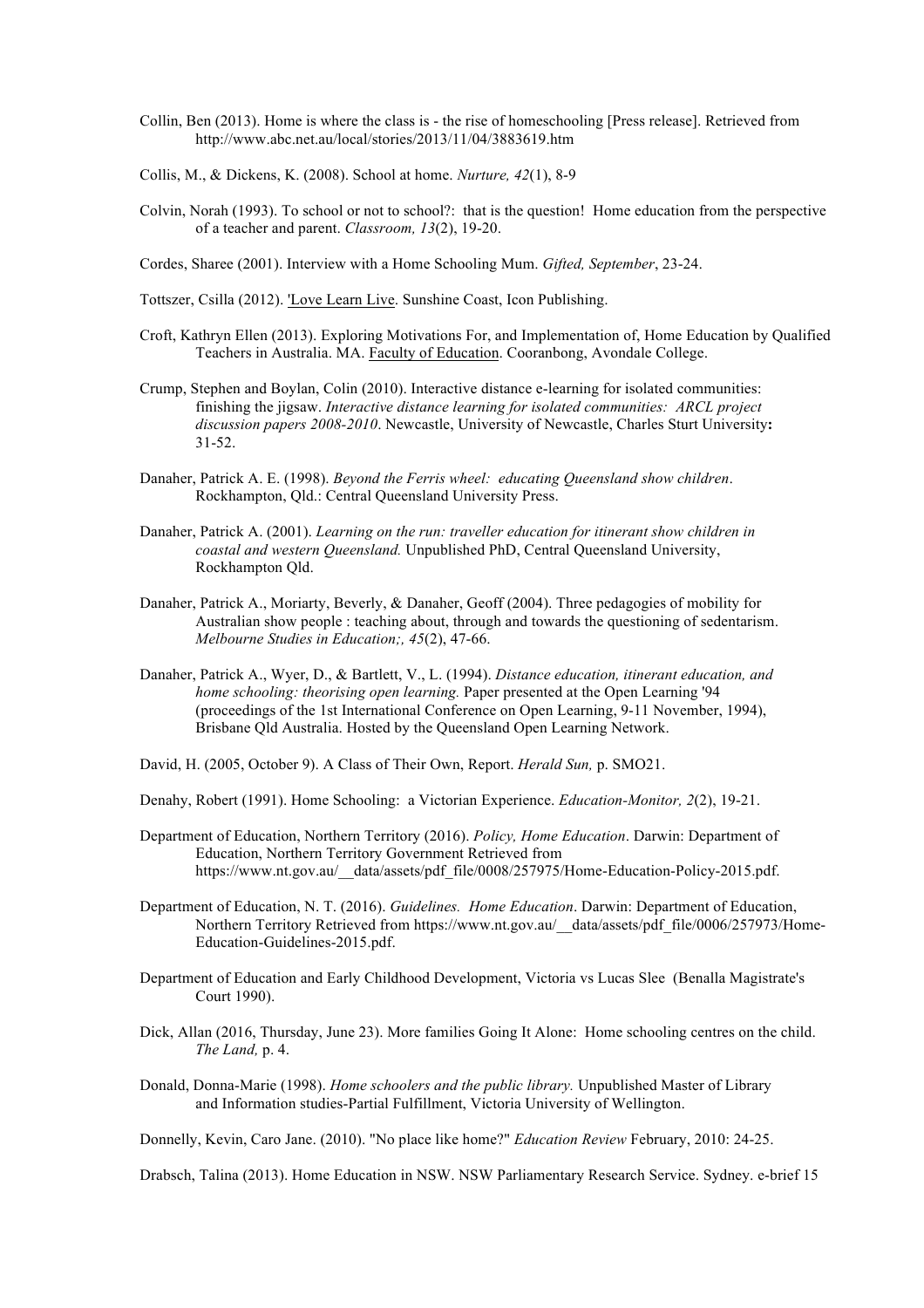http://www.parliament.nsw.gov.au/prod/parlment/publications.nsf/key/HomeEducationinNSW/\$File/H ome%20schooling%20GG%203.pdf

Education Queensland, (2003). *Home Schooling Review* (Research-Parliamentary report). Brisbane. http://education.qld.gov.au/publication/production/reports/homeschooling.pdf

Education Queensland Vs Robert Osmak (Caboolture Magistrates Court 2011).

- Education Review Office. (1998). *The quality of homeschooling*. Wellington: New Zealand. Education Review Office.
- Education Review Office, (2001). *ERO reviews of homeschooled students.* (ERO Review). Wellington: Education Review Office.
- Ellis, Fiona (2005). Learning in home based early childhood settings: parent perspectives. Dunedin, Dunedin College of Education. MEdTchg: Master of Education in Teaching: 62.
- English, Rebecca M. (2012). Flexi-schooling: a practical solution? *Principal Matters, 93*(Summer), 18-20.
- English, Rebecca M. (2013) The most private private education: home education in Australia. Homeschool Researcher, 29(4), pp. 1-7.
- English, Rebecca (2015). Too cool for home school? Accessing underground unschoolers with Web 2.0. In K. Trimmer, A. Black, & S. Riddle (Eds.), *Mainstreams, Margins and the Spaces In-between* (pp. 112- 124). London, New York: Routledge, Talyor & Francis Group.
- English, Rebecca (2015). Use Your Freedom of Choice: Reasons for Choosing Homeschool in Australia. *Journal of Unschooling and Alternative Learning, 9*(17), 1-18.
- English, Rebecca M. (2016). Aaishah's choice: Muslims choosing home education for the management of risk. *Other Education: The Journal of Educational Alternatives, 5*(1), 55-72.
- Ennis, Rex (1978). *A case study of attempts to change the range of educational alternatives in a provincial city.* Unpublished MEd, University of Canberra, Canberra.
- Fedele, Robert (2010). When it comes to schooling, there's no place like home. The Age, National, Online. http://www.theage.com.au/national/education/when-it-comes-to-schooling-theres-no-place-like-home-20100513-v1cw.html
- Follett, Jeffrey (2003). *When home and school become one: home schooling and the adolescent.* Paper presented at the 'Our adolescents: issues for teachers, schools and communities: Conference proceedings, Flaxton Qld.
- Formosa, Amy (2009). Home schooling mum in trouble. *The Morning Bulletin*. 29th September. Retrieved (13- 3-2015) from http://www.themorningbulletin.com.au/news/home-schooling-mum-in-trouble/370772/
- Ferguson, S. (2005). Whakahihiko te hinengaro: an exploration of the possibilities for te reo Maori literacy programmes for parents and young children. Hamilton, University of Waikato. MEd : Master of Education: 137.
- Gannon, Ed (2015). Government must monitor home school students to ensure children don't fall through cracks. *Weekly Times,* (Wednesday, January 28), p. 16. Retrieved (25-3-2015) from http://www.weeklytimesnow.com.au/news/opinion/government-must-monitor-home-school-studentsto-ensure-children-dont-fall-through-cracks/story-fnkerdb0-1227200521549
- Gannon, Ed (2015). Time for the Victorian Government to get strict o n home schooling, Editorial. *Weekly Times,* (Wednesday, 28th January), p. 16. Retrieved (25-3-2015) from http://www.weeklytimesnow.com.au/news/opinion/time-for-the-victorian-government-to-get-strict-on-home-schooling/story-fnkerdb0-1227198099980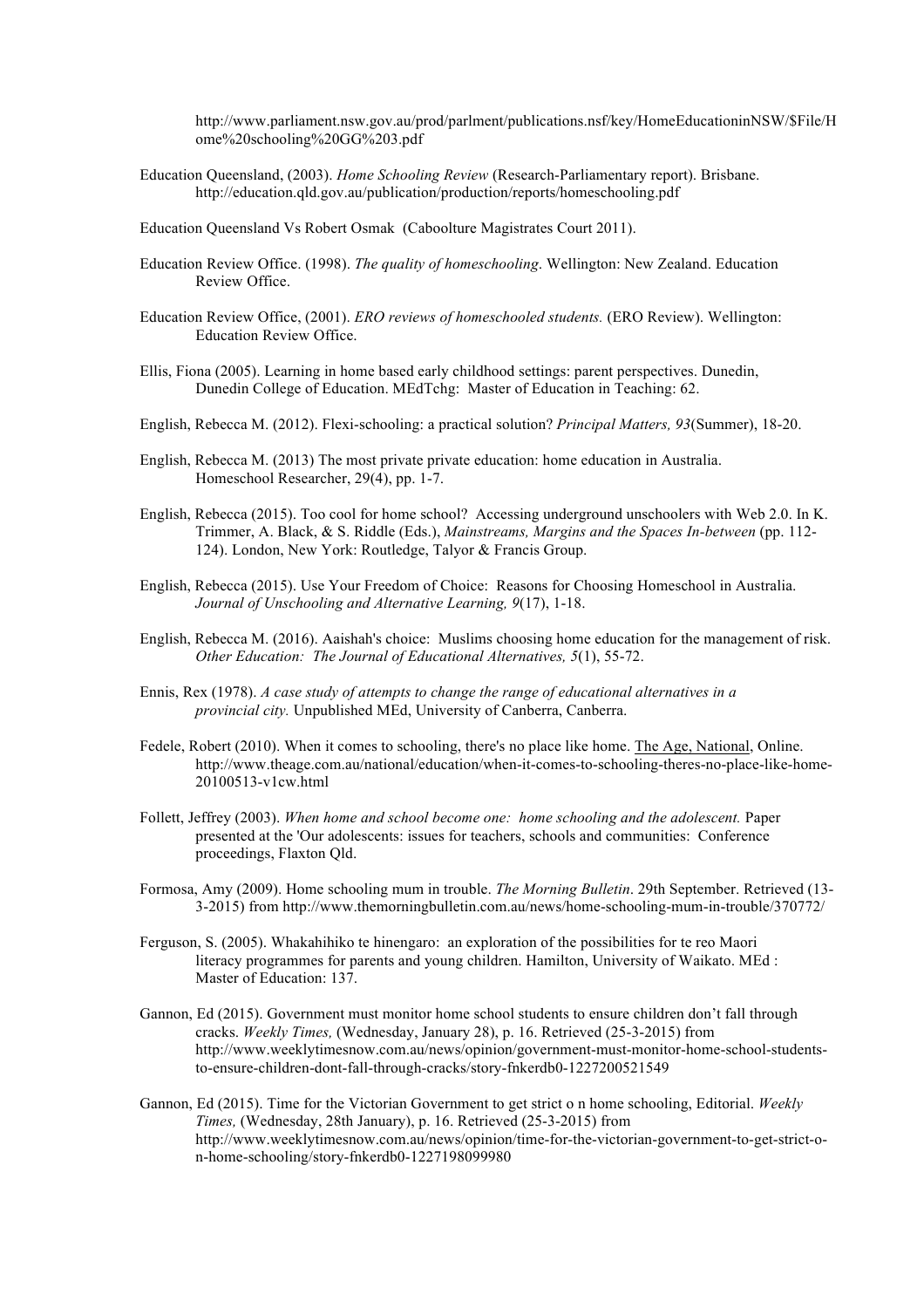- General Purpose Standing Committee No. 6, L. C., NSW. (2015). *Vocational education and training in New South Wales*. Sydney: Legislative Council, NSW. Retrieved from http://www.parliament.nsw.gov.au/prod/parlment/committee.nsf/0/47C667E2968CFBA4CA2 57F1B00802584?open&refnavid=LC5\_4
- Green, Michael (1999). Do our leaders dream of teacherless education? *Training Agenda, 7*(2), 11-12.
- Green, Nicole C. (2006). Everyday life in distance education: one family's home schooling experience. *Distance Education, 27*(1), 27-44.
- Green, Shane (2005, 22 December). Parents rail at new state regulations. *The Age,* pp. 1-2.
- Gribble, Karleen, Krogh, Chris, Watson, Katherine, & English, Rebecca (2014). Evidence of home schooling success erased from inquiry report. *The Conversation (*9-12-2014). Retrieved from https://theconversation.com/evidence-of-home-schooling-success-erased-from-inquiry-report-35087 http://rebeccamenglish.com/2014/12/13/evidence-of-home-schooling-success-erased-from-inquiryreport/
- Gribble, Karleen & English, Rebecca (In Press). Helping children with home education: How home education can enable good educational outcomes for children and young people in out-of-home care. *International Journal of Child, Youth and Family Studies*.
- Grispino, J. A. (2007). Philosophy in American high schools. *Teacher* (177), 22-23
- Gustafson, Robert Stephen (1989). A Rationale for Home Education in Queensland with Recommended Model Legislation. Submission to Minister of Education, Ashmore, Qld.
- Gustafson, S. (1989). Homeschools parents battle change. *Sunday Sun,* (11th June) pp. 8-9.
- Habibullah, Aaleyah (2004). *"Mum, when's recess?" A glimpse into two contexts of home schooling.* Unpublished Honours of BEd, Monash, Melbourne.
- Hadgraft, Beverly (2012). Learning at the home-school of life. Herald Sun. Melbourne. Herald Sun. http://www.heraldsun.com.au/ipad/learning-at-the-home-school-of-life/story-fn6bn9st-1226256149599
- Hand, Kaitlin (Producer) & S. Stinson (Director). (2016). Home schooling is on the rise in Australia [TV]. In K. Hand (Producer), *The Morning Show*. Sydney: Chanel 7.
- Harding, Terence J. A. (1997). *Why Australian Christian Academy Families in Queensland Choose to Home School: Implications for Policy Development.* Unpublished MEd, Partial fulfillment, University of Technology, Brisbane.
- Harding, Terry (2003a). A Comparison of the Academic Results of Students Monitored by the State, with the Academic Results of Students Not Monitored by the State. In *A submission for the Home Schooling Review* (pp. 6). Brisbane: Australian Christian Academy
- Harding, Terence J. A. (2003b). *A submission for the Home Schooling Review*. Brisbane: Australian Christian Academy.
- Harding, Terry (2003c). The Study Home School Law Reform The Parents Speak. In *A submission for the Home Schooling Review* (pp. 18). Brisbane: Australian Christian Academy.
- Harding, Terry (2006a). *A Study of Victorian Home Educator – Home School Law Reforms.* Paper presented at the Home Education Symposium and Parliamentary Presentation, Camberwell Civic Centre and Victorian Parliament, Melbourne.
- Harding, Terry (2006b). *Don't "Fix" What Isn't Broken.* Paper presented at the Home Education Symposium and Parliamentary Presentation, Camberwell Civic Centre and Victorian Parliament, Melbourne.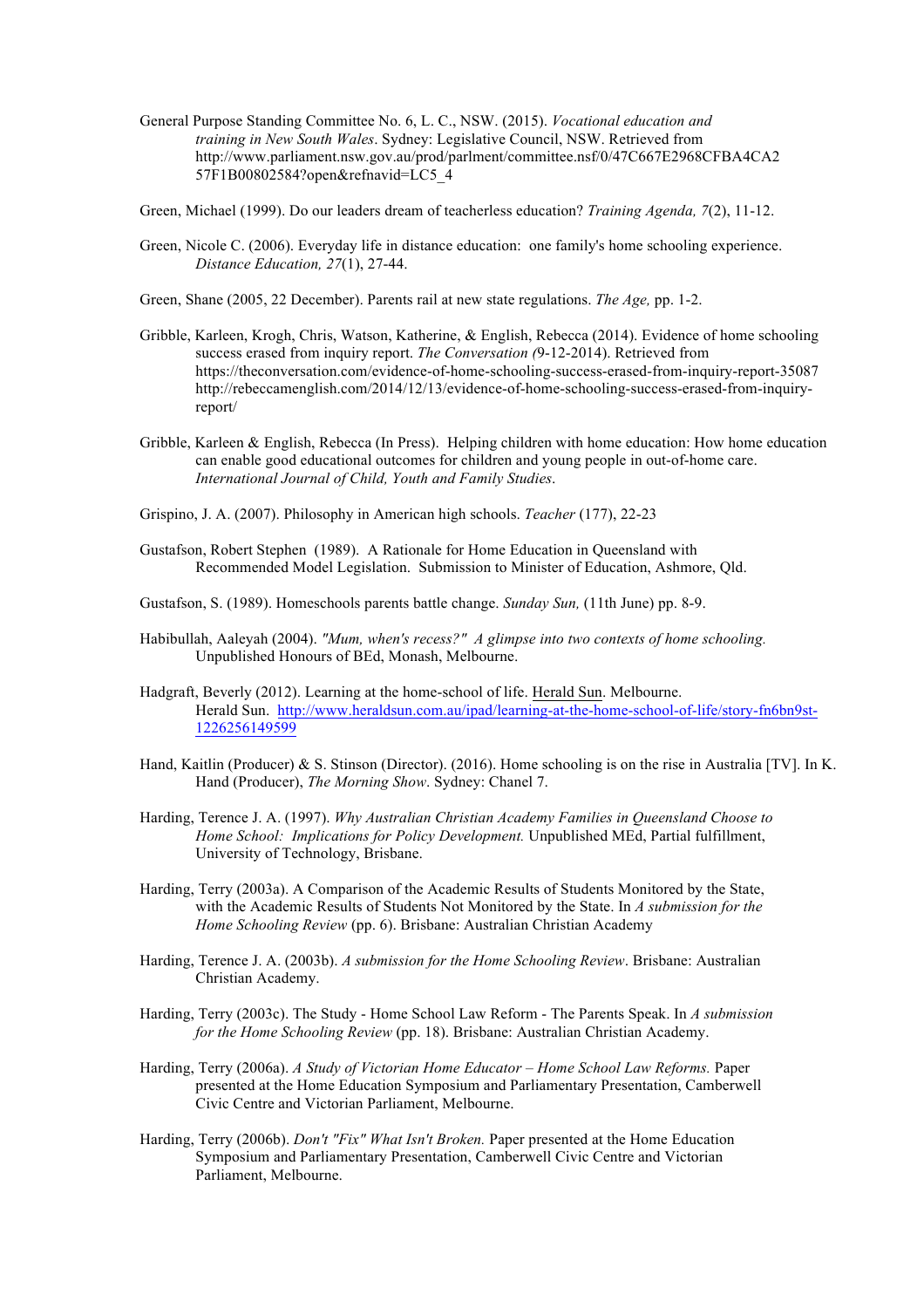- Harding, Terence J. A. (2008). *Parent Home Educators: Teaching Children At Home. A phenomenographic study.* Australian Association for Research in Education Conference, 30th November – 4th December 2008, Queensland University of Technology. http://www.aare.edu.au/08pap/har08557.pdf
- Harding, Terence J. A. (2011). *A Study Of Parents' Conceptions Of Their Roles As Home Educators Of Their Children.* Unpublished PhD, Queensland University of Technology, Brisbane.
- Harding, Terry (2012). Non-government distance education funding : the need for equity in Australian schooling. *Distance Education, 33*(2).
- Harding, Terry, & Farrell, A. (2003). *Alternate models of schooling: legal and ethical considerations.* Paper presented at the Australia and New Zealand Education Law Association. Conference  $(11<sup>th</sup>, 2002, Brisbane Old), Brisbane Old.$
- Harding, Terry, & Whitrow, M. (2006). *Australia Has Its Own Homeschool Legal Defense Association*. Retrieved 8-8-2006, from http://www.hslda.org/hs/international/Australia/default.asp.
- Harding, Terry, & Farrell, A. (2003). Home schooling and legislated education. *Australia and New Zealand Journal of Law and Education, 8* (1), 125-133.
- Harding, Terry, McNeice, B., Osmak, R., & Sparks, E. (2003a). *CHLQ Policy Statements and Recommendations*.Unpublished manuscript, Brisbane.
- Harding, Terry, McNeice, B., Osmak, R., & Sparks, E. (2003b). *CHLQ Survey: Preliminary Results*.Unpublished manuscript, Brisbane.
- Harding, Terry, McNeice, B., Osmak, R., & Sparks, E. (2004). *CHLQ Response to - Home Schooling Review - 1 October 2003*.Unpublished manuscript, Brisbane.
- Harp, Blair (1998). *Home Schooling: A Study of Reasons Why Some Central Queensland Parents Choose the Home Schooling Alternative for their children.* Unpublished Master of Education Studies, part fulfillment, Central Queensland University, Rockhampton.
- Hendy-Harris, Jean (1983). *Putting the joy back into Egypt : an experiment in education*. Auckland, NZ: Hodder and Stoughton.
- Hendy-Harris, Jean (1996). Home Schooling. Gifted and Talented: New Zealand Perspectives. D. McAlpine. Palmerston North, New Zealand, Education Research and Development Committee Press**:** 455-465.
- Hendy-Harris, Jean (2004). Home schooling. In D. D. McAlpine, (Ed) & R. Moltzen, (Ed) (Eds.), *Gifted and talented : New Zealand perspectives* (2nd ed.). Palmerston North, N.Z.: Kanuka Grove Press.
- Herald Sun (2006). Bill Draft Farce. *Herald Sun,* 21 January, p. 14.
- Hobson, Peter, & Cresswell, Roger (1993). Parental rights, education and liberal tolerance. *Discourse, 14*(1), 44-51.
- Homeschooling Federation of New Zealand, (1996). Homeschooling in New Zealand: some public policy issues. Homeschooling Federation of New Zealand. Auckland, New Zealand.
- Homeschooling Federation of New Zealand (2000). Working party on homeschooling. Homeschooling Federation of New Zealand. Auckland, New Zealand, Homeschooling Federation of New Zealand.
- Home Schooling Inquiry, N. S. W. Parliament (2014). Home Schooling in NSW. Select Committee on Home Schooling. NSW Parliament, Legislative Council of New South Wales**:** 334. http://www.parliament.nsw.gov.au/Prod/Parlment/committee.nsf/0/3a5b892ff6c728b6ca257da50019b2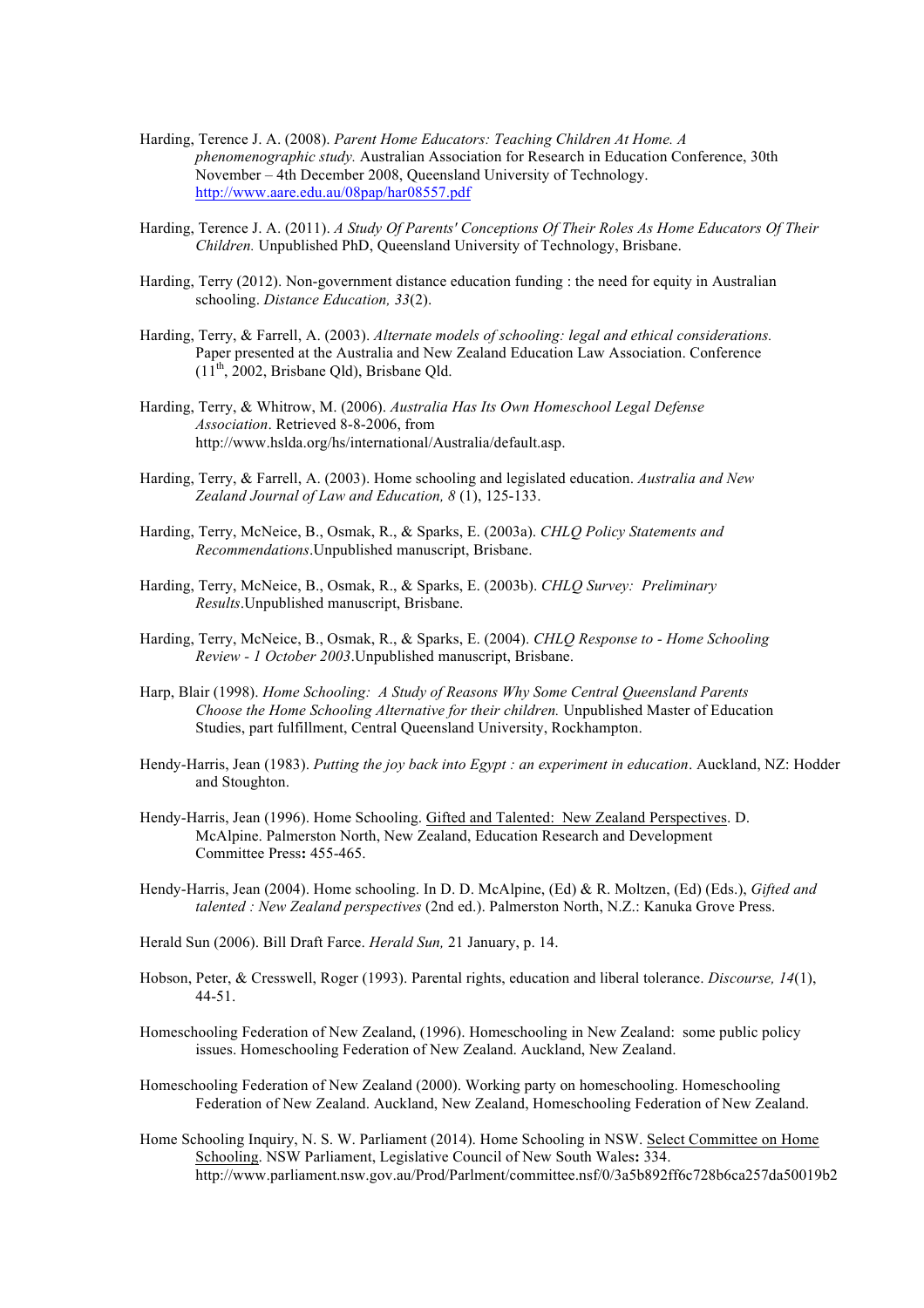d0/\$FILE/141203%20Final%20Report.pdf

- Honeybone, Ruth (2000). *A South Australian case study examining the home - schooling experiences of eight primary school aged children and their families.* Unpublished Thesis (B.Ed. (Hons.), University of South Australia, Adelaide.
- Hopkins, Drew (1993). *Regulating home education: parents' rights children's rights and the role of the state.* Paper presented at the Second National Conference of the Australian and New Zealand Education Law Association, Adelaide.
- Howison, Kelli (1994). Teaching a second language at home. Dunedin, Dunedin College of Education. BEd: Bachelor of Education: 40.
- Humpage, Ami. (2015, September 16). Empowered parents turning homes into classrooms. *Melton Leader*. http://www.heraldsun.com.au/leader/west/empowered-parents-turning-homes-intoclassrooms/story-fngnvmj7-1227529708918?sv=c26abe8c96fd6b09784b3930e424fdbe
- Hunter, Roger (1993). Christian fundamentalist education: a twentieth anniversary. In, 'Godly schools?: some approaches to Christian education in New Zealand'. B. Gilling. Hamilton, New Zealand, University of Waikato in conjunction with Colcom Press. 4.
- Hunter, Roger Stevenson (1985). Accelerated Christian Education and Church State Relationships in Education: A Case Study Analysis (Illinois, USA), Southern Illinois University at Edwardsville. EdD: 341.
- Hunter, Roger (1989). *Home, school and education.* Paper presented at the Education, equity and national interests: proceedings of the conference 1989 [of the] Australian and New Zealand Comparative and International Education Society, University College, the University of Melbourne.
- Hunter, Roger (1990). Homeschooling. *Unicorn, 16* (3), 194-196.
- Hunter, Roger, (1991), Home, School and Education. ANZCIES, pp 182-191, Macquarie University.
- Hunter, Roger (1994). The home school phenomenon. *Unicorn, 20* (3), 28-37.
- Ireland, Joseph E., Tambyah, Mallihai, Neofa, Zui, & Harding, Terrance J. A. (2008). *The tale of four researchers: Trials and triumphs from the phenomenographic research specialization.* Paper presented at the Changing Climates: Education for Sustainable Futures, AARE. from http://www.aare.edu.au/08pap/ire08373.pdf.
- Jackson, Glenda M. (1999). *Home Education: Legal Issues In Australia.* Unpublished Partial Fulfillment of a Masters of Educational Studies Course, Monash, Melbourne.
- Jackson, Glenda (2007). Home education transitions with formal schooling: Student perspectives. *Issues in Educational Research, 17*(1), 62-84. http://www.iier.org.au/iier.html
- Jackson, Glenda M. (2007). Growth of Home Education. *Directions in Education: Australian Council for Educational Leaders, 16*(21), 4.
- Jackson, Glenda (2008). Australian Home Education and Vygotskian Learning Theory. *Journal of Australian Research in Early Childhood Education, 15*(1), 39-48.
- Jackson, Glenda (2009). *'More than One Way to Learn': Home Educated Students' Transitions Between Home and School.* Unpublished PhD, Monash University, Clayton. http://arrow.monash.edu.au/hdl/1959.1/83110
- Jackson, Glenda M. (2010). *Understanding Home Educated Students Transitions Into Mainstream Institutions: The Perspectives of Teachers*. Paper presented at the International Education Research Conference of AARE. from http://www.aare.edu.au/09pap/jac091584.pdf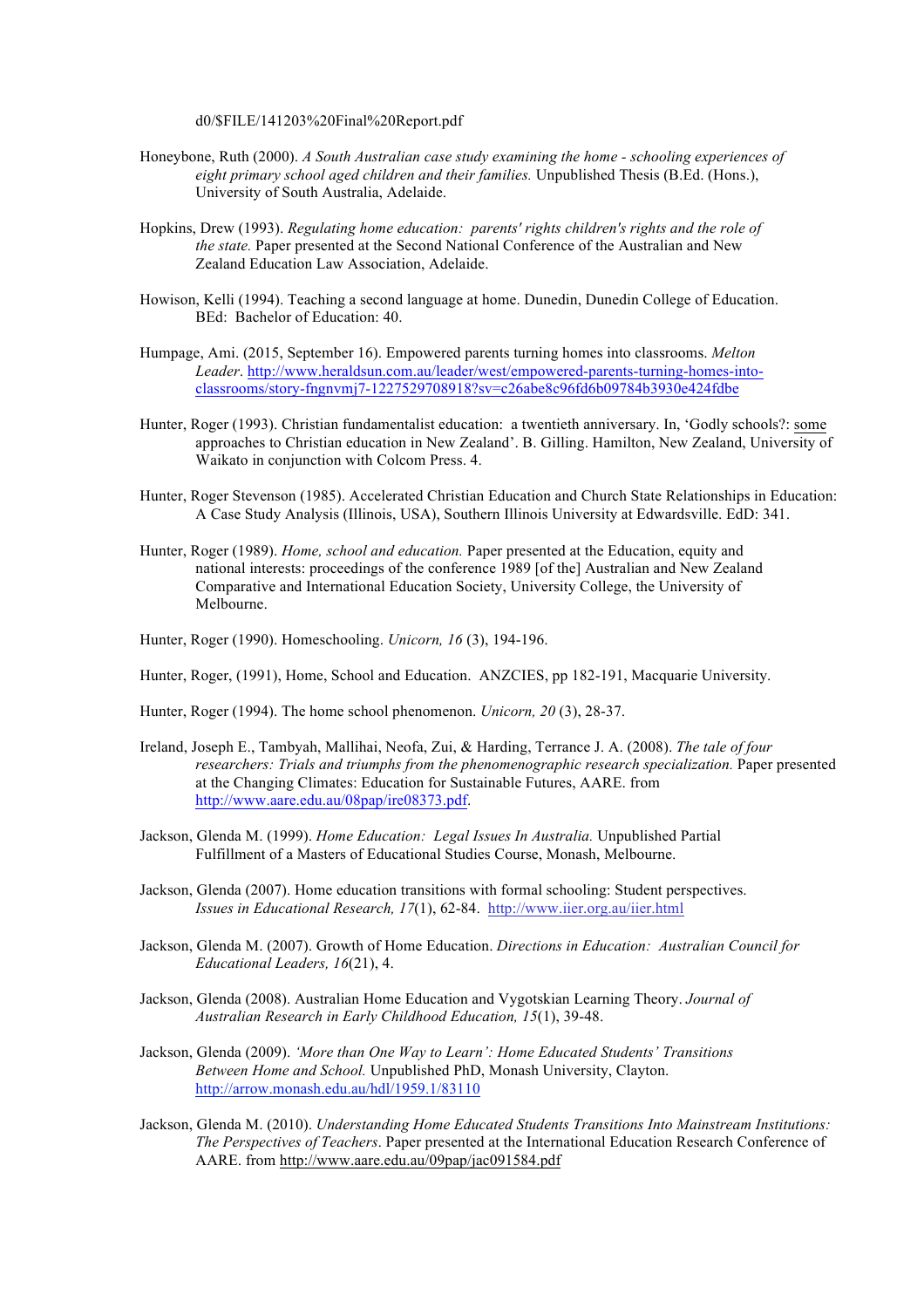- Jackson, Glenda M. (2014). *Australian Research on Home Education: And how it can inform legislation and regulation*, Invited Submission to the Legislative Council of NSW, Select Committee on Home Schooling. 16 (2014).
- Jackson, Glenda (2015a). Reflections on Australian Home Education Research and Vygotskian Learning Theory. In P. Rothermel (Ed.), *International Perspectives on Home Education: Do we still need schools?* (pp. 30-43). Houndsmill, Basingstoke, Hampshire, England: Palgave McMillan.
- Jackson, Glenda (2015b). *Home Educated Students and TAFE Accessibility*, Invited Submission to the Legislative Council of NSW.NSW Legislative Council, General Purpose Standing Committee No 6 Sess. 16 (2015).
- Jackson, Glenda M. (2016a). Common Themes in Australian and New Zealand Home Education Research. In M. Gaither (Ed.), *The Handbook of Home Education* (pp. 329-361). USA: Wiley Blackwell Books.
- Jackson, Glenda M. (2016b). Australian Home Educated Students on Self-Regulation Opportunities at Home and in School. *Cogent Education, 3*(1), 10. doi:10.1080/2331186X 2016.1203514
- Jackson, Glenda, & Allan, Sonia (2010). Fundamental elements in Examining a Child's Right to Education: A Study of Home Education Research and Regulation in Australia. *International Electronic Journal of Elementary Education, 2*(3), 349-364. http://www.iejee.com/2\_3\_2010/349-364.pdf
- Jacob, Alison, Barratt-Peacock, John, Carins, Kathleen, Holderness-Roddam, Georgie, Home, Alistair, & Shipway, Kate (1991). *Home Education in Tasmania: Report of Ministerial Working Party October 1991*. Hobart: Government Printer.
- Jefferson, Samantha (2010). "The show must go on... and the school shall follow... ." Inside Teaching 1(3): 6-8, 10-11.

Jeffrey, Deborah, Giskes, Renee, & Section, Queensland. Parliamentary Library. Research Publications and Resources Section (2004). *Home schooling*. Queensland Parliamentary Library, Research Publications and Resources Section. http://www.parliament.qld.gov.au/view/publications/documents/research/ResearchBriefs/2004 /200409.pdf http://www.parliament.qld.gov.au/documents/explore/ResearchPublications/ResearchBriefs/2 004/200409.pdf#xml=http://www.parliament.qld.gov.au/internetsearch/isysquery/0fb3b651- 7b80-4f6c-bcf5-671ec527c80d/1/hilite/

- Jolly, Jennifer L., Mathews, M. S., & J, N. (2013). Homeschooling the Gifted: A Parent's Perspective. *Gifted Child Quarterly, 57*, 121-134.
- Keenan, Catherine (2013). Home, sweet school. The Age. Melbourne, The Age. http://www.theage.com.au/lifestyle/home-sweet-school-20130204-2dt7h.html
- Kidd, T. (2008). *Cognitive theories of autism spectrum disorders : how do they impact children's ability to learn in education settings? ; Coming home : exploring the experiences of mothers home educating their children with autism spectrum disorder.* (BA(Hons) Thesis/Dissertation), Edith Cowan University, Curtin. Retrieved from http://trove.nla.gov.au/version/43606775
- Kidd, Theresa, & Kaczmarek, Elizabeth (2010). The Experiences of Mothers Home Educating Their Children with Autism Spectrum Disorder. *Issues in Educational Research, 20*(3), 257-275. http://www.iier.org.au/iier20/kidd.pdf
- Kirkwood, A. (2000). Learning at Home with Information and Communication Technologies. *Distance Education, 221*(2), 248-259.

Koha, Siobhan D. N. T. (2015). From Crocs to Frocks, Bindi Steps Out a Star. *Advertiser*. P.39.

Krivanek, Rosamund (1985). *Children Learn At Home: The experience of home education*. Alternative Education Resource Group, Melbourne.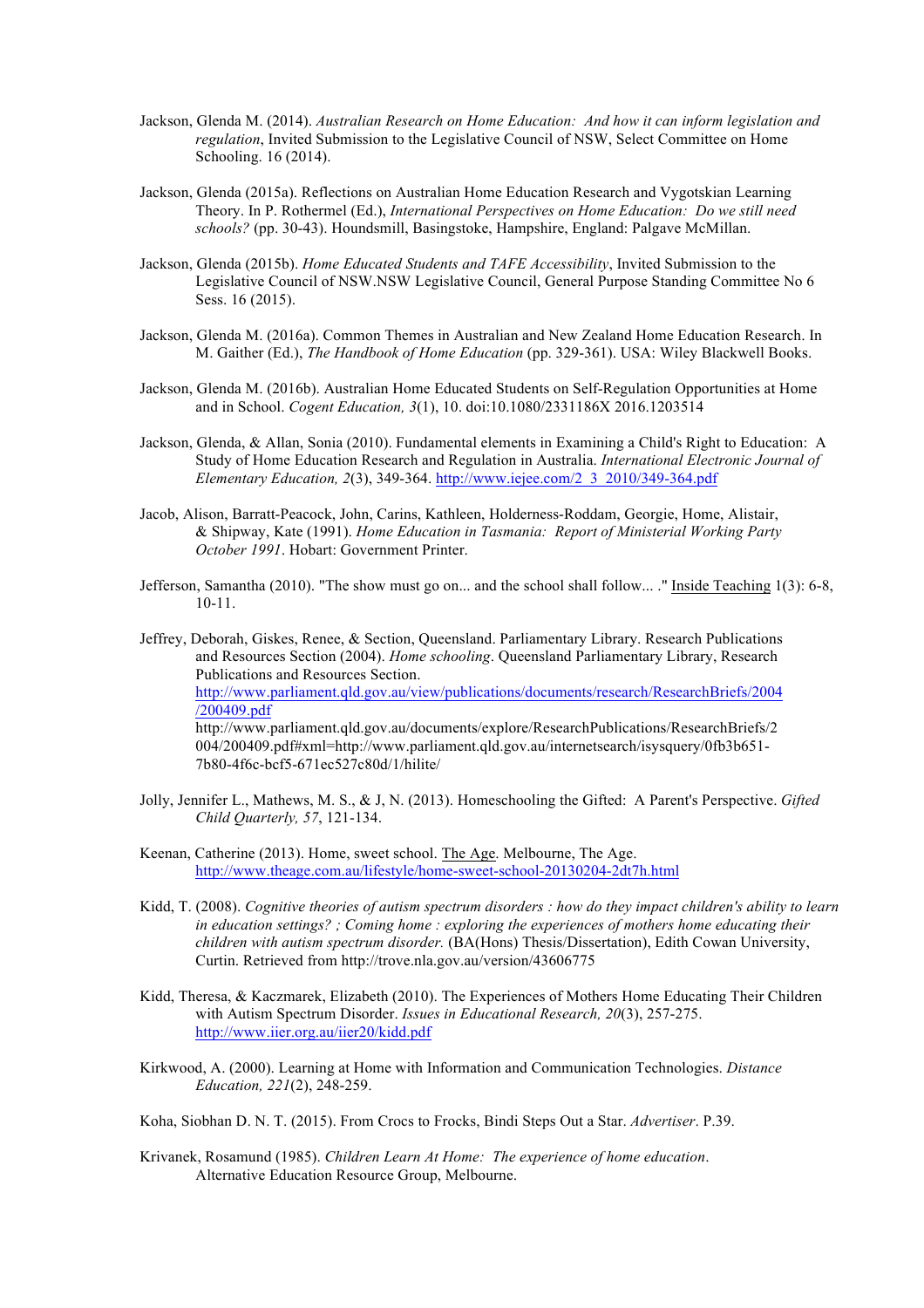- Krivanek, Rosamund (1988). *Social development in home based education.* Unpublished MA, University-of-Melbourne, Parkville Vic.
- Lampe, Suzanne (1988). *Home Education: A Survey of Practices and Attitudes.* Unpublished MEdSt, Partial Fulfillment, Monash, Melbourne.
- Lafaialii v Board of Studies Teaching & Educational Standards NSW [2014] NSWCATAD 200, No. 1410212 (NSW Civil and Administrative Tribunal New South Wales 2014). https://www.caselaw.nsw.gov.au/decision/54a63ffc3004de94513dc8f2
- Larsen, Merrin (1997). *Legal Home Education in the A.C.T. - A Guide for Parent*. Canberra, ACT, Australia: Education Help Line
- Larsen, Merrin (1997). *Legal Home Education in Victoria - A Guide for Parents*. Canberra: Education Help Line.
- Layland, Judy (2010). Facilitating participation rights in home-based early childhood settings, University of Otago. MA: Master of Arts in Childhood and Youth Studies: 178.
- Layland, Judy (2012). Applying a model of participation rights in home-based early childhood settings: A case study. *Early Childhood Folio*. 16(2), 26-32.
- Lee, Mal (2012). BYOT. *Australian Educational Leader, 34*(1), 45-46.
- Leung, Chee Chee (2006). State under fire on plan for home schooling. *The Age,* (Monday, March 6) p.? http://www.theage.com.au/news/national/state-under-fire-on-plan-for-home-schooling-...
- Liberto, Giuliana. D. (2015). *Fringe Dweller in the Heart: An Autoethnographic Study of the Effects of Non-Consultative Regulatory Change on Home-Education in NSW.* (Unpublished thesis, Bachelor of Social Science (Honours)), Western Sydney University, Bankstown, NSW, Australia.
- Liberto, Giuliana. D. (2016). Child-led and Interest-inspired Learning, Home Education, Learning Differences and the Impact of Regulation. *Cogent Education, 3*(1), 1-10. doi:10.1080/2331186X.2016.1194734
- Lindsay, Katherine (2003). The Law of Home Schooling in Australia. *B.Y.U. Education and Law Journal*, 83-94.
- Lipscombe, Neil Raymond (1980). *John Holt - reformer to deschooler.* (MEd Thesis), University of New England, Armidale, NSW.
- Mackey, Edmund Ambrose (2008). Freedom without truth, faith without reason, knowledge without wisdom: challenges to a catholic philosophy of education in a changing world. MEd., Armidale, University of New England.
- Maeder, Gerda (1995). *Parents' reasons in the Hunter area for choosing a Montessori school, Steiner school or home schooling for the early schooling of their children.* Unpublished MEarlyChildEd, University of Newcastle, Newcastle NSW.
- Marriner, C. (2016). Should kids be able to decide what they learn and how? *Daily Life*. Retrieved from http://www.dailylife.com.au/life-and-love/parenting-and-families/should-kids-be-able-to-decide-whatthey-learn-and-how-20160201-gmiqfn.html
- Mawdsley, R. D. & Cumming, J. J. (2012). Government regulation of nonpublic schools in the United States (US). *International Journal of Law and Education, 17(1), 39-55.*
- McAlevey, Fiona (1995). *Why home school? An exploration into the perspectives on education of parents who home school in Otago and Canterbury.* Unpublished Master of Arts in Education, partial fullfilment, University of Canterbury.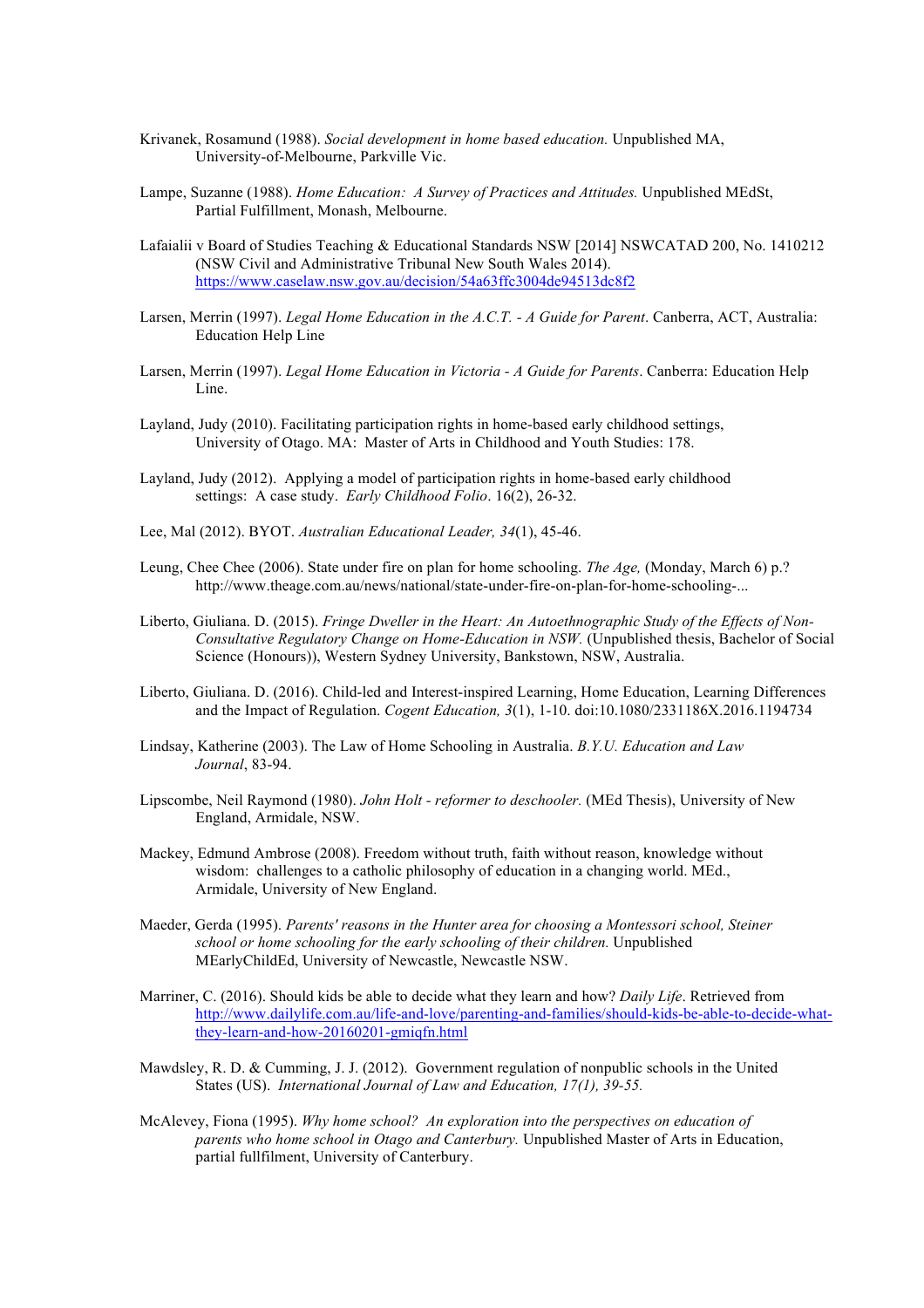- McColl, Andrew (2005). *ACE Homeschooling: The Graduates Speak.* Unpublished Masters of Education, part fulfillment, Christian Heritage College, Brisbane*.*
- McDonald, Jasmine (2010). Seeking progressive fit: a constructivist grounded theory and autoethnographic study investigating how parents deal with the education of their child with an Autism Spectrum Disorder (ASD) over time. Graduate School of Education. Crawely, Perth, University of Western Australia. PhD.
- McDonald, Jasmine and Lopes, Elaine (2014). "How parents home educate their children with an autism spectrum disorder with the support of the Schools of Isolated and Distance Education." International Journal of Inclusive Education 18(1): 1-17.
- McHugh, Winsome Grace (2007). *Meeting the Davis family: a case study examination of values education and home schooling.* Unpublished Honours, Avondale College, Cooranbong.
- Metlikovec, Jane (2005). Pressure on home students. *Herald Sun,* p10. December, 22.
- Miller, Elaine (2014). Increasing numbers of children are being home schooled in SA. Leader Messenger. North & Northeast - Adelaide. Adelaide, Leader Messenger. http://www.adelaidenow.com.au/messenger/north-northeast/increasing-numbers-of-children-are-beinghome-schooled-in-sa/story-fni9ll1r-1227114471993?nk=a9ffa679f58493c94a5470a73ef688ce
- Miller, G. (2004). Lorales homebased childcare. Whangarei, Northland Polytechnic. BAppIS : Bachelor of Applied Information Systems.
- Ministry of Education (1998). Research Unit Survey of Homeschooling Families. Wellington, New Zealand Ministry of Education.

Ministry of Education (2001). "Statistics on homeschooling." Wellington, New Zealand. Ministry of Education

- Ministry of Education (2007). "Homeschooling as at 1 July 2007." Wellington New Zealand, from http://www.educationcounts.govt.nz/statistics/schooling.
- Ministry of Education (2008). "Homeschooling as at 1 July 2008." Wellington, New Zealand, from http://www.educationcounts.govt.nz/statistics/schooling/homeschooling2/homeschooling/32587.
- Ministry of Education (2008). Homeschooling. Wellington, New Zealand, Ministry of education.
- Ministry of Education (2014). "Home Schooling." Education Counts. Retrieved 28-1-2015, 2015, from http://www.educationcounts.govt.nz/statistics/schooling/homeschooling.
- Mitchell, Lisa (2006, Monday, March 6, 2006). Home Sweet School*. The Age,* pp. 4-5. http://www.theage.com.au/news/general/home-sweet-school/2006/03/04/1141191856957.html
- Mulford, Bill, & Grady, Neville (2001). Perceptions of Victorians and Tasmanians of Australian government (state) schools. *Leading and Managing, 7*(1), 93-108.
- Mullaly, Allan (1993). *Christian Home School Families: A Selective Study*. Griffith University, Queensland, Australia. (Reported lost by Mullaly and Hunter, 2006.)
- National Council of Home Educators New Zealand (NCHENZ) (2013). *NCHENZ,* Wellington. *Statistical Survey 2013*. Retrieved 20-4-2015 from: http://www.nchenz.org.nz/wpcontent/uploads/2014/09/Statistical-Survey-2013.pdf
- National Council of Home Educators New Zealand (NCHENZ) (2015). *NCHENZ,* Wellington. *Statistical Survey 2015 Results* [Survey]. Retrieved 20-4-2015 from: http://www.nchenz.org.nz/wpcontent/uploads/2015/03/NCHENZ-Statistical-Survey-2015-Results.pdf
- New South Wales Office of the Board of Studies (OBOS) (2000). *Home education study: report of findings* (Research reports). Sydney Office of the Board of Studies.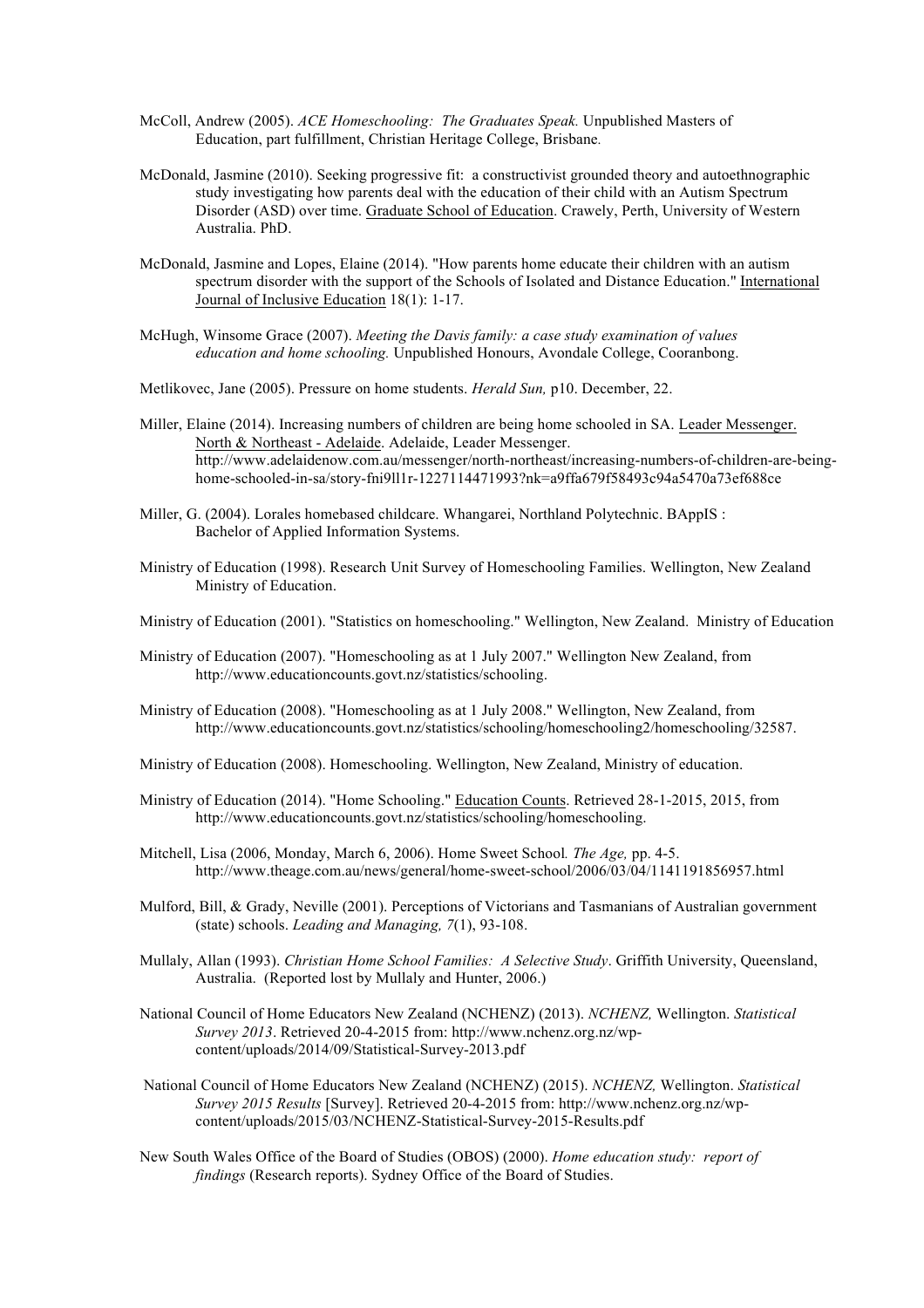- New South Wales Board of Studies. (2004). *Home education study report of findings*. Sydney: Office of the Board of Studies NSW.
- Newington, Stephanie. (2016, 2nd September, 2016). Talented Young Writers Recognised. *The Mercury*, p. 10.
- Nicholls, Sandra H. (1997). Home Schooling; A view of future education? *Education in Rural Australia, 7*(1), 17-24.
- Nolan, Catherine A., & Nolan, C. J. Patrick (1992). *Home schooling in New Zealand: an alternative to mainstream education?* Paper presented at the AARE / NZARE-Joint-Conference (1992: Deakin-University), Geelong.
- O/Callaghan, Jody (Producer). (2016, March 27). Class of their own: Home-schooling a 'path of discovery'. *Stuff*. Retrieved from http://www.stuff.co.nz/national/education/76178455/class-of-their-ownhomeschooling-a-path-of-discovery?cid=facebook.post.76178455
- Olle, Nick (Writer) & T. P.-H. schooling (Director). (2016). Home Schooling [TV presentation]. In N. Ollie (Producer), *The Project*. Sydney: Chanel 10. http://tenplay.com.au/channel-ten/theproject/extra/season-7/home-schooling
- Osmak, Robert (2013). Education Queensland The Sledge-Hammer Approach to Education. *PLATO QLD - Queensland School Syllabus Commentary* (May 20). http://www.platoqld.com/?p=1683
- O'Sullivan, Gail (1997). Still a challenge educating children in the bush. *Education Links* (54), 27-28.
- Paine, Beverly. (1997). *Getting Started With Home Schooling - Practical Considerations for Parents of School Aged Children*: Beverly Paine, SA.
- Paine, Beverly. (1999). *Learning in the absence of education: essays on home schooling*. Yankalilla, SA: B. Paine.
- Paine, Beverly. (1999). *Natural learning*. Yankalilla, SA.: B. Paine.
- Paine, Beverly. (1999). *Getting started with home schooling: practical considerations for parents with school aged children*. Yankalilla, SA: B. Paine.
- Paine, Beverly. (2004). *Learning without school: home educating families share a day in their lives*. Yankalilla, SA: B. Paine.
- Paine, Beverly. (2004). *Learning materials for the homeschool: a practical home education booklet*. Yankalilla, SA: B. Paine.
- Paine, Beverly. (2004). *Learning materials for the homeschool: a practical home education booklet*. Yankalilla SA, Australia: Beverley Paine.
- Paine, Beverley (2004). *Learning without school: home educating families share a day in their lives*. Yankalilla, S. Aust.: B. Paine.
- Paine, Beverley (2004). *Practical Homeschooling: Frequently Asked Questions Answered*. Yankililla, SA, Australia: Always Learning Books.
- Paine, Beverley (2005). *Practical Homeschooling - Write Your Own Unit Studies*. Yankililla, SA, Australia: Always Learning Books.
- Paine, Beverly. (2006). Thoughts on Part-Time Homeschool. Retrieved 24-7-06--2006, 2006, from http://homeschoolaustralia.beverleypaine.com/articles/parttimeschool.html
- Paine, Beverly (2007). *Practical home schooling: answering objections to homeschooling: a practical home education booklet*. Yankalilla SA: Always Learning Books.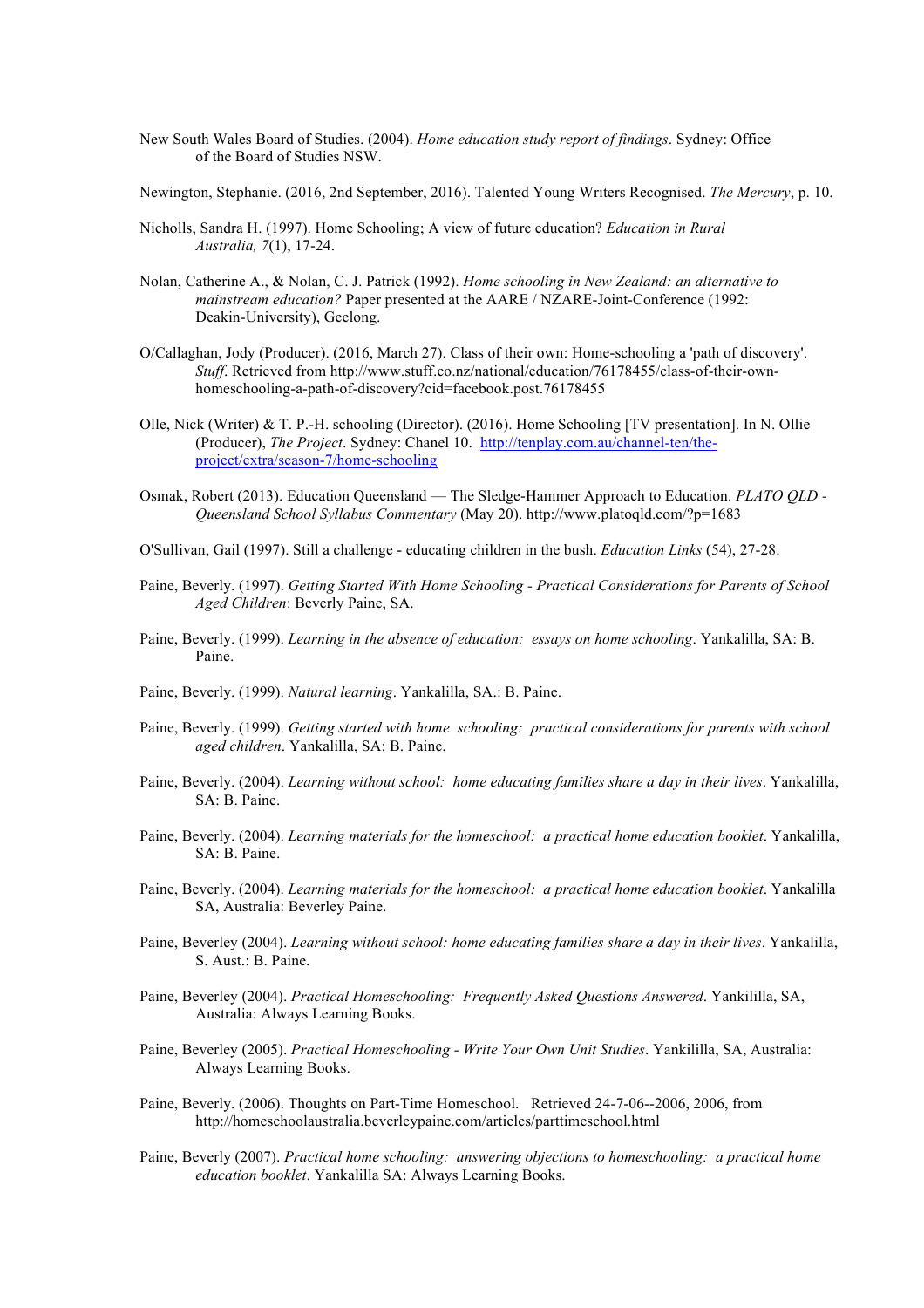- Paine, Beverly (2011). *Natural Learning - Answers for Home Educating Parents*. Medowie, NSW, Australia: Always Learning Books.
- Paine, Beverley (2011). *Choosing Homeschool Curriculum*. Medowie, NSW, Australia: Always Learning Books.
- Paine, Beverley E. (2014). *I Was Home Educated: Adults sharing their thoughts about being homeschooled and unschooled during childhood* (B. Paine Ed.). Yankililla, SA: Always Learning Books.
- Paine, Michelle (2014). Big Increase in Number of Tassie Families Keeping Education In-house. Mercury. Tasmania, news.com.au. http://www.news.com.au/national/tasmania/big-increase-in-number-of-tassiefamilies-keeping-education-inhouse/story-fnn32rbc-1227095500866
- Patrick, Kate (1999). *Enhancing community awareness of home - schooling as a viable educational option.* Unpublished In partial fulfillment of the requirements of Bachelor of Education (Primary)(Honours), Avondale College, Cooranbong, NSW.
- Phillips, G. (1986). Storyreading to preschool children in their home environment : a descriptive analysis. Auckland, University of Auckland. MA: Master of Arts in Education: 184.
- Phillips, R. (1990). Home Schooling in Australia. *Australian Festival of Light Resource Paper*.
- Phillips, Yasmine. (2012). Wildcats boss favours homeschooling. *Perth Now*. Posted, September 15, Retrieved (26-7-2015) from http://m.perthnow.com.au/news/western-australia/wildcats-boss-favourshomeschooling/story-e6frg13u-1226474901715
- Polson, L. (2015). Manning Valley homeschooling community: Learning Differently. *Manning River Times*. Retrieved (21-5-2015) from http://www.manningrivertimes.com.au/story/3091003/learningdifferently/#slide=6
- Prittard, Leon. (2015). *Homeschooling radio interview on Fairdinkum Radio* [Radio Interview]. Published 8-7- 2015, Retrieved (20-7-2015) from http://fairdinkumradio.com/2015/07/08/ep-633-solution-homeschooling/
- Raggatt, M. (2014). Canberra home schooled numbers soar. Sydney Morning Herald, National. Sydney. http://www.smh.com.au/national/canberra-home-schooled-numbers-soar-20141025-11adzz.html
- Reader, Paul (2008). *Hypermedia in Evaluation of a Year-long Learning Contract*. Paper presented at the International Society for Teacher Education Conference. http://www.artlearn.net.au/iste/2008/
- Reader, Paul (2009). 'Learning in community': making sense of home education and the changing context of schooling. *Entering the age of an educational renaissance: ideas for unity of purpose or further discord: ANZCIES 09 conference proceedings of the 37th annual conference*. University of New England, Armidale, University of New England.
- Reilly, Lucy (2001). *How Western Australian Parents Manage the Home Schooling of their Children with Disabilities.* Unpublished Honours Dissertation, University of Western Australia, Perth.
- Reilly, Lucy (2004). *How Western Australian Parents Manage the Home Schooling of Their Children with Disabilities.* Paper presented at the Australian Association for Research in Education (28 November - 2 December 2004), University of Melbourne.
- Reilly, Lucy (2007). *Progressive modification: how parents deal with home schooling their children with intellectual disabilities.* Unpublished PhD, University of Western Australia, Perth. http://theses.library.uwa.edu.au/adt-WU2008.0035/
- Reilly, Lucy, Chapman, Anne, & O'Donoghue, Thomas (2002). Home schooling of children with disabilities. *Queensland Journal of Educational Research, 18*(1), 38-91.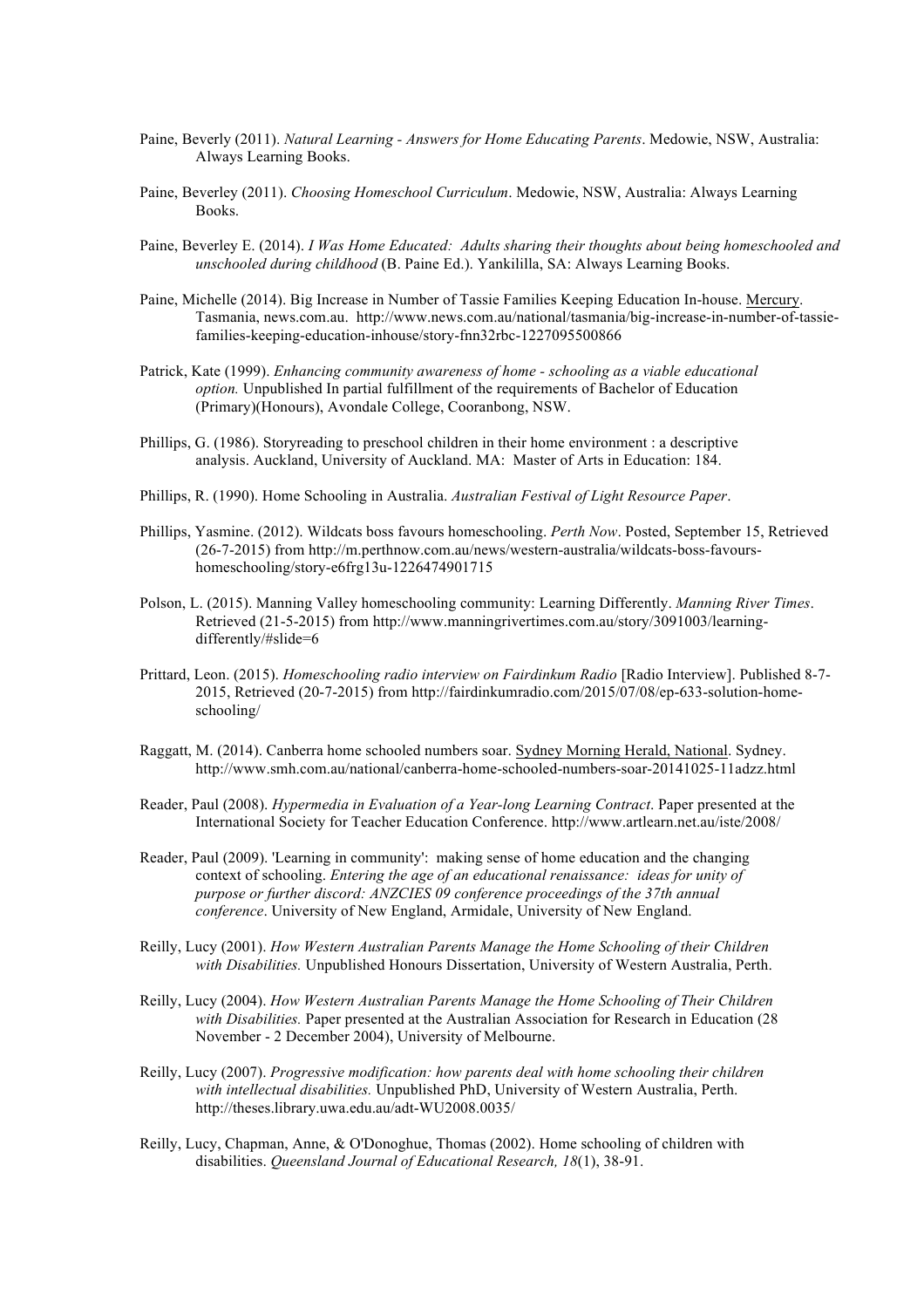- Richards, S. (2000). *New wine in old wineskins: the search for new paradigm in education*. Paper presented at the 'Transforming education for a new era' [CD-ROM].
- Rippingale, Samantha A. (2016). *The Intersection Between Home Education and Educational Technology: A Case Study.* (BA(Hon) Dissertation), Avondale College, Cooranbong, NSW.
- Roache, Leo Ernest (2009). Parental choice and education: the practice of homeschooling in New Zealand, Massey University. EdD, Partial fulfillment. http://mro.massey.ac.nz/bitstream/handle/10179/1227/02whole.pdf?sequence=1&isAllowed=y
- Roberts, Helen (1999). Home based child care: a parent's perspective: an option for children with special needs. Auckland, Auckland College of Education. DipEI: Diploma in Early Intervention: 55.

Rodrigues, M. (2006, April). A Class of Their own. *Melbourne Child,* 31.

Ross, John (2015). NSW home-school students face high fees for vocational training. *The Australian*. (29 April, 2015 12:00 am). Retrieved 30-4-2015) from http://www.theaustralian.com.au/higher-education/nswhome-school-students-face-high-fees-for-vocational-training/story-e6frgcjx-1227325422842

Rowntree, Suzannah (2012). "Homeschooling: education outside the box." Quadrant 56(n.6): 74-78.

Roy, David (2016, 11-7-2016). More Parents are Choosing to Home School Their Children - Why? *The Conversation*. Retrieved from https://theconversation.com/more-parents-are-choosing-to-home-schooltheir-children-why-60787?utm\_medium=email&utm\_campaign=Latest%20from%20The%20Conversation%20for%20Jul y%2011%202016%20- %205210&utm\_content=Latest%20from%20The%20Conversation%20for%20July%2011%202016%2  $0-$ %205210+CID\_d4b7300147edd9121e47eb4a5e26190a&utm\_source=campaign\_monitor&utm\_term= More%20parents%20are%20choosing%20to%20home%20school%20their%20children%20%20why

- Rutherford, M. (2016). *"A piano which stays open": Music, home schooling and family flourishing.* (PhD), Sydney.
- Sallis, Eva (2004). Fire, Fire. Sydney, Allen & Unwin.
- Sansom, Marie (2014). Home schooling surge put under the microscope. Government News. Sydney, Education & Training, Health & Social Services, Law State. http://www.governmentnews.com.au/2014/08/home-schooling-surge-put-microscope/

Select Committee on Home Schooling, Legislative Council of the New South Wales Parliament. (2014). *Home Schooling in NSW*. Sydney, Parliament of NSW. http://www.parliament.nsw.gov.au/homeschooling?open&refnavid=CO4\_1 http://www.parliament.nsw.gov.au/Prod/Parlment/committee.nsf/0/3A5B892FF6C728B6CA257DA50 019B2D0?open&refnavid=CO5\_1

- Shim, Hee Kyung (2000). ESL reading tutoring at home using "Pause, prompt and praise" and prereading activities. Auckland, University of Auckland. MA: Master of Arts in Education: 102.
- Silver, James (2005). Home Schooling Defended. *The Advertiser* (Bendigo), December 27, p. 7.
- Simich, Melinda (1998). *How parents who home school their children manage the process.* Unpublished MEd, University-of-Western-Australia, Nedlands WA.
- Simpson, Andrew Patrick (1999). *Literacy, learning and funds of knowledge in alternative families.* Unpublished BEd(Hons, Southern Cross University), Lismore.
- Smith, A. (2014). Unschooling could leave Australian children without numeracy or literacy skills, NSW news. *The Sydney Morning Herald*. (7-12-2014). Retrieved from http://www.smh.com.au/nsw/unschooling-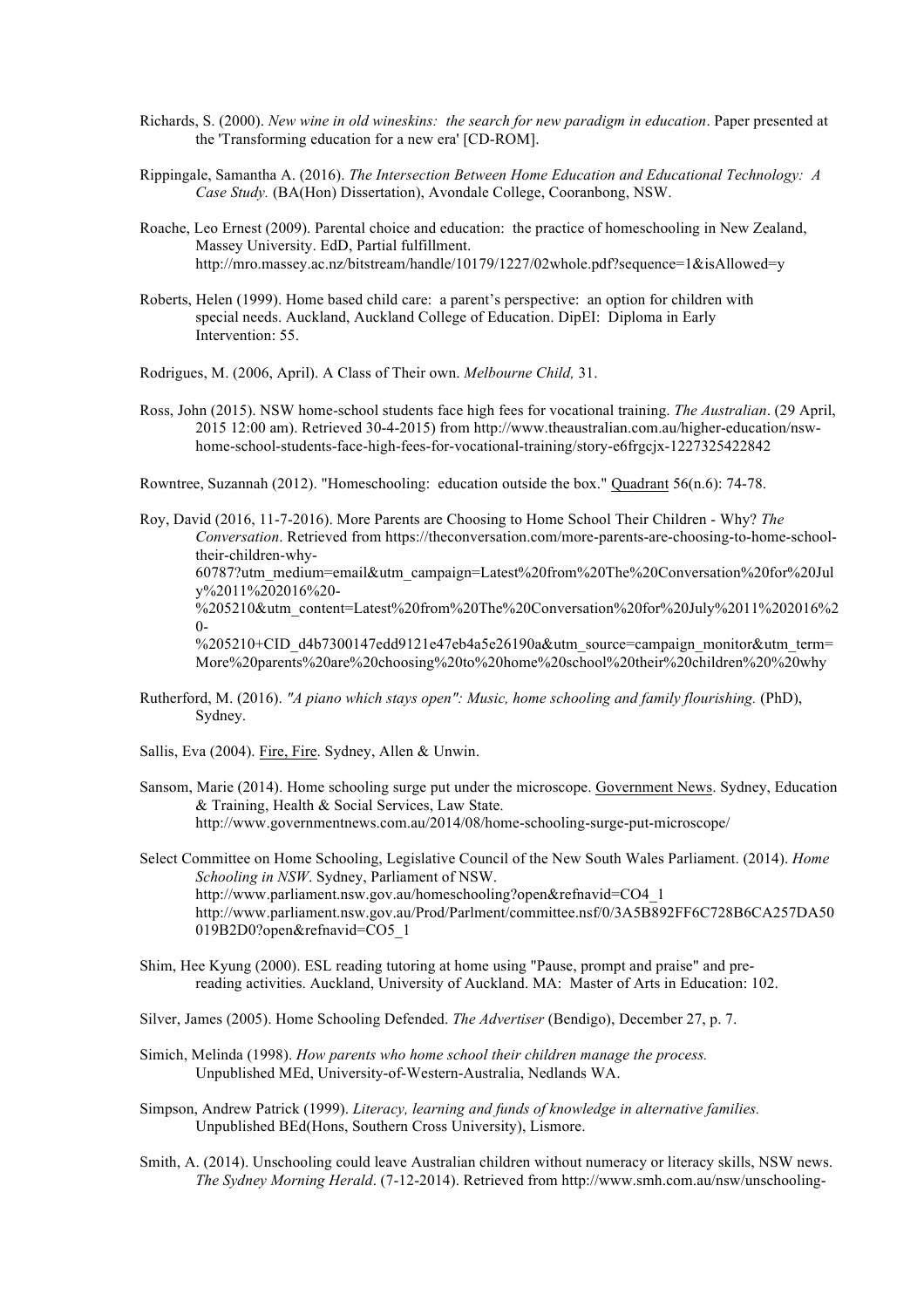could-leave-australian-children-without-numeracy-or-literacy-skills-20141206-121kmg.html

- Smith, A. (2015). Baird government ignores 'unschooling' warning despite fears of 'neglect'. (19-7-2015). *Sydney Morning Herald*. Retrieved from http://www.smh.com.au/national/education/bairdgovernment-ignores-unschooling-warning-despite-fears-of-neglect-20150718-giem50
- Smith, A. (2016). Home-schooled kids perform better in NAPLAN: report. *The Sydney Morning Herald*. *(*Feb 7, 2016). Retrieved from http://www.smh.com.au/nsw/homeschooled-kids-perform-better-in-naplanreport-20160204-gmlgu9.html#ixzz3zTETJf71
- Smith, Craig S (2003). "A brief history of home education in New Zealand, part 2." TEACH Bulletin 73(4): 2. http://hef.org.nz/about-us/a-brief-history-of-home-education-in-new-zealand-by-craig-smith/
- Stonier, T. (1982). *The revolution in education*. Hobart: Schools Symposium Committee.
- Stroobant, Emma (2000). Wagger', 'weirdo' or 'warrior': The meanings of school refusal. Auckland, University of Auckland. MA.
- Stroobant, Emma (2006). *Dancing to the Music of Your Heart: Home Schooling the School-Resistant Child.* Unpublished PhD, University of Auckland, Auckland.
- Stroobant, Emma, & Jones, Alison (2006). School refuser child identities. *Discourse, 27*(2), 209- 223.
- Symes, Colin (2012). Remote control: a spatial-history of correspondence schooling in New South wales, Australia. *International Journal of Inclusive Education,* 16(5), 503-517.
- Tasovac, Brooke (2014). Why Do Parents Homeschool? Child. Sydney, Copeland Publishing. http://www.childmags.com.au/school/5-12-years/6784-why-do-parents-homeschool
- Taylor, Peter C. (1985). Illuminating primary distance education in Australia. *Programmed Learning and Educational Technology, 22*(4), 320-326.
- Tholchah, Muchammad (2010). Educating children at home: exploring the experience of homeschooling in Indonesia. Faculty of Education. Clayton, Monash. MEd.
- Thomas, Alan (1998). *Educating Children at Home*. London: Cassell.
- Thomas, Alan, & Pattison, H. (2007). *How Children Learn at Home*. London & New York: Continuum International Publishing Group.
- Thomas, Alan (2014) Concern over rise in Australia home-schooling. Aljazeera, Asia Pacific. http://www.aljazeera.com/video/asia-pacific/2014/10/concern-over-rise-australia-home-schooling-2014102252613743987.html
- Thompson, W. (2004, 12-7-2004). Interesting Journey Without Destination, Commentary. *Age,* p. E04. Melbourne.
- Thornton-Smith, Marie -Louise (1989). *John Holt: radical romantic: a study of his educational writings.* Unpublished MEd, University of Melbourne, Melbourne.
- Tomazin, Farrah (2015). Homeschool parents deserve state vouchers to teach kids, says key crossbencher. *The Age*. 26-4-2015, Retrieved 26-4-2015 from http://www.theage.com.au/victoria/homeschool-parentsdeserve-state-vouchers-to-teach-kids-says-key-crossbencher-20150425-1msm3z.html?stb=fb

Townsend, Ian (Presenter) & Chris Bullock (Director). (2012). Opting out and staying home. In C. Bullock (Producer), *Background briefing*. Brisbane: Australian Broadcasting Commission. http://www.abc.net.au/radionational/programs/backgroundbriefing/home-schooling/3792578 http://www.thekidsareallright.com.au/2012/parenting/thousands-of-students-illegally-homeschooled/ http://www.abc.net.au/radionational/programs/backgroundbriefing/home-schooling/3792578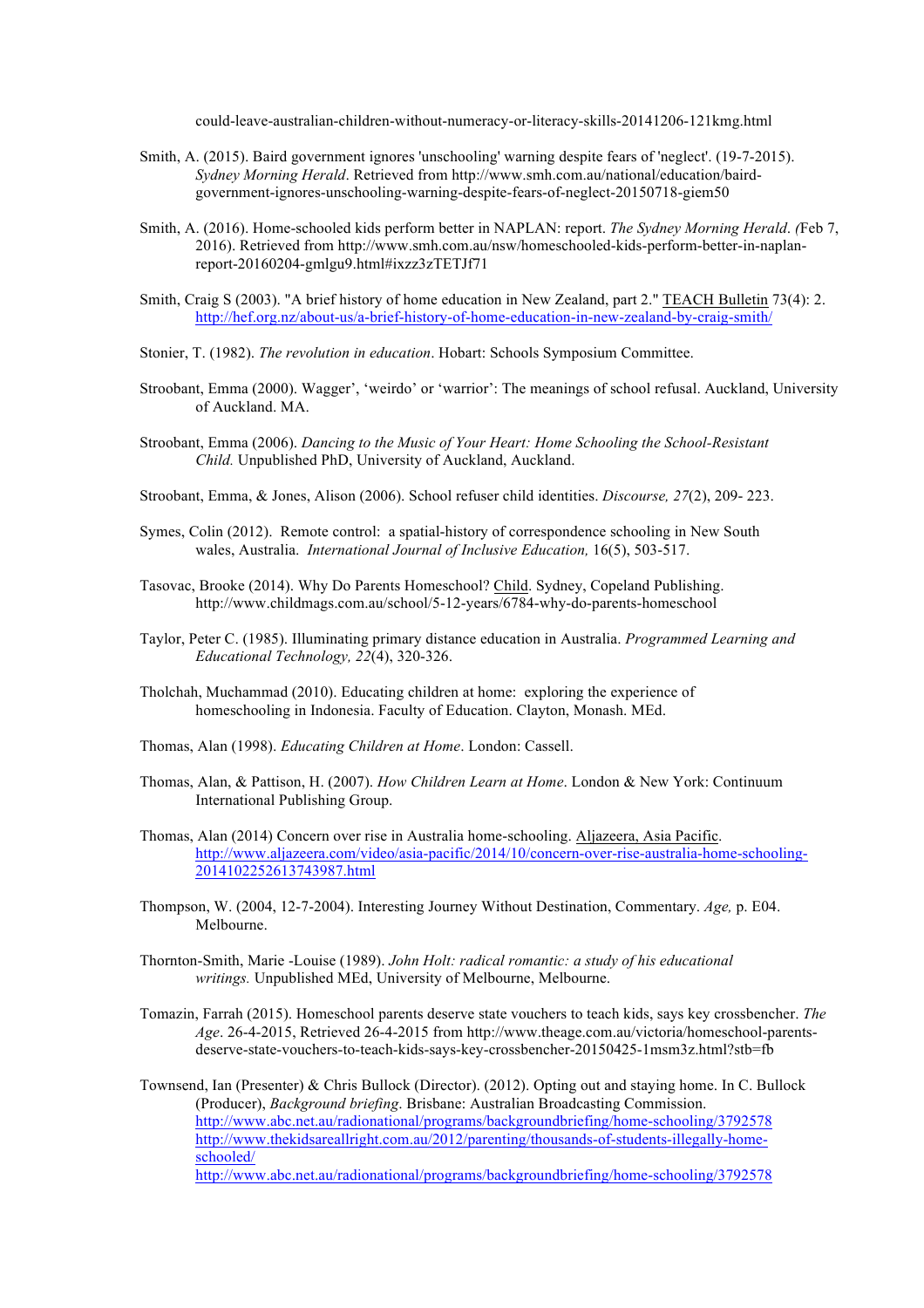http://mpegmedia.abc.net.au/rn/podcast/2012/01/bbg\_20120129\_0805.mp3

- Townsend, I. (Producer). (2012). Thousands of parents illegally home schooling. *Background Briefing*. 13-4- 2015. Retrieved (13-4-2015) from http://www.abc.net.au/news/2012-01-28/thousands-of-parentsillegally-home-schooling/3798008
- Trevaskis, Roseanne (2005). *Home Education - The Curriculum of Life.* Unpublished MEd, Monash, Melbourne.
- Turnbull, Shannon (2007). Teaching online: future shock. *Christian Teachers Journal, 15*(1), 24-27
- Twomey, Shannon (2015). Home School Farce, Special Report. *Weekly Times,* (Wednesday, January 28) pp. 1,6.
- Twomey, Shannon (2015). Black market home schooling runs rampant in Victoria, National News. *Weekly times*. (28th January). Retrieved (25-3-2015) from http://www.weeklytimesnow.com.au/news/national/black-market-home-schooling-runs-rampant-invictoria/story-fnkfnspy-1227198244132
- Twomey, Shannon (2015). Home is Music to Their Ears, Special Report. *The Weekly Times,* (28th January), p. 7. Retrieved (25-3-2015) from http://www.weeklytimesnow.com.au/news/national/home-schoolingthe-way-to-success-for-cobram-family/story-fnkfnspy-1227198253404
- Twomey, Shannon (2015, Wednesday). Checks, Balances Out the Window. *The Weekly Times,* (28th January), p. 7.
- Twomey, Shannon (2015). Home schooling not monitored by the Victorian Education Department, Special Report. *The Weekly Times*. (28<sup>th</sup> January). Retrieved (25-3-2015) from http://www.weeklytimesnow.com.au/news/national/home-schooling-not-monitored-by-the-victorianeducation-department/story-fnkfnspy-1227198270096
- Twomey, Shannon (2015). Extra cash, less pressure for single parents, Special Report. *The Weekly Times,* (Wednesday, 28th January), p. 7. Retrieved (25-3-2015) from http://www.weeklytimesnow.com.au/news/national/home-schooling-means-extra-cash-less-pressurefor-single-parents/story-fnkfnspy-1227198285405
- Vandenbovenkamp V Board of Studies, Teaching and Educational Standards NSW [2015] NSWCATAD 68, No. 1410595 (Civil and Administrative Tribunal of New South Wales 2015). http://www.caselaw.nsw.gov.au/decision/55271e1ee4b0fc828c995724?hc\_location=uf i
- Varnham, Sally (2008), My Home, My School, My Island: Home Education in Australia and New Zealand, *Public Space: The Journal of Law and Social Justice,* 2(3), 1-30
- Varnham, Sally, & Squelch, Joan (2008). Rights, responsibilities and regulation the three Rs of education: a consideration of the state's control over parental choice in education. *Education and the Law,, 20*(3), 193-208.
- Wallace, Brenda M. (1999). *Home schooling: why do families choose to homeschool their children?* Unpublished BEd. Teaching Practice B. Dissertation, Dunedin College of Education, Dunedin.
- Walsh, Liz. (2016). The Growing Art of Home Schooling, News. *The Advertiser*. (25-1-2016), p.3.
- Weston, Paul (2007). Trend in home schooling. *The Courier Mail*. October 28. Retrieved (13-4-2015) from http://www.couriermail.com.au/news/queensland/trend-in-home-schooling/story-e6freoof-1111114737911
- Wever, Cathy (2009). "There's no place like home?" *Education Review* October 2009: 8-9.